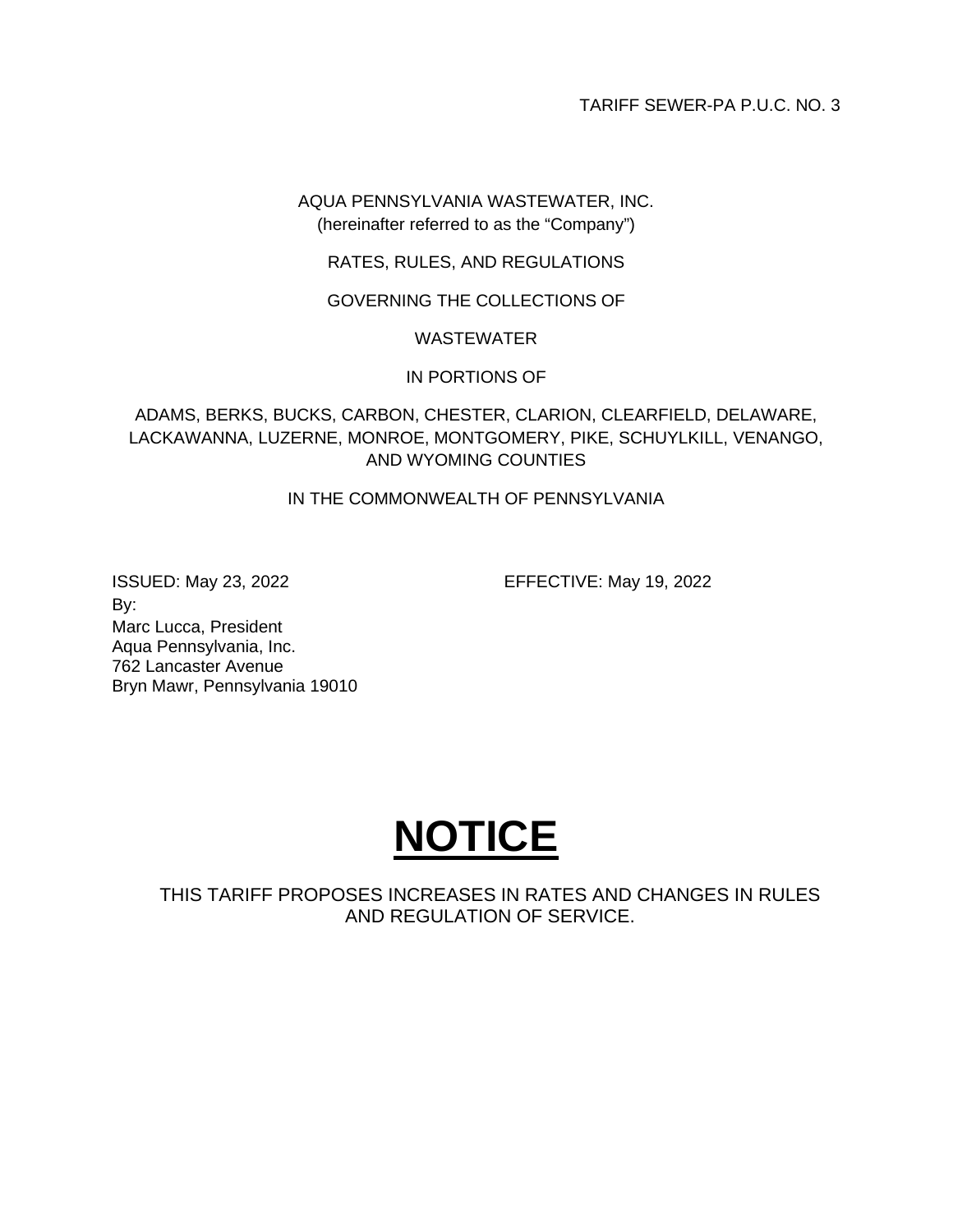# LIST OF CHANGES MADE BY THIS TARIFF

This proposed TARIFF WASTEWATER-PA P.U.C. NO. 3 as filed by Aqua Pennsylvania Wastewater, Inc. at Docket No. R-2021-3027386 on May 23, 2022 supersedes TARIFF WASTEWATER WATER-PA P.U.C. NO. 2.

This proposed tariff also resets the Distribution System Improvement Charge (DSIC) to zero percent, simultaneously with the effective date of the new base rates.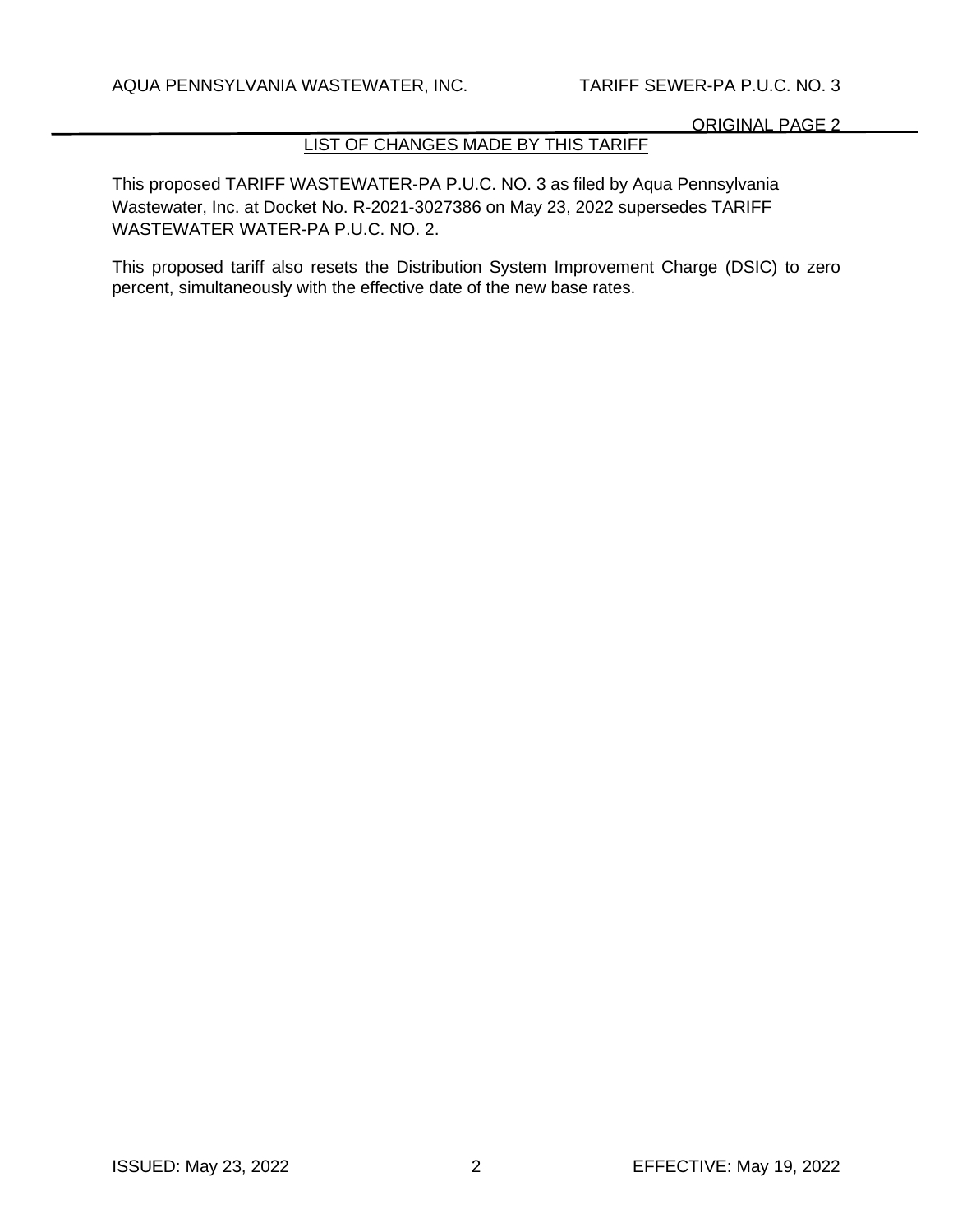| <b>TABLE OF CONTENTS</b>                                  |                          |                      |
|-----------------------------------------------------------|--------------------------|----------------------|
|                                                           | Page<br>Number           |                      |
| Rates, Rules, and Regulations                             | 1                        | <b>Original Page</b> |
| List of Changes Made by This Tariff                       | $\overline{2}$           | <b>Original Page</b> |
| <b>Table of Contents</b>                                  | 3                        | <b>Original Page</b> |
| Table of Contents (Cont'd)                                | $\overline{\mathcal{A}}$ | <b>Original Page</b> |
| Table of Contents (Cont'd)                                | 5                        |                      |
| <b>Description of Territory Served</b>                    | 6                        | <b>Original Page</b> |
| Description of Territory Served (Cont'd)                  | $\overline{7}$           | <b>Original Page</b> |
| Description of Territory Served (Cont'd)                  | 8                        | <b>Original Page</b> |
| <b>Held For Future Use</b>                                | 9                        | <b>Original Page</b> |
| <b>SCHEDULE OF RATES:</b>                                 |                          |                      |
| Rate Zone 1                                               | 10.1.1                   | <b>Original Page</b> |
| Rate Zone 1 (cont'd)                                      | 10.1.2                   | <b>Original Page</b> |
| Rate Zone 2                                               | 10.2.1                   | <b>Original Page</b> |
| Rate Zone 2 (cont'd)                                      | 10.2.2                   | <b>Original Page</b> |
| Rate Zone 3                                               | 10.3.1                   | <b>Original Page</b> |
| Rate Zone 3 (cont'd)                                      | 10.3.2                   | <b>Original Page</b> |
| Rate Zone 4                                               | 10.4.1                   | <b>Original Page</b> |
| Rate Zone 4 (cont'd)                                      | 10.4.2                   | <b>Original Page</b> |
| Rate Zone 5                                               | 10.5.1                   | <b>Original Page</b> |
| Rate Zone 5 (cont'd)                                      | 10.5.2                   | <b>Original Page</b> |
| Rate Zone 6                                               | 10.6                     | <b>Original Page</b> |
| Rate Zone 7 - Limerick Division                           | 10.7                     | <b>Original Page</b> |
| Rate Zone 8 - East Bradford Township Division             | 10.8                     | <b>Original Page</b> |
| Rate Zone 9 - Cheltenham Township Division                | 10.9.1                   | <b>Original Page</b> |
| Rate Zone 9 - Cheltenham Township Division (cont'd)       | 10.9.2                   | <b>Original Page</b> |
| Rate Zone 10 - East Norriton Township Division            | 10.10                    | <b>Original Page</b> |
| Rate Zone 11 - New Garden Township Division               | 10.11                    | <b>Original Page</b> |
| Rate Zone 12 - Lower Makefield Township Division          | 10.12.1                  | <b>Original Page</b> |
| Rate Zone 12 - Lower Makefield Township Division (cont'd) | 10.12.2                  | <b>Original Page</b> |
| Rate Zone 12 - Lower Makefield Township Division (cont'd) | 10.12.3                  | <b>Original Page</b> |
| Distribution System Improvement Charge (DSIC)             | 11                       | <b>Original Page</b> |

13 **Original Page** 

DSIC (Cont'd) 12 Original Page DSIC (Cont'd) 13 Original Page DSIC (Cont'd)

DSIC (Cont'd) 2008 14 Original Page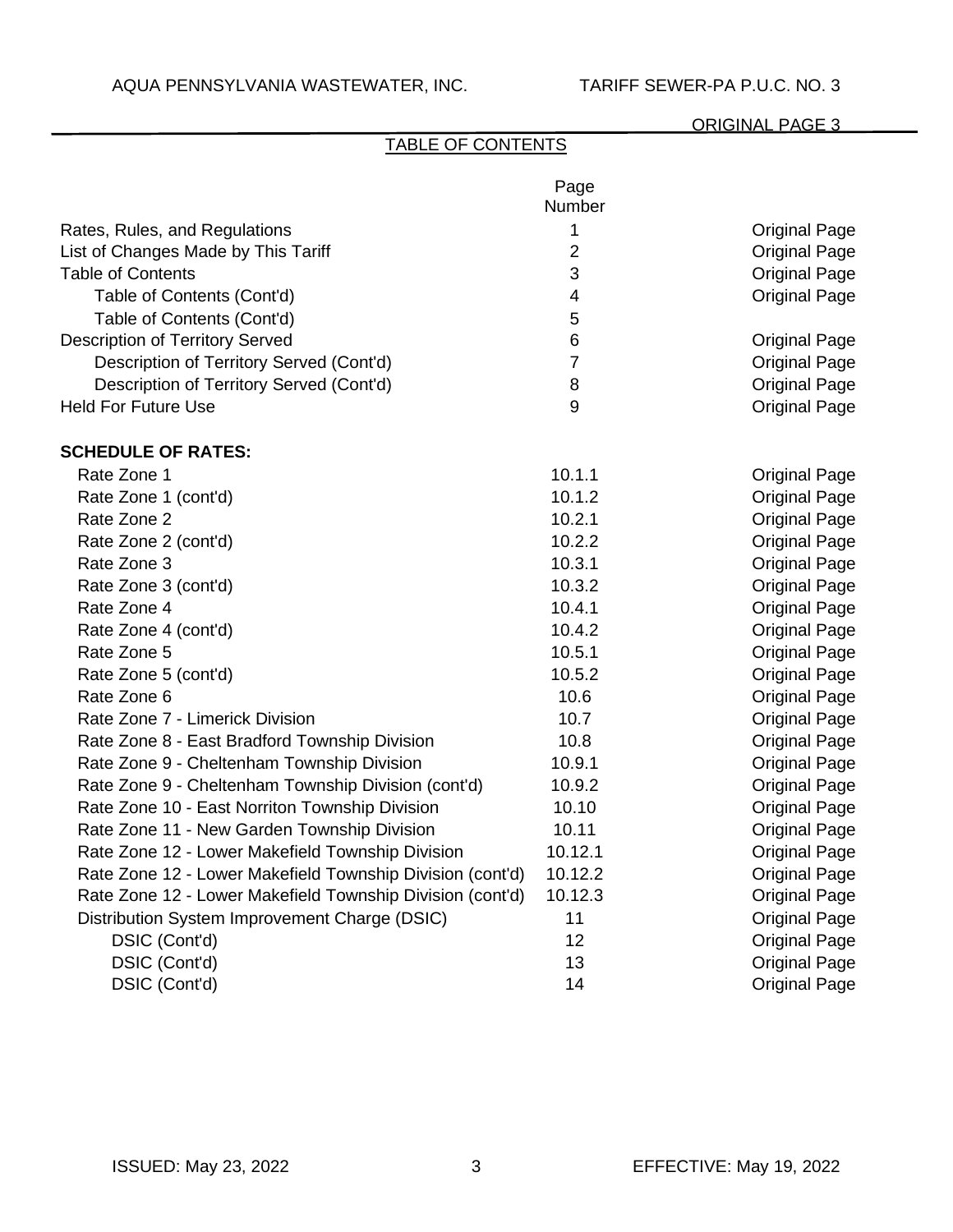# TABLE OF CONTENTS

|                                                          | Page<br>Number |                      |
|----------------------------------------------------------|----------------|----------------------|
| State Tax Adjustment Surcharge (STAS)                    | 15             | <b>Original Page</b> |
| Page Held For Future Use                                 | 16             | <b>Original Page</b> |
| Page Held For Future Use                                 | 17             | <b>Original Page</b> |
| Page Held For Future Use                                 | 18             | <b>Original Page</b> |
| Customer Assistance Program (CAP) Rider                  | 19             | <b>Original Page</b> |
| Customer Assistance Program (CAP) Rider (cont'd)         | 20             | <b>Original Page</b> |
| Page Held For Future Use                                 | 21             | <b>Original Page</b> |
| Page Held For Future Use                                 | 22             | <b>Original Page</b> |
| <b>RULES AND REGULATIONS:</b>                            |                |                      |
| Section A - Introduction                                 | 23             | <b>Original Page</b> |
| <b>Section B - Definitions</b>                           | 24             | <b>Original Page</b> |
| Definitions (cont'd)                                     | 25             | <b>Original Page</b> |
| Definitions (cont'd)                                     | 26             | <b>Original Page</b> |
| Section C - Application for Service                      | 27             | <b>Original Page</b> |
| Section D - Construction and Maintenance of Facilities   | 28             | <b>Original Page</b> |
| Construction and Maintenance of Facilities (cont'd)      | 29             | <b>Original Page</b> |
| Construction and Maintenance of Facilities (cont'd)      | 30             | <b>Original Page</b> |
| Construction and Maintenance of Facilities (cont'd)      | 31             | <b>Original Page</b> |
| Section E - Termination, Discontinuance, and Restoration |                |                      |
| of Service                                               | 32             | <b>Original Page</b> |
| Termination, Discontinuance, and Restoration             |                |                      |
| of Service (cont'd)                                      | 33             | <b>Original Page</b> |
| Section F - Billing and Collection                       | 34             | <b>Original Page</b> |
| Billing and Collection (cont'd)                          | 35             | <b>Original Page</b> |
| Section G - Deposits                                     | 36             | <b>Original Page</b> |
| Section H - Wastewater Control Regulations               | 37             | <b>Original Page</b> |
| Wastewater Control Regulations (cont'd)                  | 38             | <b>Original Page</b> |
| Wastewater Control Regulations (cont'd)                  | 39             | <b>Original Page</b> |
| Wastewater Control Regulations (cont'd)                  | 40             | <b>Original Page</b> |
| Wastewater Control Regulations (cont'd)                  | 41             | <b>Original Page</b> |
| Wastewater Control Regulations (cont'd)                  | 42             | <b>Original Page</b> |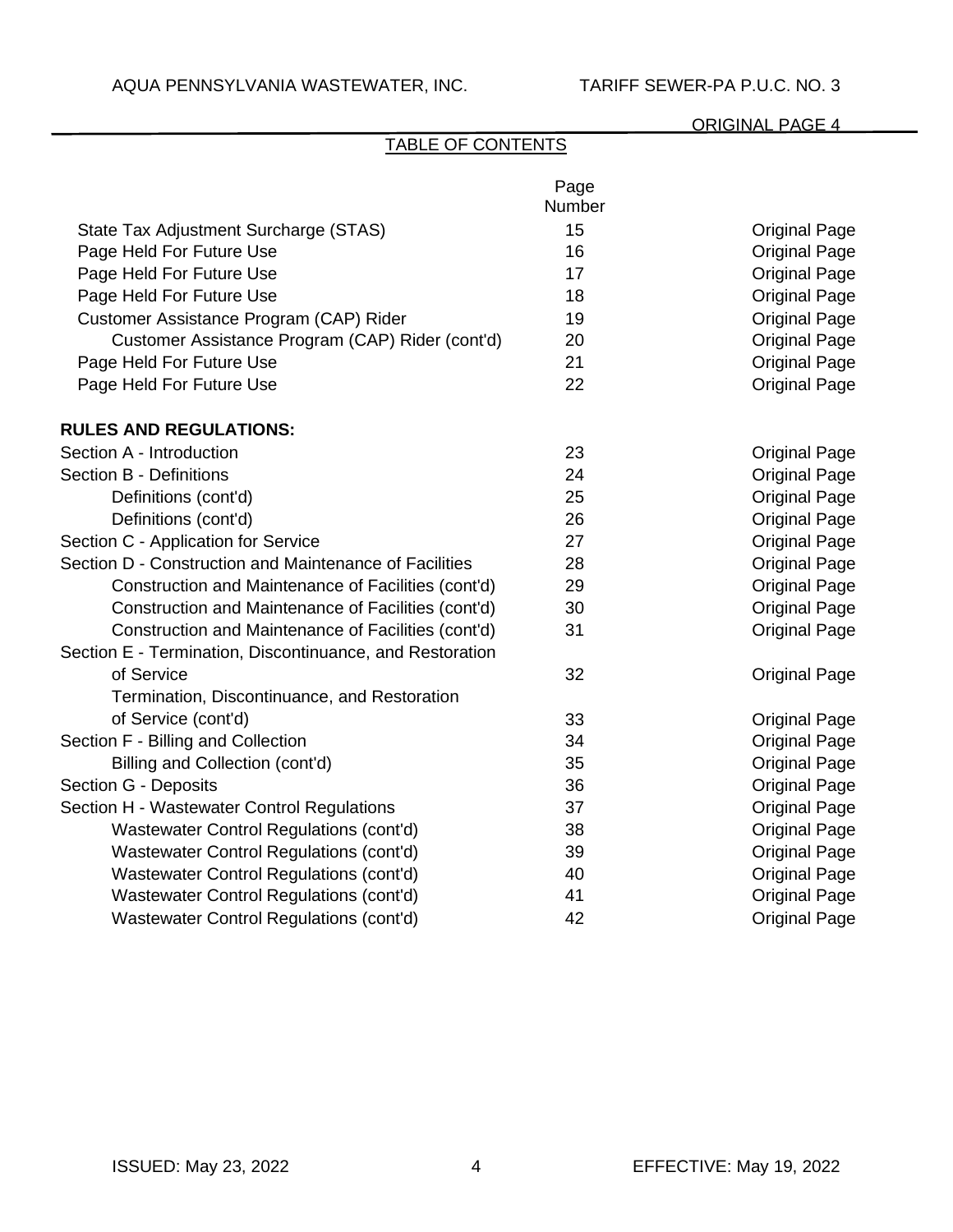# TABLE OF CONTENTS

|                                                           | Page<br><b>Number</b> |                      |
|-----------------------------------------------------------|-----------------------|----------------------|
| Section I - Main Extensions                               | 43                    | <b>Original Page</b> |
| Main Extensions (cont'd)                                  | 44                    | <b>Original Page</b> |
| Main Extensions (cont'd)                                  | 45                    | <b>Original Page</b> |
| Main Extensions (cont'd)                                  | 46                    | <b>Original Page</b> |
| Section J - Waivers                                       | 47                    | <b>Original Page</b> |
| Section K - Amendment of Commission Regulations           | 47                    | <b>Original Page</b> |
| Section L - Privilege to Investigate/Right to Access      | 47                    | <b>Original Page</b> |
| Section M - Industrial and Commercial Service Limitations | 48                    | <b>Original Page</b> |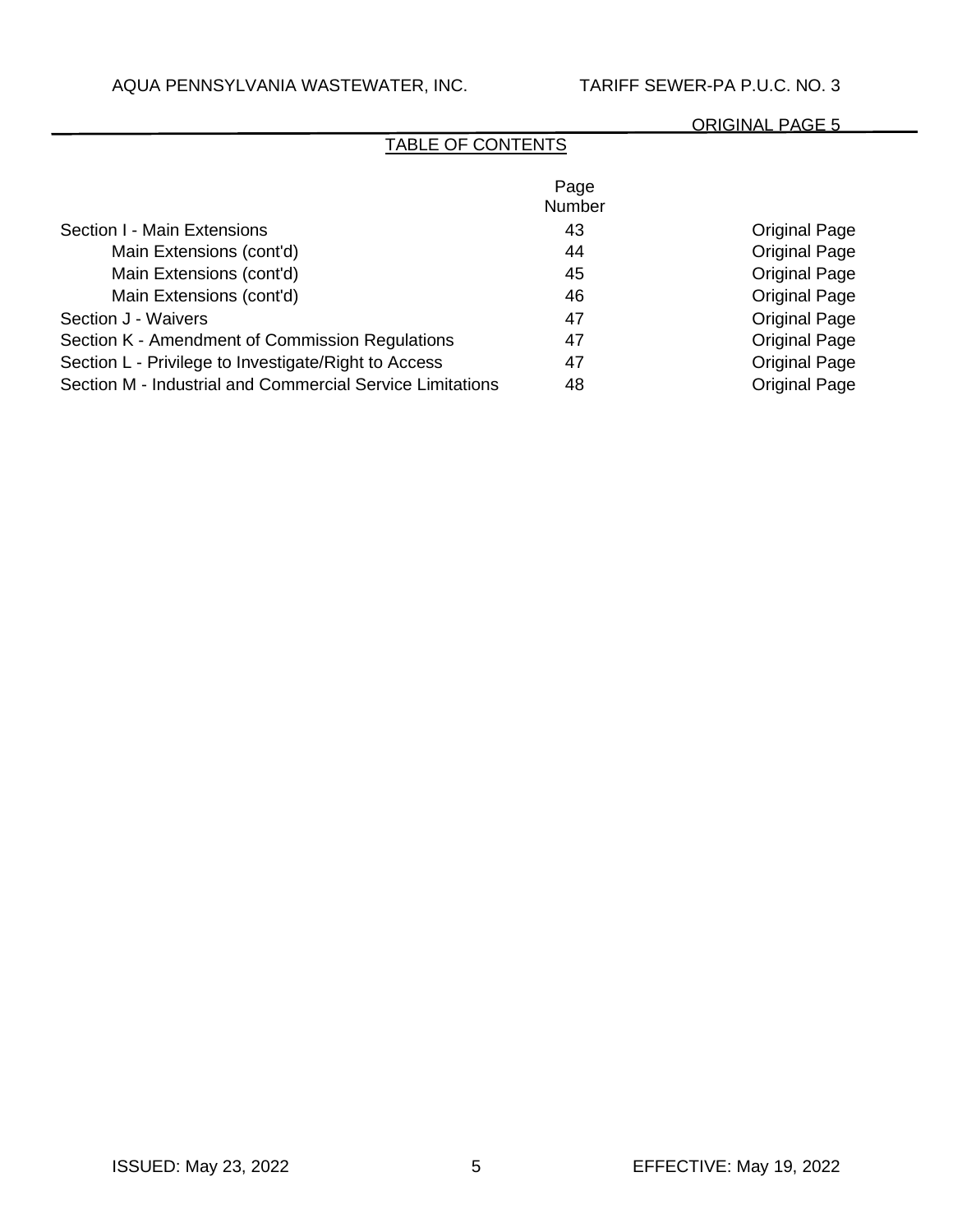# DESCRIPTION OF TERRITORIES SERVED

|                                                   | <b>Township</b>              | <b>County</b> |
|---------------------------------------------------|------------------------------|---------------|
| <b>RATE ZONE 1</b>                                |                              |               |
| Bunker Hill Subdivision (Rate Zone 1A)            | Clinton                      | Wyoming       |
| <b>Bridlewood Division</b>                        | Thornbury (portion)          | Chester       |
| Eagle Rock Division                               | <b>Black Creek (portion)</b> | Luzerne       |
| Eagle Rock Division                               | Hazle (portion)              | Luzerne       |
| Eagle Rock Division                               | East Union (portion)         | Schuylkill    |
| Eagle Rock Division                               | North Union (portion)        | Schuylkill    |
| Media Division*                                   | Media                        | Delaware      |
| Penn Township Division                            | Penn                         | Chester       |
| Treasure Lake Division (Rate Zone 1A)*            | Sandy                        | Clearfield    |
| Village at Valley Forge Division (Rate Zone 1A)*  | <b>Upper Merion</b>          | Montgomery    |
| <b>RATE ZONE 2</b>                                |                              |               |
| <b>Emlenton Borough Division</b>                  | Richland (portion)           | Clarion       |
| <b>Emlenton Borough Division</b>                  | Salem (portion)              | Clarion       |
| <b>Emlenton Borough Division</b>                  | Emlenton                     | Venango       |
| <b>Emlenton Borough Division</b>                  | Richland (portion)           | Venango       |
| <b>Pinecrest Division</b>                         | Tobyhanna (portion)          | Monroe        |
| <b>Rivercrest Division</b>                        | Tunkhannock                  | Wyoming       |
| <b>Rivercrest Division</b>                        | Washington                   | Wyoming       |
| White Haven Division (Kidder)                     | Dennison (portion)           | Carbon        |
| White Haven Division (Kidder)                     | East Side (portion)          | Carbon        |
| White Haven Division (Kidder)                     | Dennison (portion)           | Luzerne       |
| White Haven Division (Kidder)                     | White Haven Borough          | Luzerne       |
| <b>RATE ZONE 3</b>                                |                              |               |
| <b>Beech Mountain Lakes Division</b>              | <b>Butler</b>                | Luzerne       |
| <b>Beech Mountain Lakes Division</b>              | Dennison                     | Luzerne       |
| <b>Deerfield Knoll Division</b>                   | Willistown (portion)         | Chester       |
| Laurel Lakes Division (Wilbar)                    | Rice                         | Luzerne       |
| Links at Gettysburg Division                      | Cumberland                   | Adams         |
| Links at Gettysburg Division                      | Mount Joy                    | Adams         |
| <b>Stony Creek Division</b>                       | Worcester (portion)          | Montgomery    |
| <b>Thornhurst Division</b>                        | Lehigh                       | Lackawanna    |
| Willistown Woods Division (Chesterdale)           | Westtown (portion)           | Chester       |
| Willistown Woods Division (Chesterdale)           | Willistown (portion)         | Chester       |
| <b>Woodloch Springs Division</b>                  | Lackawaxen (portion)         | Pike          |
| <b>Woodloch Springs Division (Woodloch Pines)</b> | Lackawaxen (portion)         | Pike          |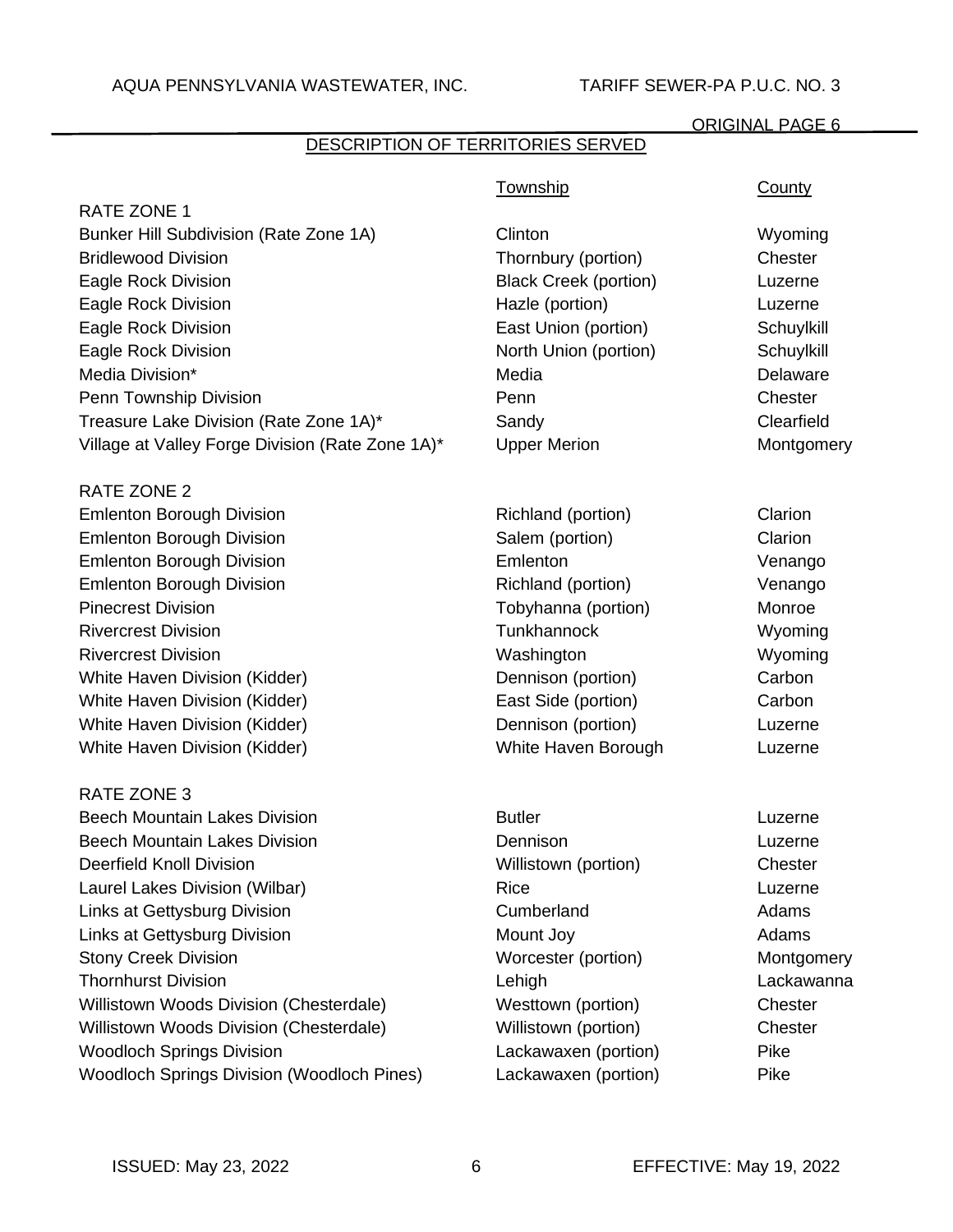# DESCRIPTION OF TERRITORIES SERVED

|                                     | Township                     | <b>County</b> |
|-------------------------------------|------------------------------|---------------|
| <b>RATE ZONE 4</b>                  |                              |               |
| <b>Honeycroft Village Division</b>  | Londonderry (portion)        | Chester       |
| Lake Harmony Division               | Kidder                       | Carbon        |
| <b>New Daleville Division</b>       | Londonderry (portion)        | Chester       |
| <b>Peddlers View Division</b>       | Solebury (portion)           | <b>Bucks</b>  |
| Tobyhanna Township Division         | Tobyhanna (portion)          | Monroe        |
| <b>Twin Hills Division</b>          | West Pikeland (portion)      | Chester       |
| <b>RATE ZONE 5</b>                  |                              |               |
| <b>Avon Grove School District</b>   | New London (portion)         | Chester       |
| <b>Avon Grove School District</b>   | Penn (portion)               | Chester       |
| East Bradford Division (Brandywine) | East Bradford (portion)      | Chester       |
| Little Washington Division          | East Brandywine (portion)    | Chester       |
| Plumsock Division*                  | Willistown (portion)         | Chester       |
| The Greens at Penn Oaks Division    | Thornbury (portion)          | Chester       |
| <b>Newlin Green Division</b>        | <b>Newlin</b>                | Chester       |
| Sage Hill Division                  | Thornbury (portion)          | Chester       |
|                                     |                              |               |
| RATE ZONE 6                         |                              |               |
| <b>CS Sewer Division (Masthope)</b> | Lackawaxen                   | Pike          |
| RATE ZONE 7                         |                              |               |
| <b>Limerick Division</b>            | Limerick (portion)           | Montgomery    |
|                                     |                              |               |
| RATE ZONE 8                         |                              |               |
| East Bradford Township Division     | East Bradford (portion)      | Chester       |
| East Bradford Township Division     | Birmingham (portion)         | Chester       |
| <b>RATE ZONE 9</b>                  |                              |               |
| Cheltenham Township Division        | Cheltenham                   | Montgomery    |
| Cheltenham Township Division        | Jenkintown Borough (portion) | Montgomery    |
| RATE ZONE 10                        |                              |               |
| East Norriton Township Division     | <b>East Norriton</b>         | Montgomery    |
|                                     |                              |               |
| RATE ZONE 11                        |                              |               |
| New Garden Township Division        | New Garden                   | Chester       |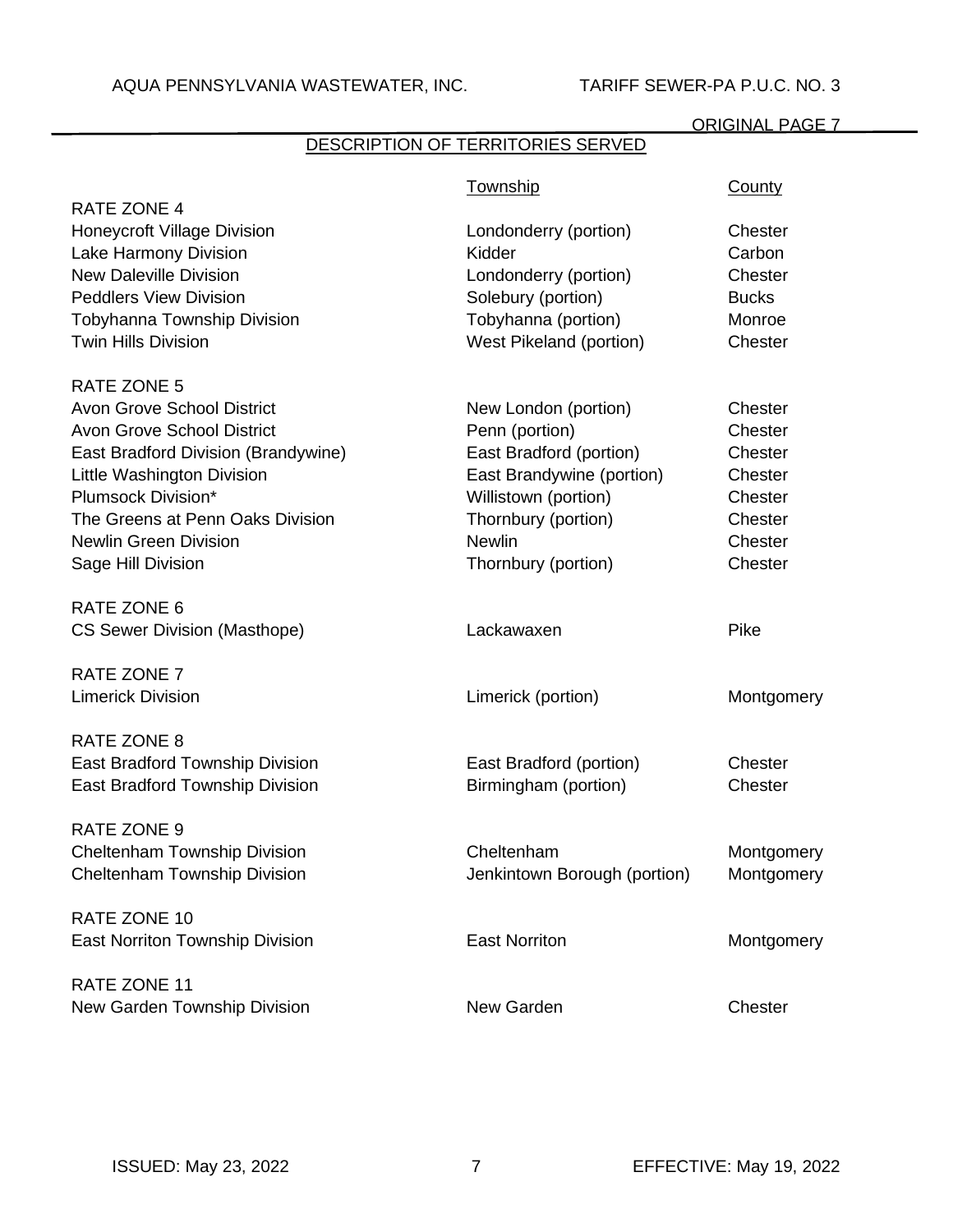# DESCRIPTION OF TERRITORIES SERVED

Township County

RATE ZONE 12 Lower Makefield Township Division **Lower Makefield** Bucks

\*All Divisions and Subdivisions above are billed on a per EDU basis, with the exception of the Media Division, Plumsock Division, Treasure Lake Division, and Village of Valley Forge Division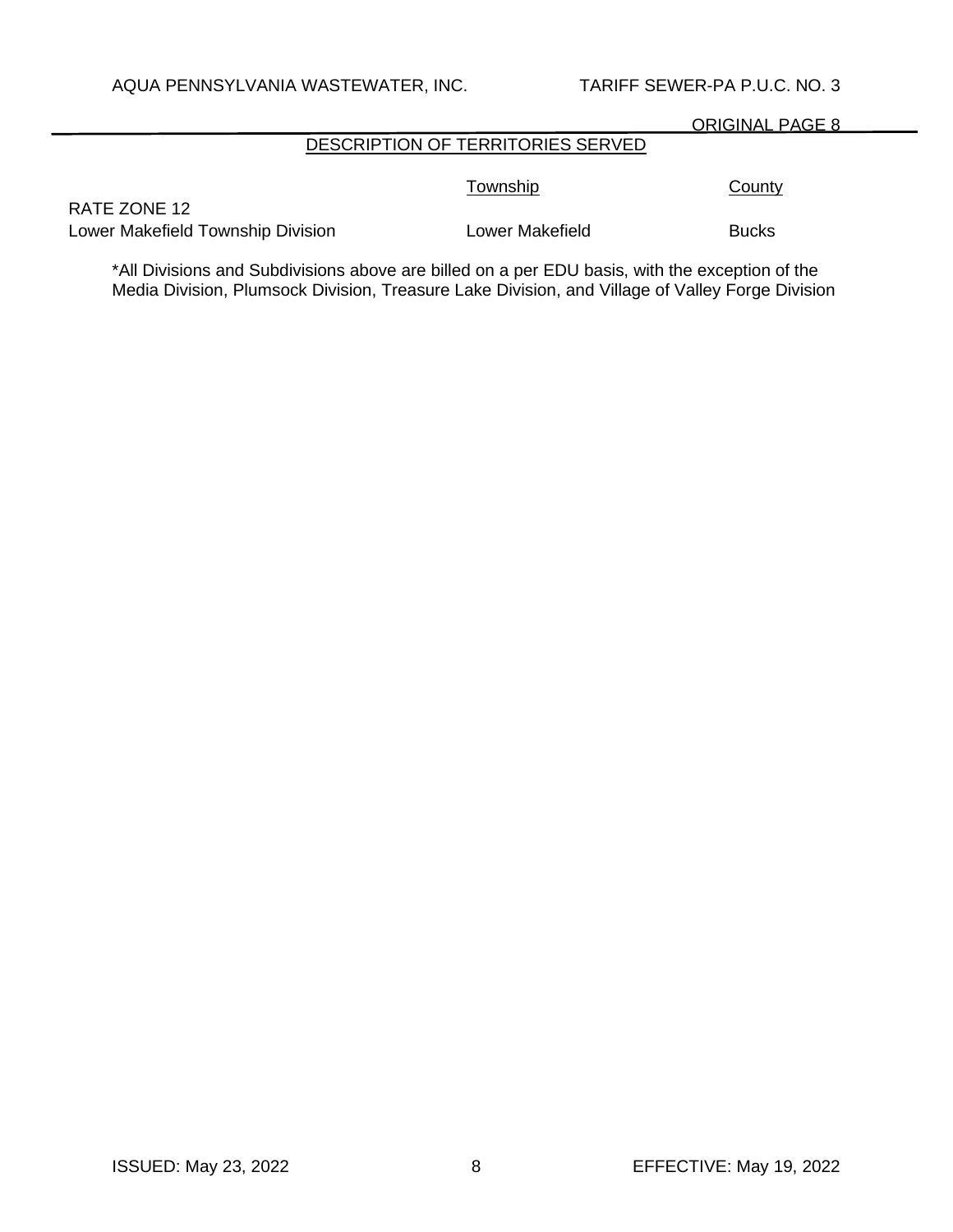DESCRIPTION OF TERRITORIES SERVED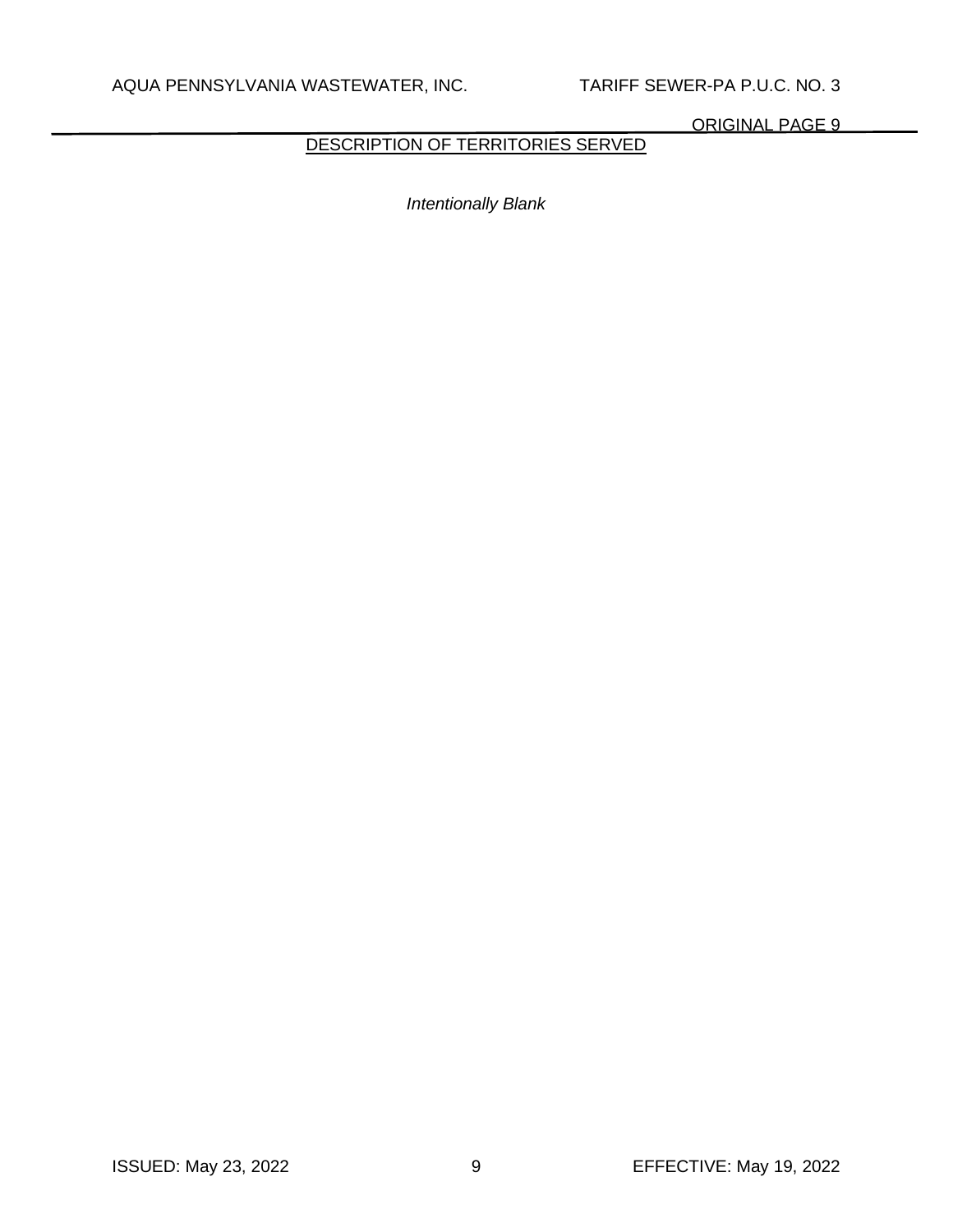# SCHEDULE OF RATES

## RATE ZONE 1 – METERED AND UNMETERED

The rates under this schedule apply to all customer classes in the territories served subject to Rate Zone 1 rates as noted in the Description of Territories Served section under this tariff unless otherwise specifically identified below.

#### **NON-RESIDENTIAL**

| Customer Charge (\$)                               |    | Rate Zone 1 |    | Rate Zone 1A |  |
|----------------------------------------------------|----|-------------|----|--------------|--|
| Fixed (per EDU)                                    | \$ | 47.35       | \$ | 47.35        |  |
| Meter Size:                                        |    |             |    |              |  |
| $5/8$ inch                                         |    | 47.35       |    | 47.35        |  |
| $3/4$ inch                                         |    | 71.03       |    | 47.35        |  |
| 1 inch                                             |    | 118.38      |    | 47.35        |  |
| $1-1/2$ inch                                       |    | 236.75      |    | 94.70        |  |
| 2 inch                                             |    | 378.80      |    | 151.52       |  |
| 3 inch                                             |    | 710.25      |    | 284.10       |  |
| 4 inch                                             |    | 1,183.75    |    | 473.50       |  |
| 6 inch                                             |    | 2,367.50    |    | 763.71       |  |
| 8 inch                                             |    | 3,788.00    |    |              |  |
| 10 inch                                            |    | 5,445.25    |    |              |  |
| Unmetered Charge (per EDU)                         | \$ | 93.78       | \$ | 93.78        |  |
| <b>Special Charges</b>                             |    |             |    |              |  |
| <b>Bridlewood Division - Unmetered:</b>            |    |             |    |              |  |
| Apartment Complex will be billed at 217 EDU's      |    |             |    |              |  |
| Children's World Daycare will be billed at 7 EDU's |    |             |    |              |  |
|                                                    |    |             |    |              |  |
| <b>MONTHLY CONSUMPTION CHARGE</b>                  |    |             |    |              |  |
| Consumption Charge for all divisions               |    |             |    |              |  |
| (per 1,000 gallons water used)                     | \$ | 11.6080     | \$ | 11.6080      |  |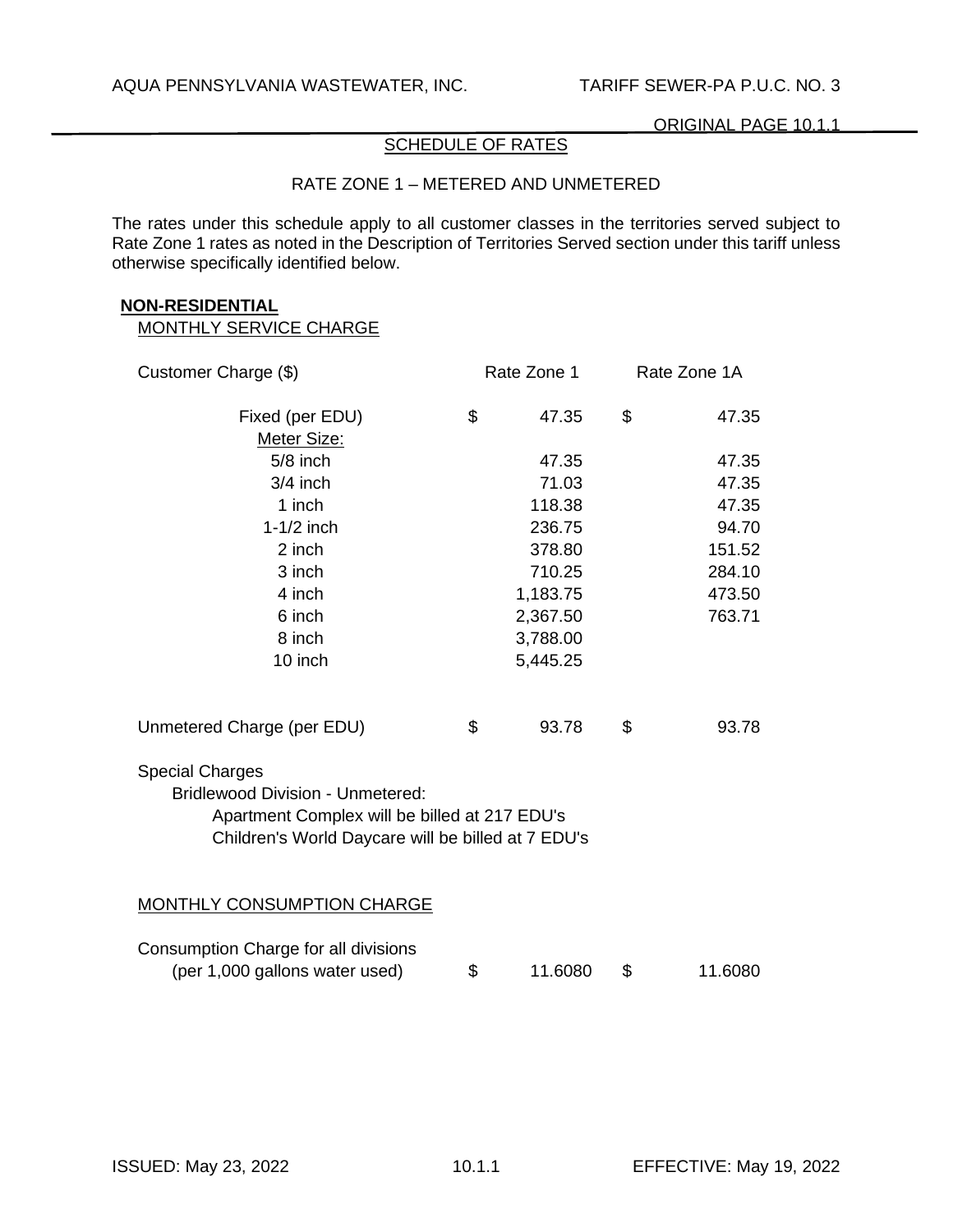# SCHEDULE OF RATES

# RATE ZONE 1 – METERED AND UNMETERED (cont'd)

#### **RESIDENTIAL**

| Customer Charge (\$)                                                   | Rate Zone 1   | Rate Zone 1A |         |
|------------------------------------------------------------------------|---------------|--------------|---------|
| Fixed (per EDU)<br>Meter Size:                                         | \$<br>48.20   | \$           | 48.20   |
| $5/8$ inch                                                             | 48.20         |              | 48.20   |
| $3/4$ inch                                                             | 72.30         |              | 48.20   |
| 1 inch                                                                 | 120.50        |              | 48.20   |
| $1-1/2$ inch                                                           | 241.00        |              | 96.40   |
| 2 inch                                                                 | 385.60        |              | 154.24  |
| 3 inch                                                                 | 723.00        |              | 289.20  |
| 4 inch                                                                 | 1,205.00      |              | 482.00  |
| 6 inch                                                                 | 2,410.00      |              | 777.42  |
| 8 inch                                                                 | 3,856.00      |              |         |
| 10 inch                                                                | 5,543.00      |              |         |
| Unmetered Charge (per EDU)                                             | \$<br>95.47   | \$           | 95.47   |
| <b>MONTHLY CONSUMPTION CHARGE</b>                                      |               |              |         |
| Consumption Charge for all divisions<br>(per 1,000 gallons water used) | \$<br>11.8170 | \$           | 11.8170 |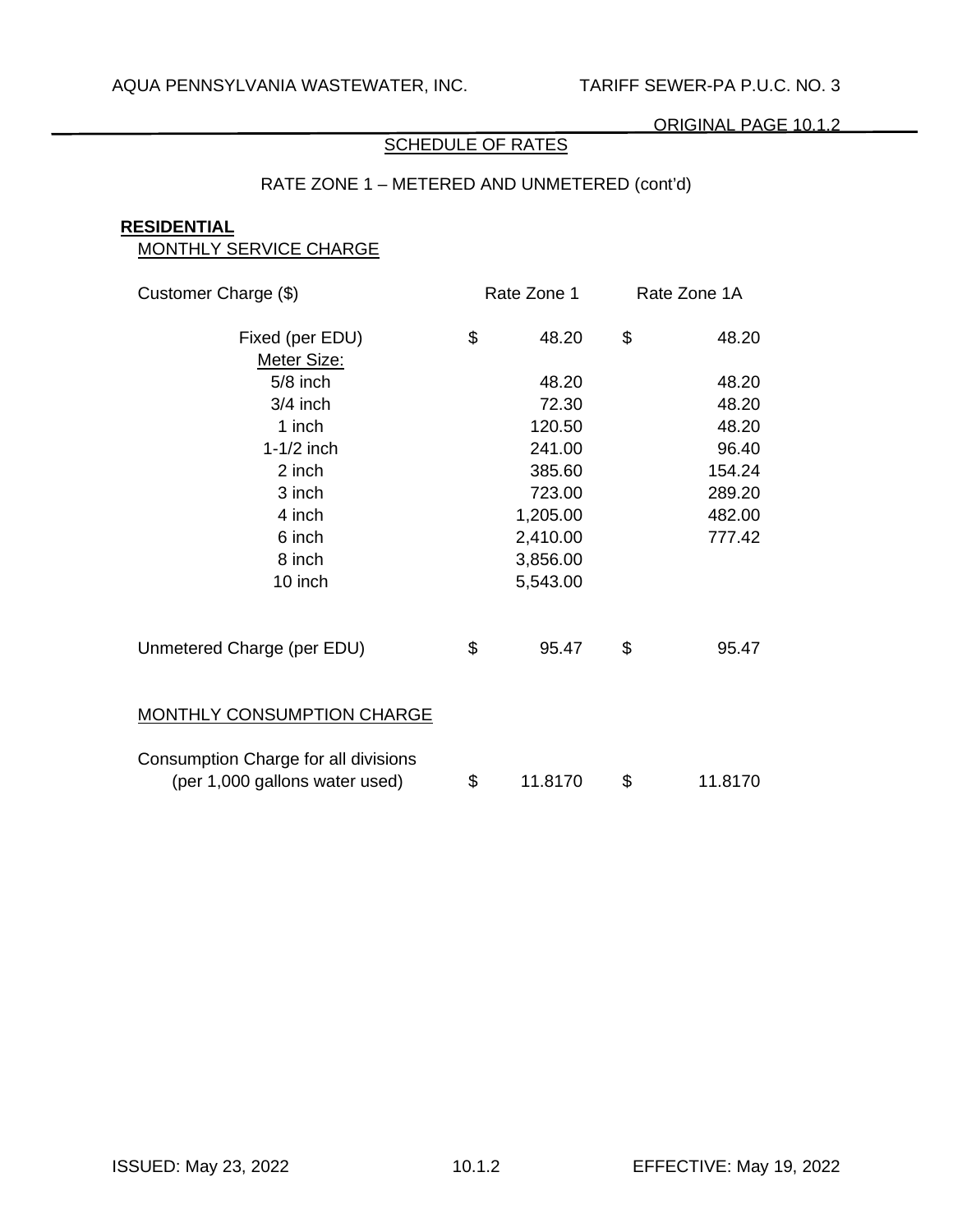# SCHEDULE OF RATES

### RATE ZONE 2 – METERED AND UNMETERED

The rates under this schedule apply to all customer classes in the territories served subject to Rate Zone 2 rates as noted in the Description of Territories Served section under this tariff unless otherwise specifically identified below.

#### **NON-RESIDENTIAL**

| Customer Charge (\$)              | Rate Zone 2 |               |
|-----------------------------------|-------------|---------------|
| Fixed (per EDU)                   | \$<br>54.95 |               |
| Meter Size:                       |             |               |
| $5/8$ inch                        | 54.95       |               |
| $3/4$ inch                        | 82.42       |               |
| 1 inch                            | 137.37      |               |
| $1-1/2$ inch                      | 274.73      |               |
| 2 inch                            | 439.57      |               |
| 3 inch                            | 824.20      |               |
| 4 inch                            | 1,373.67    |               |
| 6 inch                            | 2,747.34    |               |
| 8 inch                            | 4,395.75    |               |
| 10 inch                           | 6,318.88    |               |
| Unmetered Charge (per EDU)        |             | \$<br>100.00  |
| <b>MONTHLY CONSUMPTION CHARGE</b> |             |               |
| <b>Consumption Charge</b>         |             |               |
| (per 1,000 gallons water used)    |             | \$<br>12.3630 |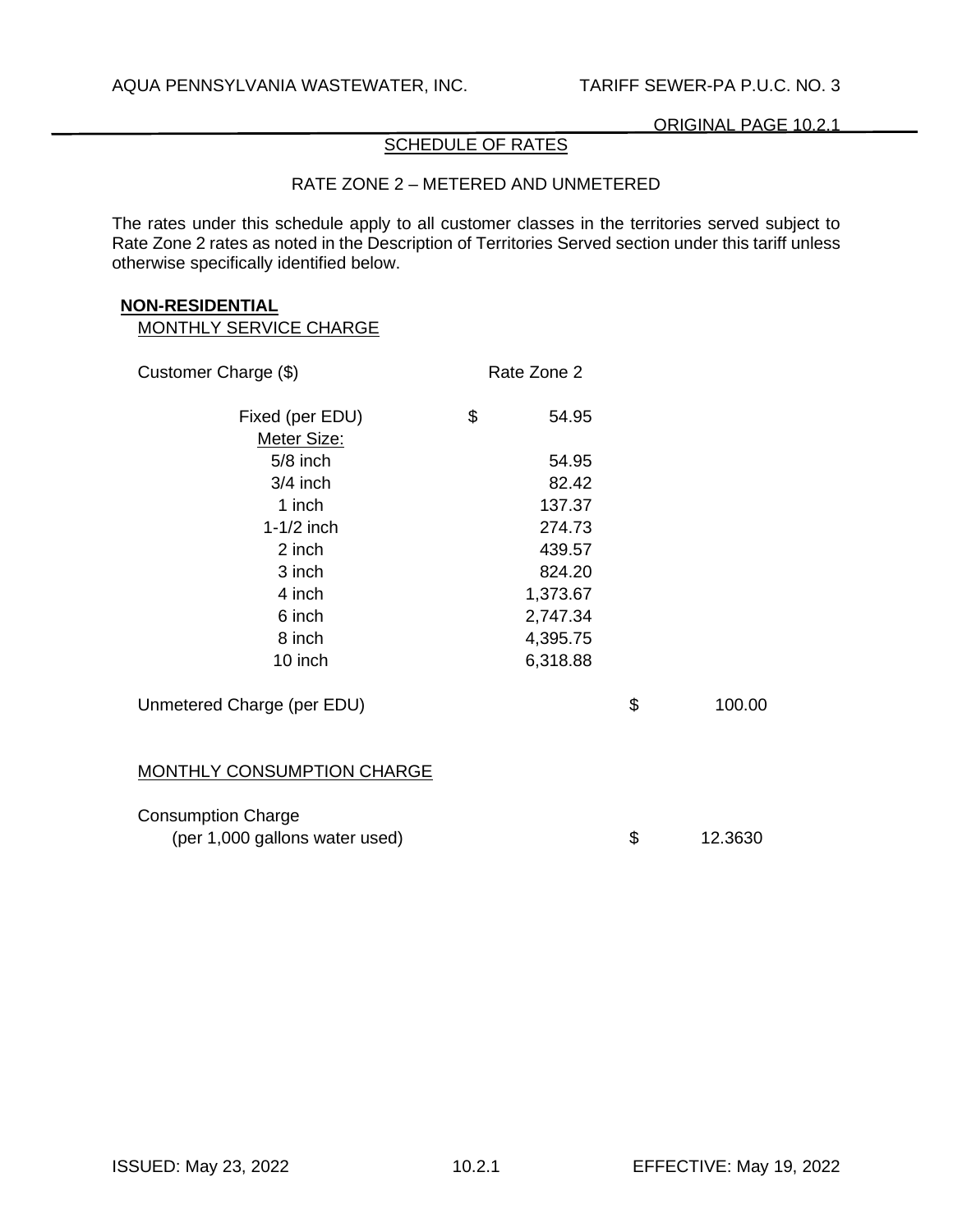# SCHEDULE OF RATES

# RATE ZONE 2 – METERED AND UNMETERED (cont'd)

#### **RESIDENTIAL**

| <b>MONTHLY SERVICE CHARGE</b>     |             |               |
|-----------------------------------|-------------|---------------|
| Customer Charge (\$)              | Rate Zone 2 |               |
| Fixed (per EDU)<br>Meter Size:    | \$<br>55.93 |               |
| $5/8$ inch                        | 55.93       |               |
| $3/4$ inch                        | 83.90       |               |
| 1 inch                            | 139.83      |               |
| $1-1/2$ inch                      | 279.65      |               |
| 2 inch                            | 447.44      |               |
| 3 inch                            | 838.95      |               |
| 4 inch                            | 1,398.25    |               |
| 6 inch                            | 2,796.50    |               |
| 8 inch                            | 4,474.40    |               |
| 10 inch                           | 6,431.95    |               |
| Unmetered Charge (per EDU)        |             | \$<br>101.80  |
| <b>MONTHLY CONSUMPTION CHARGE</b> |             |               |
| <b>Consumption Charge</b>         |             |               |
| (per 1,000 gallons water used)    |             | \$<br>12.5850 |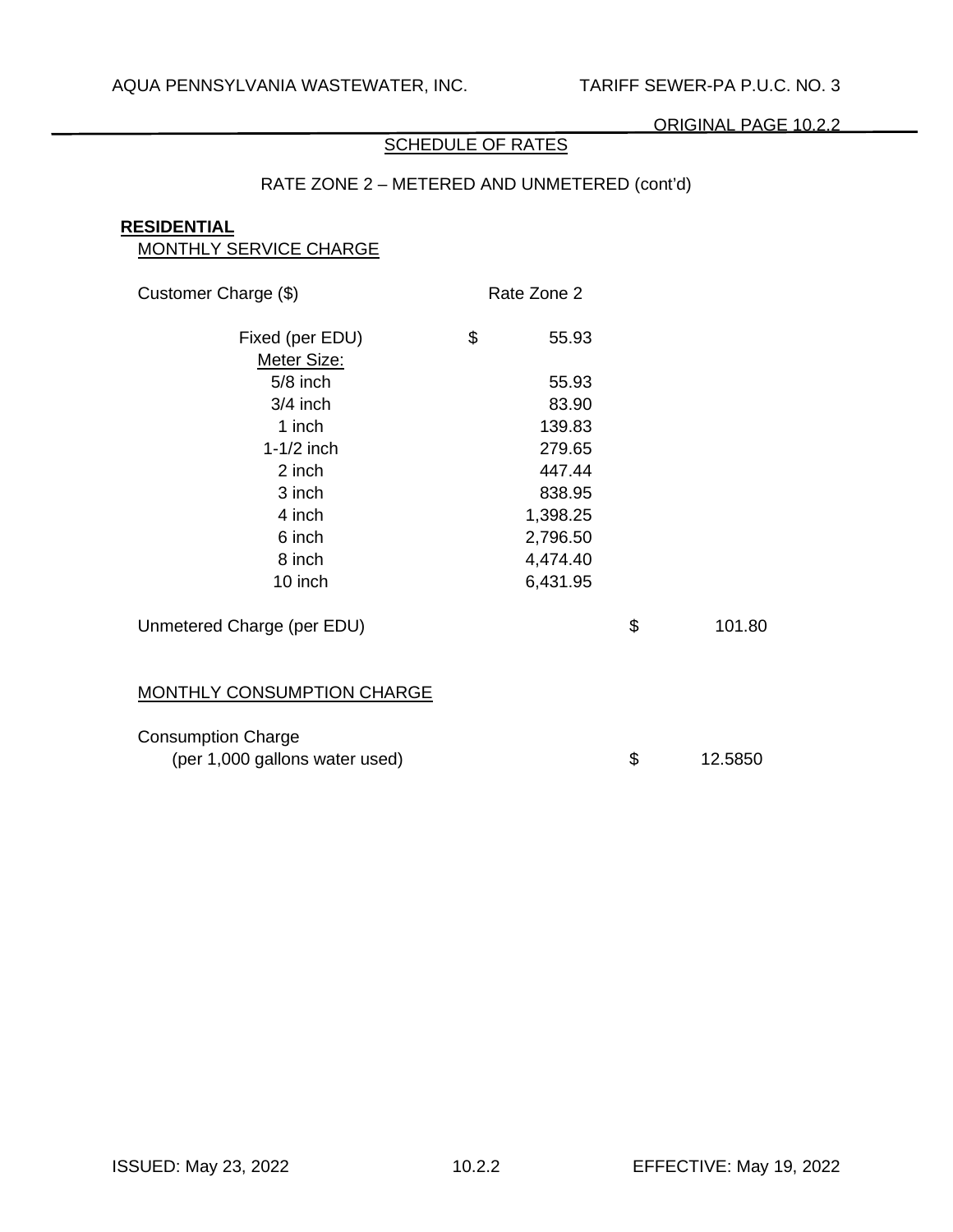# SCHEDULE OF RATES

### RATE ZONE 3 – METERED AND UNMETERED

The rates under this schedule apply to all customer classes in the territories served subject to Rate Zone 3 rates as noted in the Description of Territories Served section under this tariff unless otherwise specifically identified below.

#### **NON-RESIDENTIAL**

| Customer Charge (\$)              | Rate Zone 3  |               |
|-----------------------------------|--------------|---------------|
| Fixed (per EDU)                   | \$<br>65.20  |               |
| Meter Size:                       |              |               |
| $5/8$ inch                        | 65.20        |               |
| $3/4$ inch                        | 97.80        |               |
| 1 inch                            | 163.00       |               |
| $1-1/2$ inch                      | 326.00       |               |
| 2 inch                            | 521.60       |               |
| 3 inch                            | 978.00       |               |
| 4 inch                            | 1,630.00     |               |
| 6 inch                            | 3,260.00     |               |
| 8 inch                            | 5,216.00     |               |
| 10 inch                           | 7,498.00     |               |
| Unmetered Charge (per EDU)        |              | \$<br>113.00  |
| <b>MONTHLY CONSUMPTION CHARGE</b> |              |               |
| <b>Consumption Charge</b>         |              |               |
| (per 1,000 gallons water used)    |              | \$<br>12.0480 |
| <b>QUARTERLY SPECIAL CHARGES</b>  |              |               |
| STONY CREEK - WHITEHALL ESTATES   |              |               |
| Customer Charge (\$)              |              |               |
| Fixed (per EDU)                   | \$<br>195.60 |               |
| <b>Consumption Charge</b>         |              |               |
| (per 1,000 gallons water used)    |              | \$<br>12.0480 |
|                                   |              |               |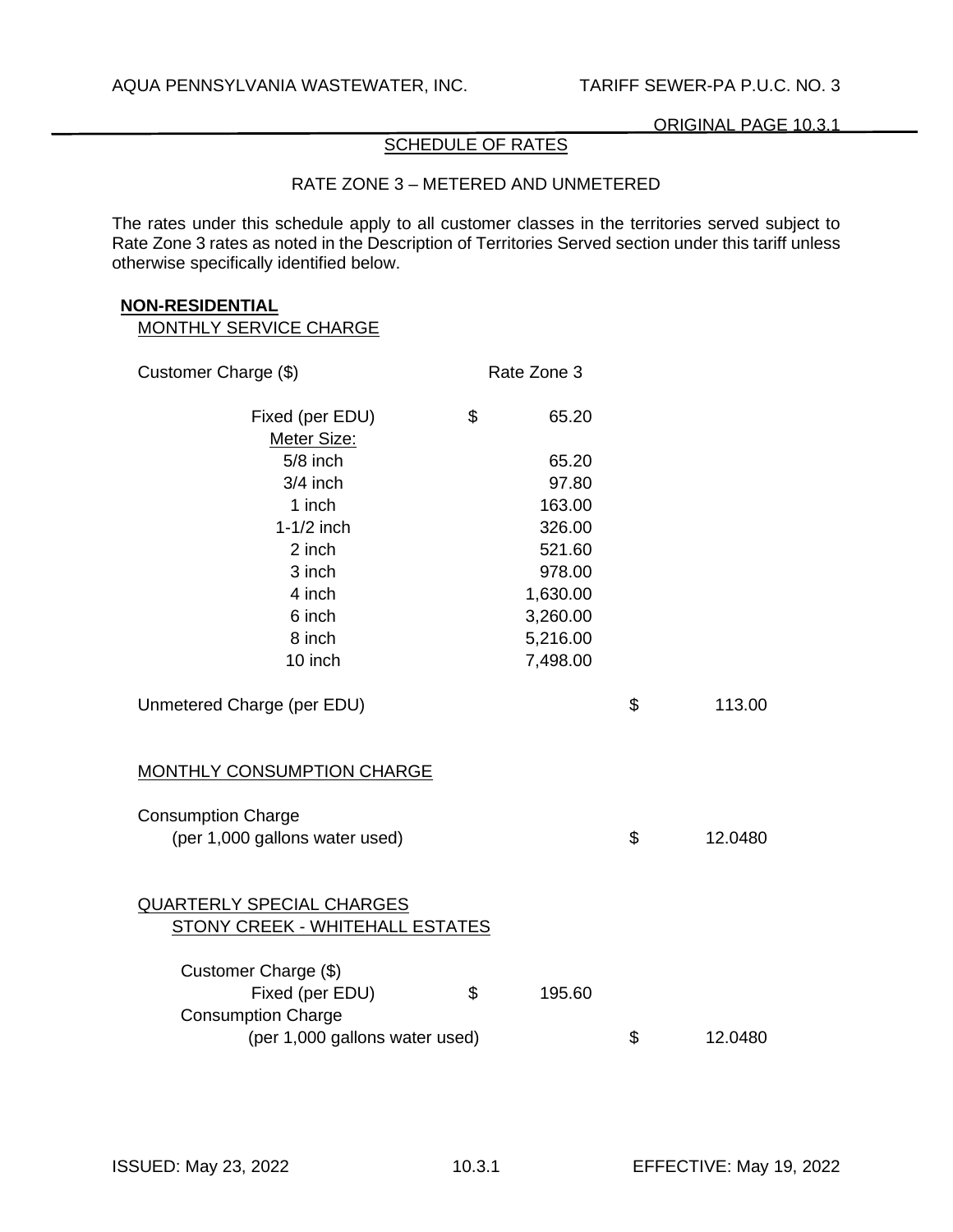# **SCHEDULE OF RATES**

# RATE ZONE 3 – METERED AND UNMETERED (cont'd)

## **RESIDENTIAL**

| <b>MONTHLY SERVICE CHARGE</b>          |              |               |
|----------------------------------------|--------------|---------------|
| Customer Charge (\$)                   | Rate Zone 3  |               |
| Fixed (per EDU)                        | \$<br>66.37  |               |
| Meter Size:                            |              |               |
| $5/8$ inch                             | 66.37        |               |
| $3/4$ inch                             | 99.56        |               |
| 1 inch                                 | 165.93       |               |
| $1-1/2$ inch                           | 331.85       |               |
| 2 inch                                 | 530.96       |               |
| 3 inch                                 | 995.55       |               |
| 4 inch                                 | 1,659.25     |               |
| 6 inch                                 | 3,318.50     |               |
| 8 inch                                 | 5,309.60     |               |
| 10 inch                                | 7,632.55     |               |
| Unmetered Charge (per EDU)             |              | \$<br>115.03  |
| <b>MONTHLY CONSUMPTION CHARGE</b>      |              |               |
| <b>Consumption Charge</b>              |              |               |
| (per 1,000 gallons water used)         |              | \$<br>12.2640 |
| <b>QUARTERLY SPECIAL CHARGES</b>       |              |               |
| <b>STONY CREEK - WHITEHALL ESTATES</b> |              |               |
| Customer Charge (\$)                   |              |               |
| Fixed (per EDU)                        | \$<br>199.11 |               |
| <b>Consumption Charge</b>              |              |               |
| (per 1,000 gallons water used)         |              | \$<br>12.2640 |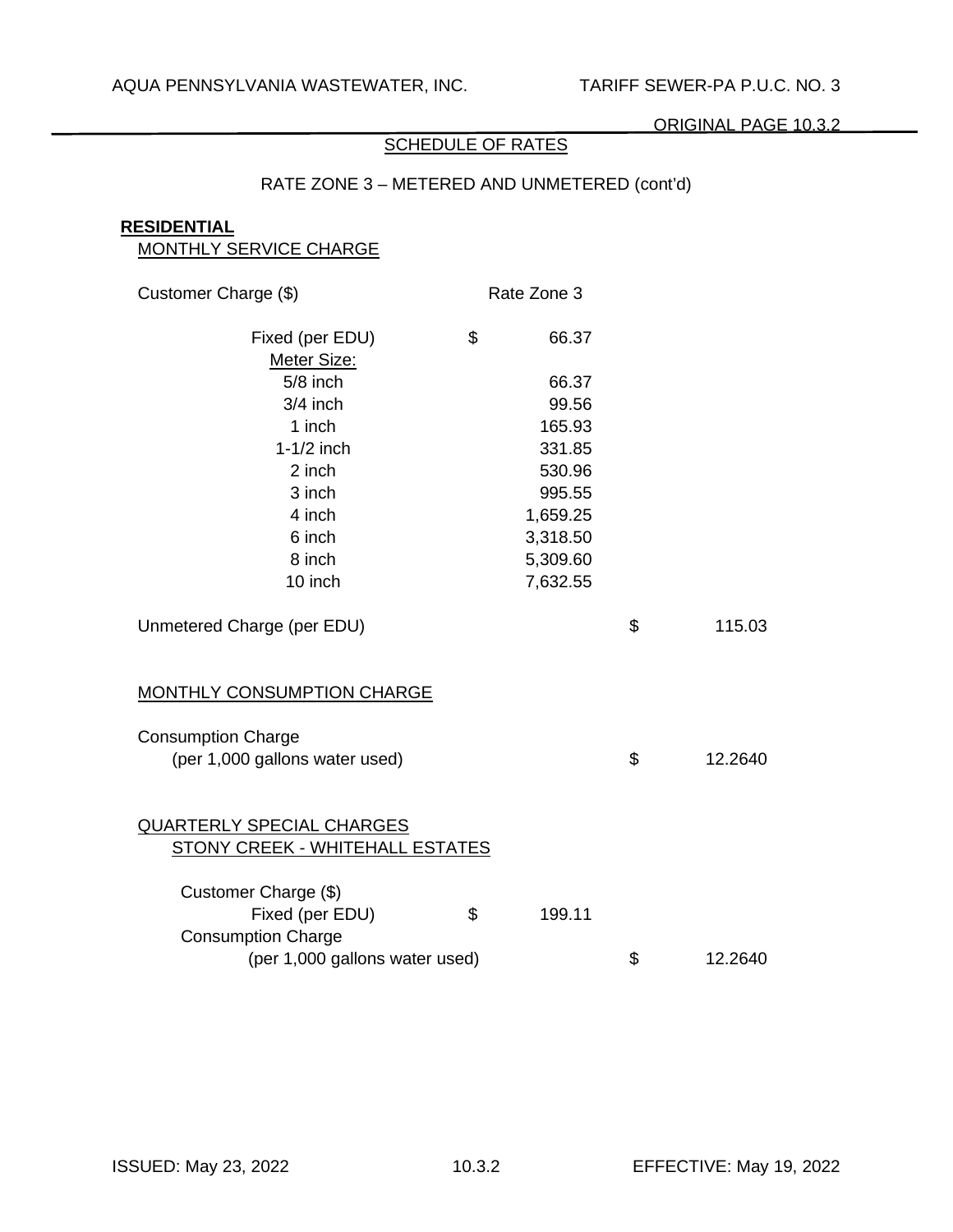# SCHEDULE OF RATES

## RATE ZONE 4 – METERED AND UNMETERED

The rates under this schedule apply to all customer classes in the territories served subject to Rate Zone 4 rates as noted in the Description of Territories Served section under this tariff unless otherwise specifically identified below.

#### **NON-RESIDENTIAL**

| Customer Charge (\$)                                        | Rate Zone 4 |               |
|-------------------------------------------------------------|-------------|---------------|
| Fixed (per EDU)<br>Meter Size:                              | \$<br>84.60 |               |
| $5/8$ inch                                                  | 84.60       |               |
| $3/4$ inch                                                  | 126.90      |               |
| 1 inch                                                      | 211.50      |               |
| $1-1/2$ inch                                                | 423.00      |               |
| 2 inch                                                      | 676.80      |               |
| 3 inch                                                      | 1,269.00    |               |
| 4 inch                                                      | 2,115.00    |               |
| 6 inch                                                      | 4,230.00    |               |
| 8 inch                                                      | 6,768.00    |               |
| 10 inch                                                     | 9,729.00    |               |
| Unmetered Charge (per EDU)                                  |             | \$<br>131.00  |
| MONTHLY CONSUMPTION CHARGE                                  |             |               |
| <b>Consumption Charge</b><br>(per 1,000 gallons water used) |             | \$<br>12.4573 |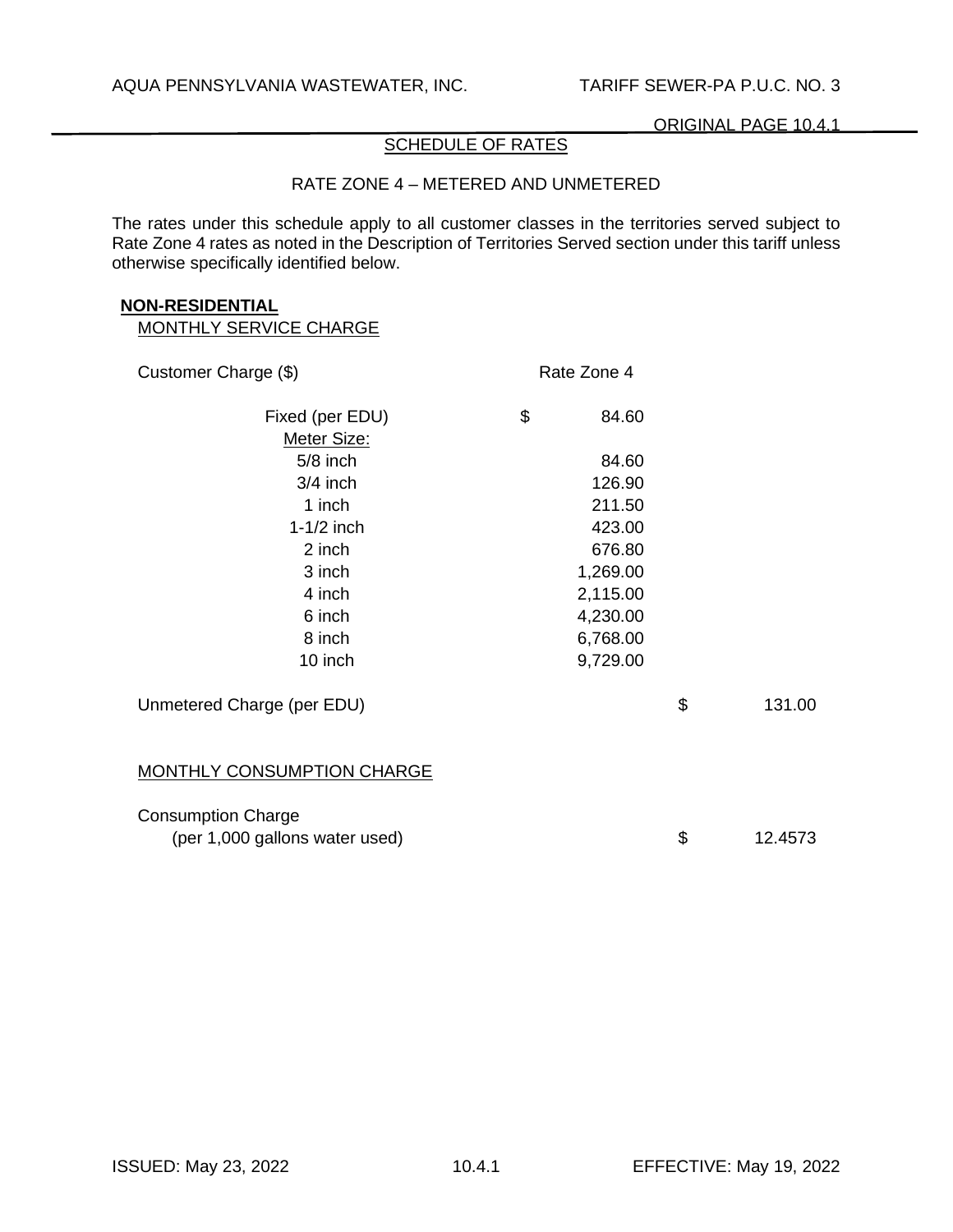# **SCHEDULE OF RATES**

# RATE ZONE 4 – METERED AND UNMETERED (cont'd)

## **RESIDENTIAL**

| MONTHLY SERVICE CHARGE         |             |               |
|--------------------------------|-------------|---------------|
| Customer Charge (\$)           | Rate Zone 4 |               |
| Fixed (per EDU)<br>Meter Size: | \$<br>86.12 |               |
| $5/8$ inch                     | 86.12       |               |
| $3/4$ inch                     | 129.18      |               |
| 1 inch                         | 215.30      |               |
| $1-1/2$ inch                   | 430.60      |               |
| 2 inch                         | 688.96      |               |
| 3 inch                         | 1,291.80    |               |
| 4 inch                         | 2,153.00    |               |
| 6 inch                         | 4,306.00    |               |
| 8 inch                         | 6,889.60    |               |
| 10 inch                        | 9,903.80    |               |
| Unmetered Charge (per EDU)     |             | \$<br>133.35  |
| MONTHLY CONSUMPTION CHARGE     |             |               |
| <b>Consumption Charge</b>      |             |               |
| (per 1,000 gallons water used) |             | \$<br>12.6810 |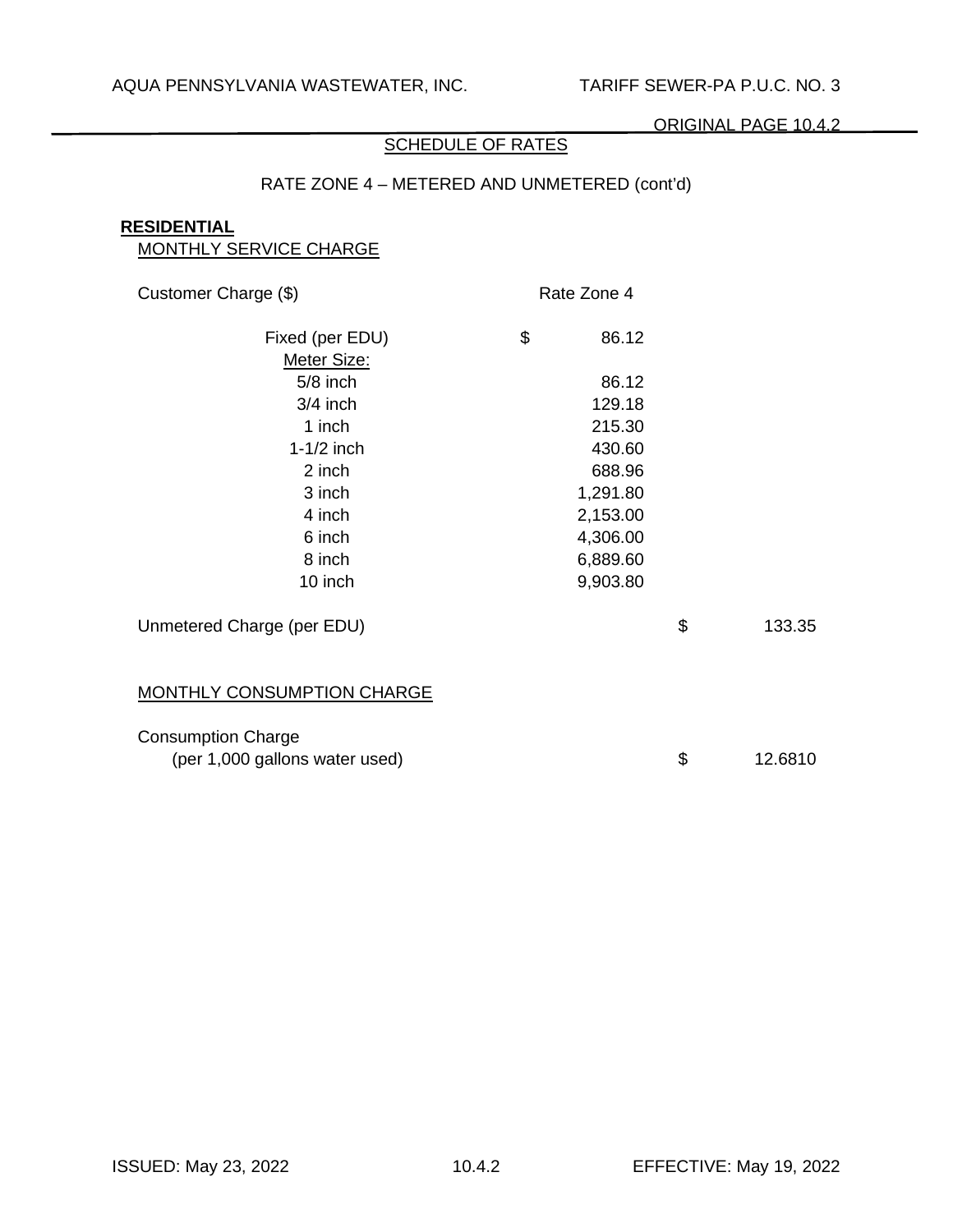# SCHEDULE OF RATES

## RATE ZONE 5 – METERED AND UNMETERED

The rates under this schedule apply to all customer classes in the territories served subject to Rate Zone 5 rates as noted in the Description of Territories Served section under this tariff unless otherwise specifically identified below.

#### **NON-RESIDENTIAL**

| Customer Charge (\$)                                   | Rate Zone 5 |                 |
|--------------------------------------------------------|-------------|-----------------|
| Fixed (per EDU)                                        | \$<br>97.20 |                 |
| Meter Size:                                            |             |                 |
| $5/8$ inch                                             | 97.20       |                 |
| $3/4$ inch                                             | 145.80      |                 |
| 1 inch                                                 | 243.00      |                 |
| $1-1/2$ inch                                           | 486.00      |                 |
| 2 inch                                                 | 777.60      |                 |
| 3 inch                                                 | 1,458.00    |                 |
| 4 inch                                                 | 2,430.00    |                 |
| 6 inch                                                 | 4,860.00    |                 |
| 8 inch                                                 | 7,776.00    |                 |
| 10 inch                                                | 11,178.00   |                 |
| Unmetered Charge (per EDU)                             |             | \$<br>147.64    |
| MONTHLY CONSUMPTION CHARGE                             |             |                 |
| <b>Consumption Charge</b>                              |             |                 |
| (per 1,000 gallons water used)                         |             | \$<br>12.6100   |
|                                                        |             |                 |
| <b>Special Charges</b>                                 |             |                 |
| Avon Grove School District - Flat Rate                 |             | \$<br>10,925.36 |
| East Brandywine Township Water & Sewer Authority -     |             |                 |
| Wastewater Treatment Plant Consumption Rate (per 1,000 |             |                 |
| gallons)                                               |             | \$<br>13.5000   |
|                                                        |             |                 |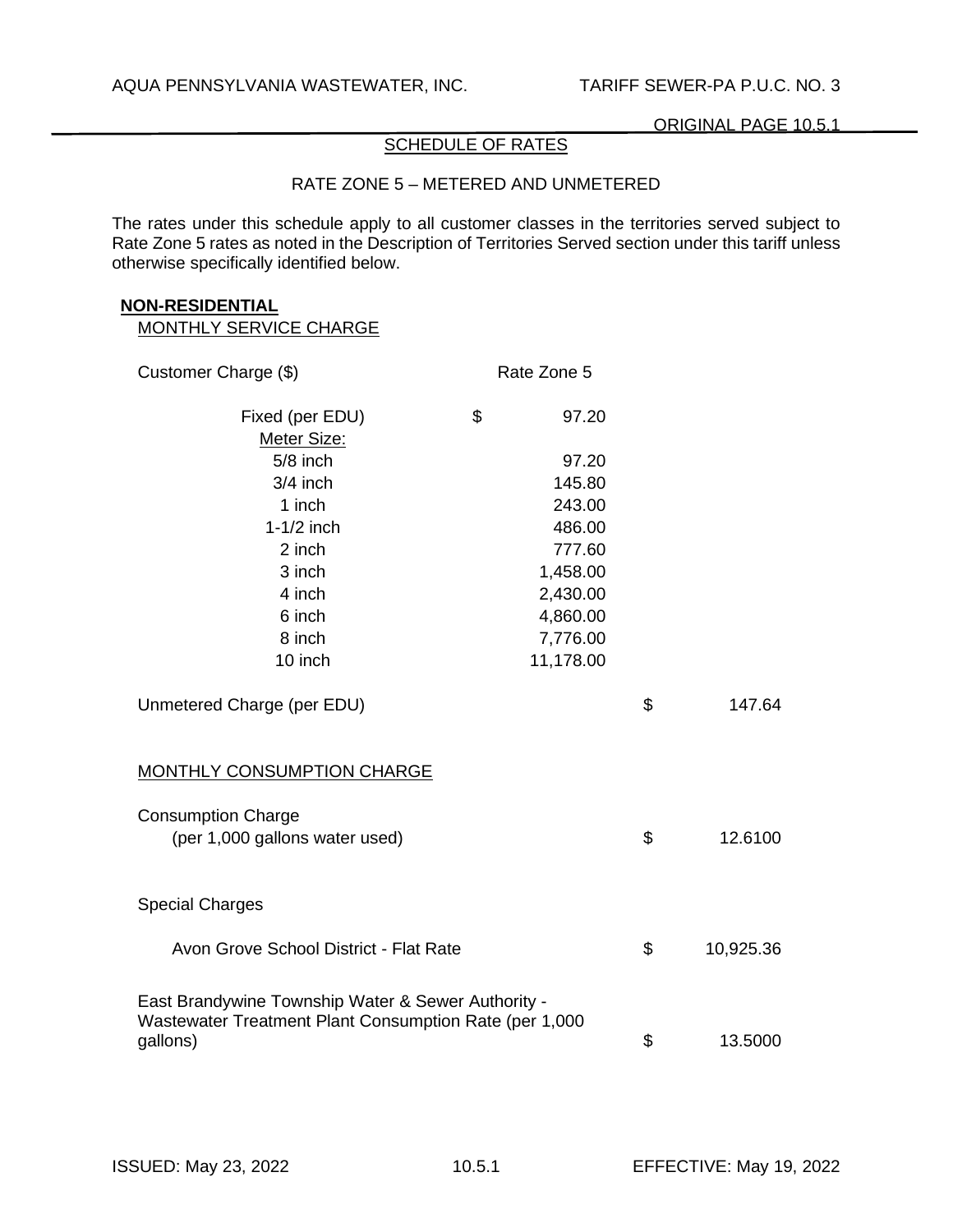# SCHEDULE OF RATES

# RATE ZONE 5 – METERED AND UNMETERED (cont'd)

# **RESIDENTIAL**

| <b>MONTHLY SERVICE CHARGE</b>  |             |               |
|--------------------------------|-------------|---------------|
| Customer Charge (\$)           | Rate Zone 5 |               |
| Fixed (per EDU)                | \$<br>98.95 |               |
| Meter Size:                    |             |               |
| $5/8$ inch                     | 98.95       |               |
| $3/4$ inch                     | 148.43      |               |
| 1 inch                         | 247.38      |               |
| $1-1/2$ inch                   | 494.75      |               |
| 2 inch                         | 791.60      |               |
| 3 inch                         | 1,484.25    |               |
| 4 inch                         | 2,473.75    |               |
| 6 inch                         | 4,947.50    |               |
| 8 inch                         | 7,916.00    |               |
| 10 inch                        | 11,379.25   |               |
| Unmetered Charge (per EDU)     |             | \$<br>150.30  |
| MONTHLY CONSUMPTION CHARGE     |             |               |
| <b>Consumption Charge</b>      |             |               |
| (per 1,000 gallons water used) |             | \$<br>12.8370 |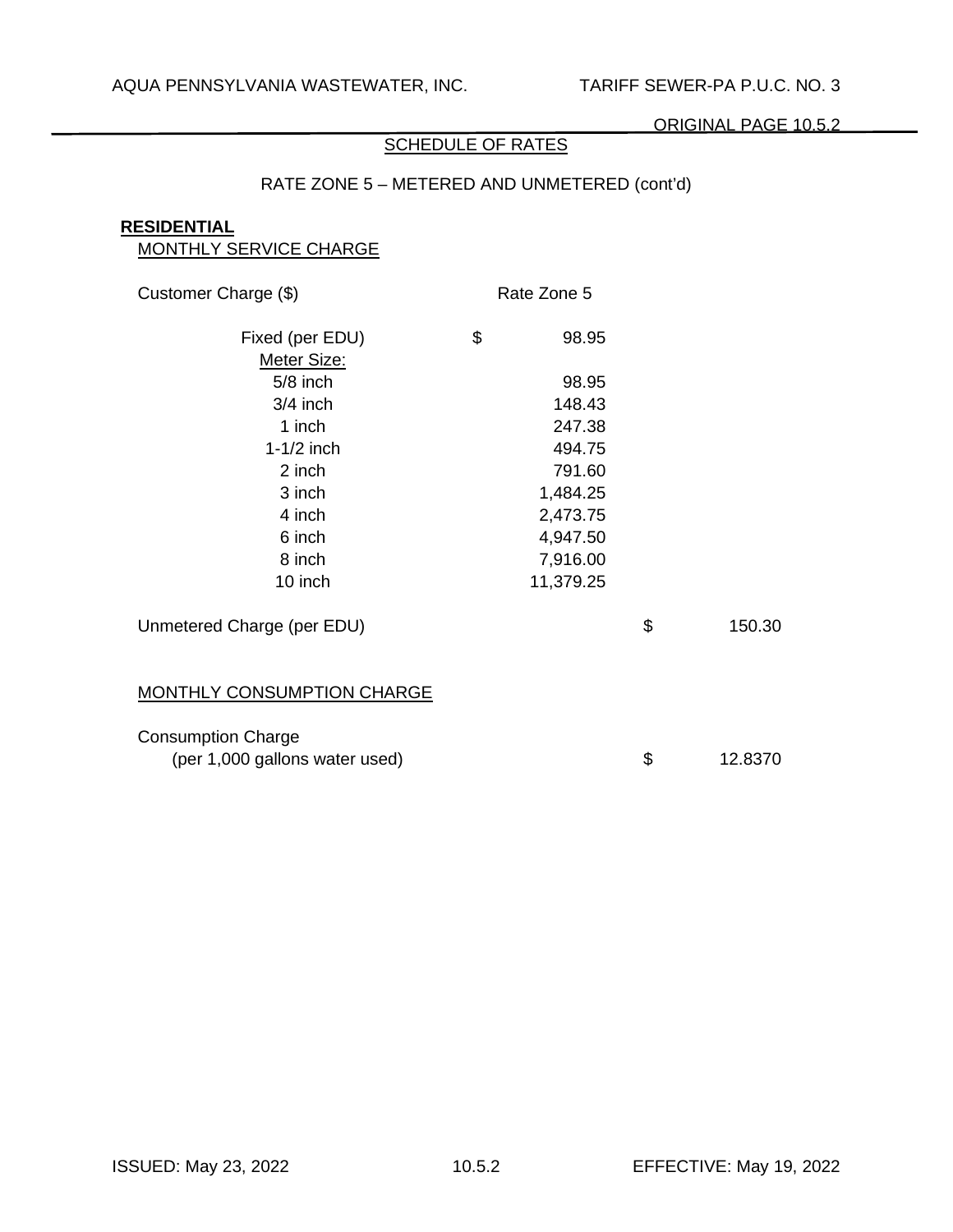# SCHEDULE OF RATES

# RATE ZONE 6 – METERED AND UNMETERED

The rates under this schedule apply to all customer classes in the territories served subject to Rate Zone 6 rates as noted in the Description of Territories Served section under this tariff unless otherwise specifically identified below.

#### **NON-RESIDENTIAL**

| Customer Charge (\$)                                        | Rate Zone 6 |              |
|-------------------------------------------------------------|-------------|--------------|
| Fixed (per EDU)                                             | \$<br>58.50 |              |
| Unmetered Charge (per EDU)                                  |             | \$<br>67.00  |
| <b>MONTHLY CONSUMPTION CHARGE</b>                           |             |              |
| <b>Consumption Charge</b><br>(per 1,000 gallons water used) |             | \$<br>2.7100 |
| <b>RESIDENTIAL</b><br><b>MONTHLY SERVICE CHARGE</b>         |             |              |
| Customer Charge (\$)                                        | Rate Zone 6 |              |
| Fixed (per EDU)                                             | \$<br>59.55 |              |
| Unmetered Charge (per EDU)                                  |             | \$<br>70.59  |
| <b>MONTHLY CONSUMPTION CHARGE</b>                           |             |              |
| <b>Consumption Charge</b><br>(per 1,000 gallons water used) |             | \$<br>2.7590 |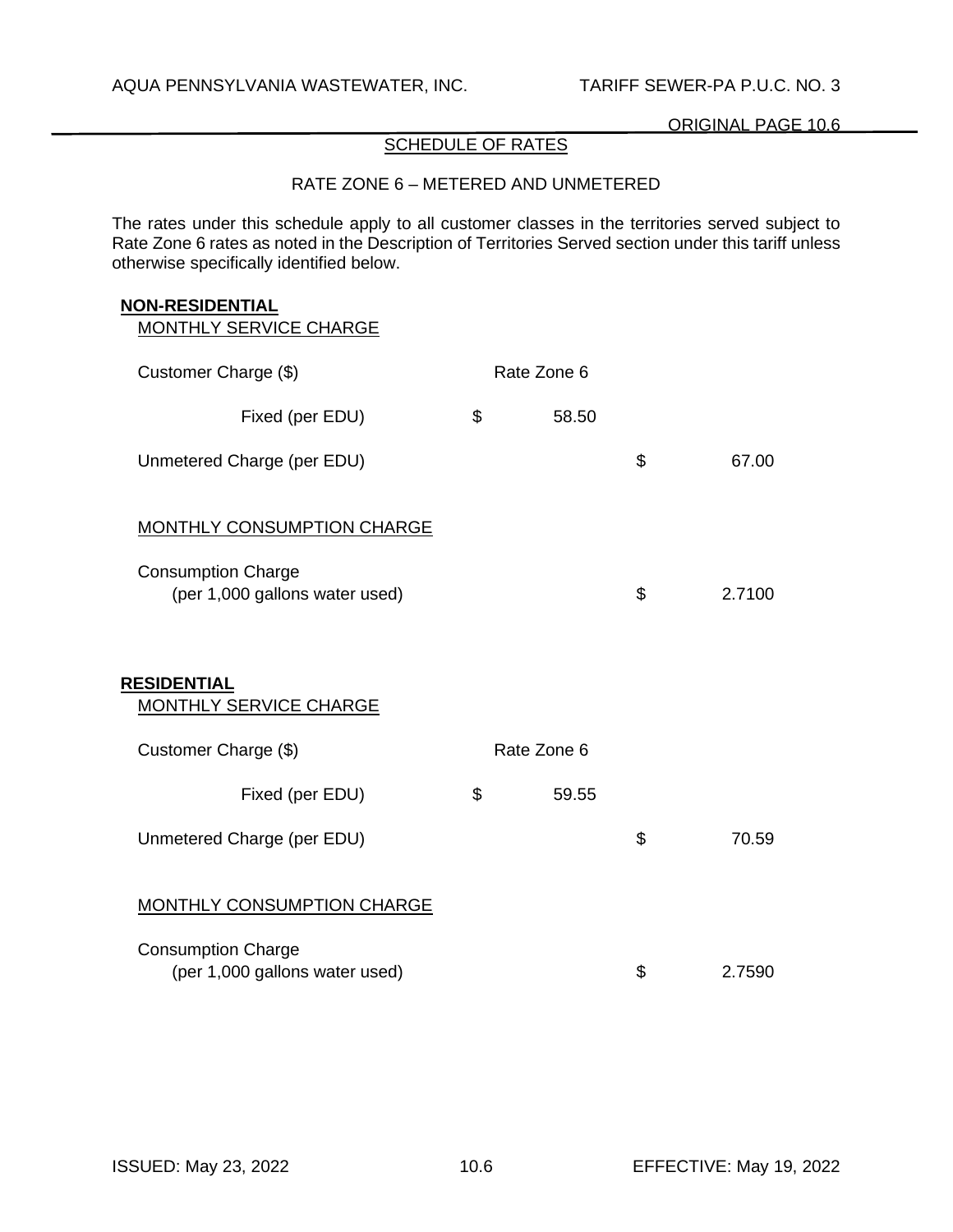# SCHEDULE OF RATES

## RATE ZONE 7 – METERED AND UNMETERED

The rates under this schedule apply to all customer classes in the territories served subject to Rate Zone 7 rates as noted in the Description of Territories Served section under this tariff unless otherwise specifically identified below.

#### **NON-RESIDENTIAL**

| Customer Charge (\$)                                        | Rate Zone 7 |              |
|-------------------------------------------------------------|-------------|--------------|
| Fixed (per EDU)                                             | \$<br>41.39 |              |
| <b>Unmetered Charge</b>                                     |             | \$<br>60.00  |
| <b>MONTHLY CONSUMPTION CHARGE</b>                           |             |              |
| <b>Consumption Charge</b><br>(per 1,000 gallons water used) |             | \$<br>8.9400 |
| <b>RESIDENTIAL</b><br><b>MONTHLY SERVICE CHARGE</b>         |             |              |
| Customer Charge (\$)                                        | Rate Zone 7 |              |
| Fixed (per EDU)                                             | \$<br>42.13 |              |
| <b>Unmetered Charge</b>                                     |             | \$<br>61.08  |
| <b>MONTHLY CONSUMPTION CHARGE</b>                           |             |              |
| <b>Consumption Charge</b><br>(per 1,000 gallons water used) |             | \$<br>9.1010 |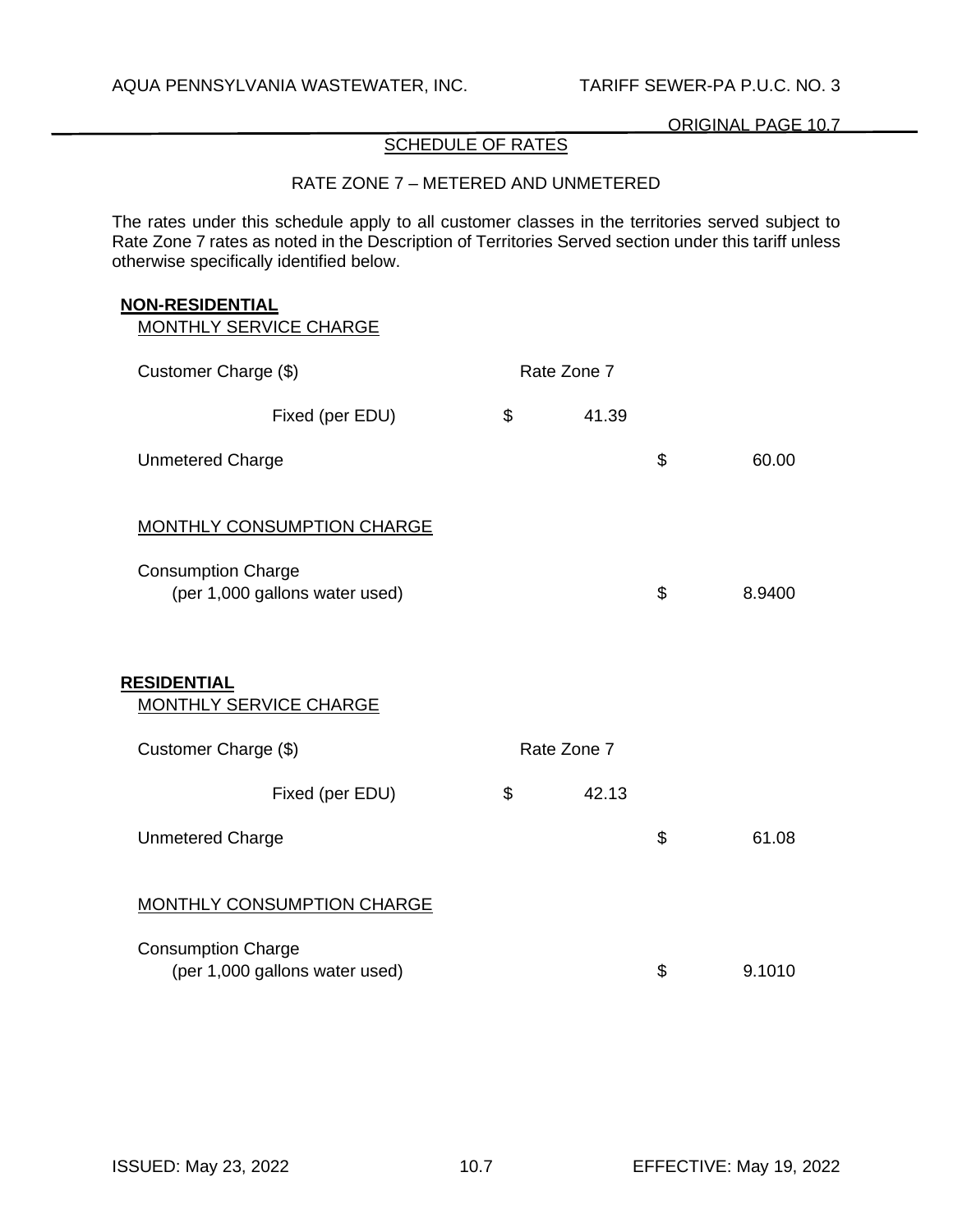# SCHEDULE OF RATES

# RATE ZONE 8 – METERED AND UNMETERED

The rates under this schedule apply to all customer classes in the territories served subject to Rate Zone 8 rates as noted in the Description of Territories Served section under this tariff unless otherwise specifically identified below.

| <b>NON-RESIDENTIAL</b><br>MONTHLY SERVICE CHARGE            |               |              |
|-------------------------------------------------------------|---------------|--------------|
|                                                             | Rate Zone 8   |              |
| Customer Charge (\$)                                        |               |              |
| Fixed: per EDU                                              | \$<br>40.25   |              |
| <b>Unmetered Charge</b>                                     |               | \$<br>102.90 |
| <b>MONTHLY CONSUMPTION CHARGE</b>                           |               |              |
| <b>Consumption Charge</b><br>(per 1,000 gallons water used) | \$<br>11.5300 |              |
| <b>RESIDENTIAL</b><br><b>MONTHLY SERVICE CHARGE</b>         |               |              |
| Customer Charge (\$)                                        | Rate Zone 8   |              |
| Fixed: per EDU                                              | \$<br>57.61   |              |
| <b>Unmetered Charge</b>                                     |               | \$<br>104.75 |
| MONTHLY CONSUMPTION CHARGE                                  |               |              |
| <b>Consumption Charge</b><br>(per 1,000 gallons water used) | \$<br>11.7370 |              |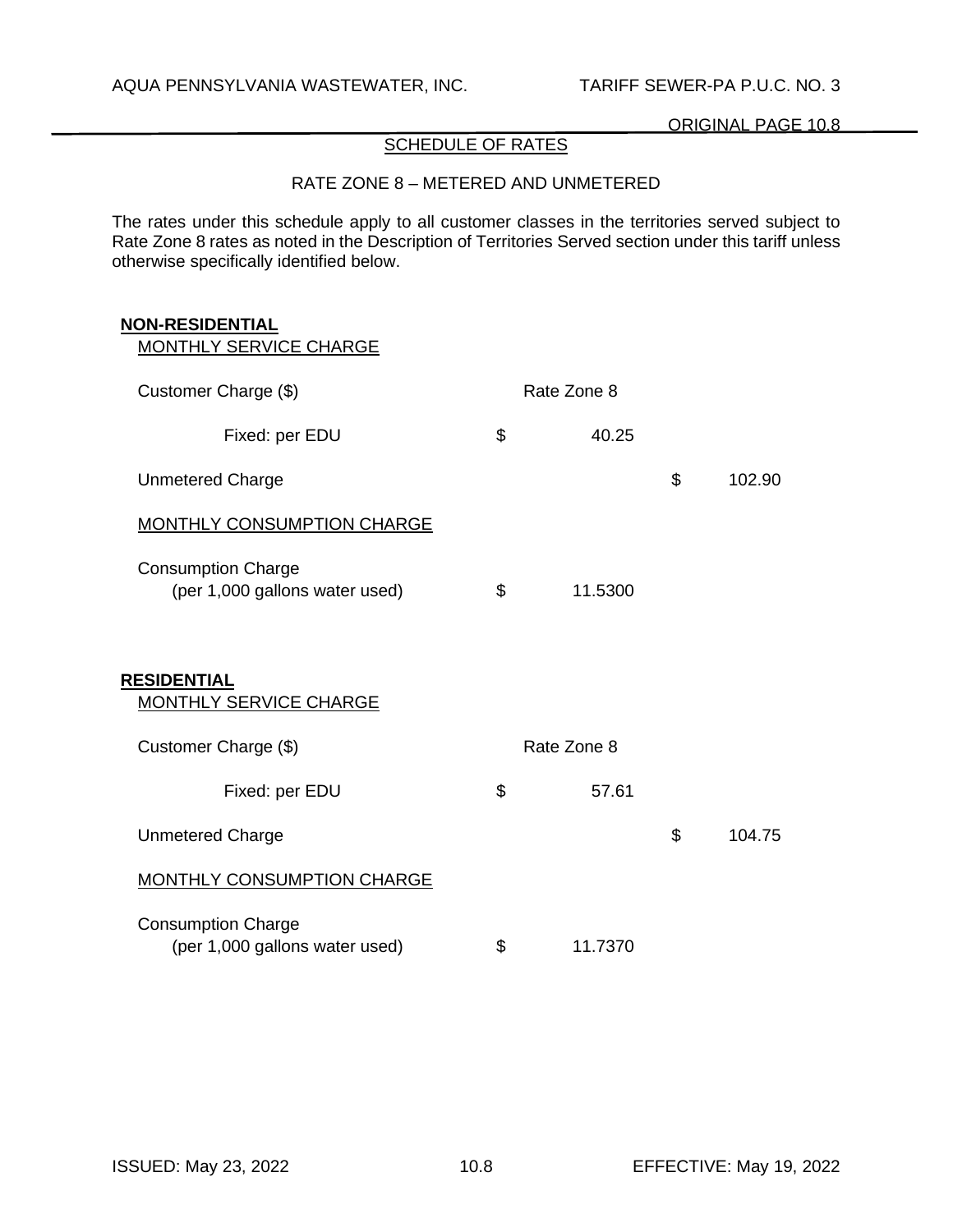# SCHEDULE OF RATES

## RATE ZONE 9 – METERED

The rates under this schedule apply to all customer classes in the territories served subject to Rate Zone 9 rates as noted in the Description of Territories Served section under this tariff unless otherwise specifically identified below.

#### **NON-RESIDENTIAL**

| <b>MONTHLY SERVICE CHARGE</b>                               |             |              |
|-------------------------------------------------------------|-------------|--------------|
| Customer Charge (\$)                                        | Rate Zone 9 |              |
| Fixed (per EDU)                                             | \$<br>31.85 |              |
| <b>MONTHLY CONSUMPTION CHARGE</b>                           |             |              |
| <b>Consumption Charge</b><br>(per 1,000 gallons water used) |             | \$<br>7.2200 |
| <b>RESIDENTIAL</b><br><b>MONTHLY SERVICE CHARGE</b>         |             |              |
| Customer Charge (\$)                                        | Rate Zone 9 |              |
| Fixed (per EDU)                                             | \$<br>32.42 |              |
| MONTHLY CONSUMPTION CHARGE                                  |             |              |
| <b>Consumption Charge</b><br>(per 1,000 gallons water used) |             | \$<br>7.3500 |

Wastewater customers in Cheltenham Township are required to comply with the City of Philadelphia's wastewater control regulations adopted by Cheltenham Township and included in Exhibit H to the Application filed at Docket No. A-2019-3008491.

#### Sewer Charge Adjustment

The Company is authorized to allow deductions on sewer bills for water which is used but does not enter the Company's system. A request for deduction shall be subject to the following regulations: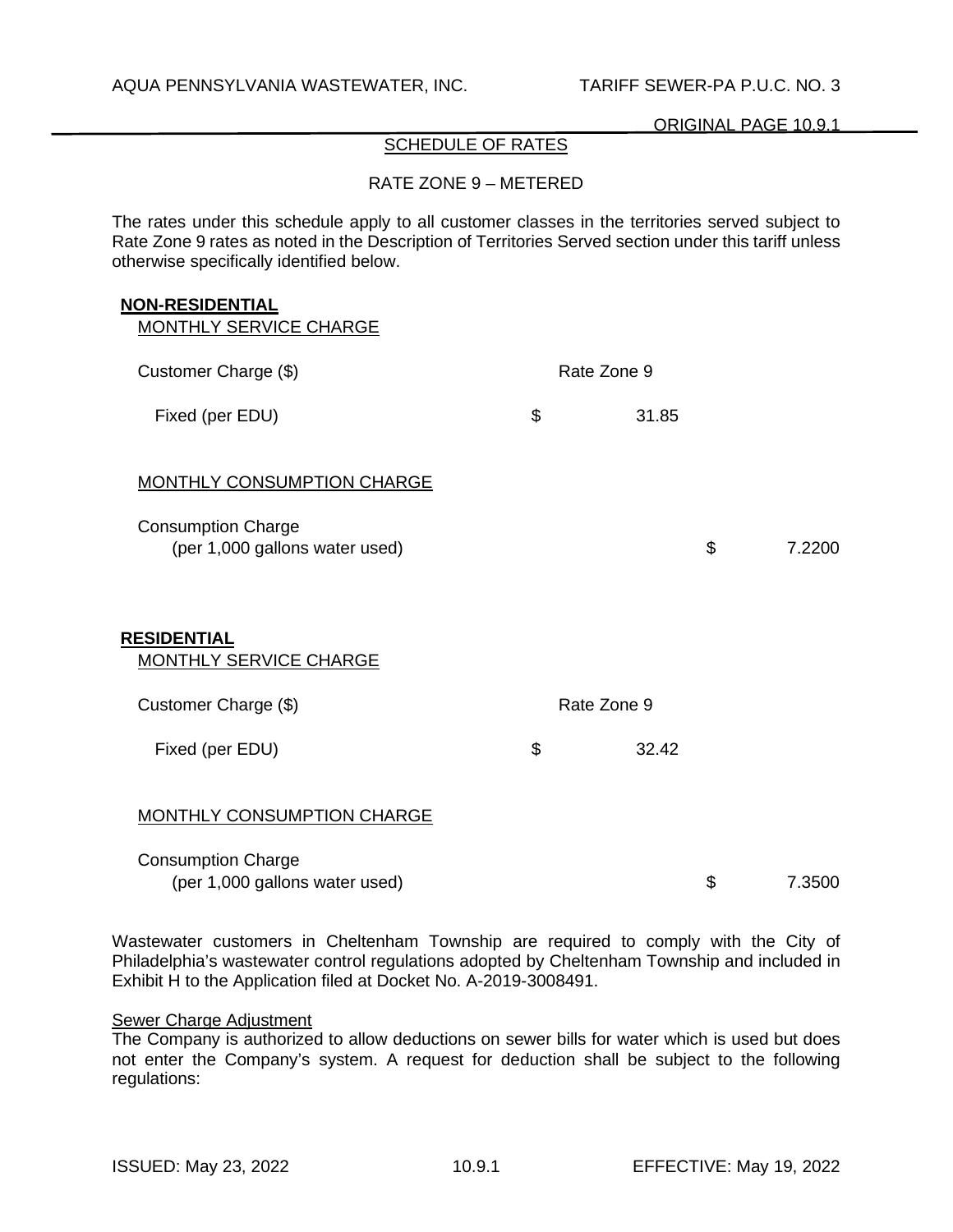# RATE ZONE 9 – CONTINUED

- A. Deductions apply within the Cheltenham Division and, in particular, to those customers identified on Exhibit G of the Application filed by Aqua Pennsylvania Wastewater, Inc., dated March 13, 2019. The Application of the Company was approved by the Pennsylvania Public Utility Commission in its Order entered on November 5, 2019 at PUC Docket Number A-2019-3008491.
- B. No deduction shall be granted for customers who do not have a metered water supply
- C. No deduction shall be granted for customers who are delinquent in their payment for service.
- D. One hundred percent of any used water for which a deduction is requested must have been prevented from entering the system.
- E. It is the responsibility of the customer to purchase, install, and maintain the deduct meter at the approved and inspected water outlet on their property. The meter shall measure water not entering the system and shall be eligible for deduction of that used water monthly.
- F. Customers are responsible for the installation and removal of their meters at the approved service locations each year to prevent freezing and damage. Deduct meters shall be inspected by the Company at the time of installation at which time the customer agrees to allow the Company the right to enter upon their property for inspection. Every deduct meter shall be required to be inspected annually by the Company in order for the customer to be eligible for sewer adjustment charges. The inspection fee charged by the Company to the customer is \$100.00.
- G. All deduct meters shall be of a design approved by the Company, shall be registered with the Company prior to use, and shall be used only by the customer to whom it is registered and at the service location to which it is assigned in accordance with the Company's records.
- H. Customers are responsible for making their meter accessible to the Company for reading on a monthly basis. The Company shall then credit the customer's total gallons consumed by the gallons recorded from the customer's deduct meter.
- I. The Company shall be authorized to inspect meters for accuracy and calibration at any time the meter readings are suspect and/or not considered representative of usage. The customer shall be responsible for obtaining calibration of the meter if the Company determines it is not accurate.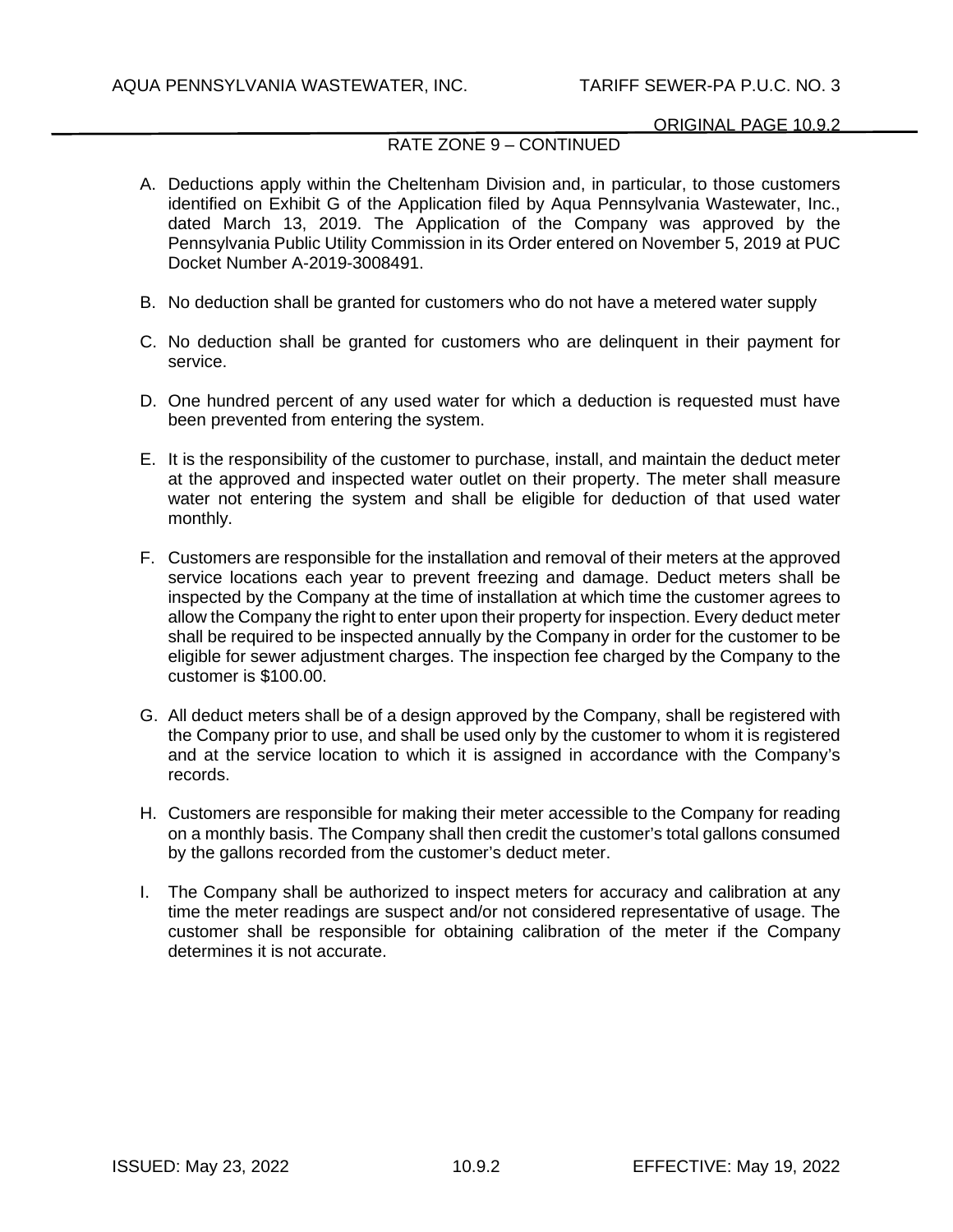# SCHEDULE OF RATES

## RATE ZONE 10 – METERED AND UNMETERED

The rates under this schedule apply to all customer classes in the territories served subject to Rate Zone 10 rates as noted in the Description of Territories Served section under this tariff unless otherwise specifically identified below.

#### **NON-RESIDENTIAL**

| Customer Charge (\$)                             | Rate Zone 10 |              |
|--------------------------------------------------|--------------|--------------|
| Fixed (per EDU)                                  | \$<br>34.94  |              |
| Unmetered Charge (per EDU)                       |              | \$<br>64.89  |
| <b>MONTHLY CONSUMPTION CHARGE</b>                |              |              |
| <b>Consumption Charge</b><br>(per 1,000 gallons) |              | \$<br>7.5900 |
| <b>RESIDENTIAL</b><br>MONTHLY SERVICE CHARGE     |              |              |
| Customer Charge (\$)                             | Rate Zone 10 |              |
| Fixed (per EDU)                                  | \$<br>35.57  |              |
| Unmetered Charge (per EDU)                       |              | \$<br>66.06  |
| <b>MONTHLY CONSUMPTION CHARGE</b>                |              |              |
| <b>Consumption Charge</b><br>(per 1,000 gallons) |              | \$<br>7.7260 |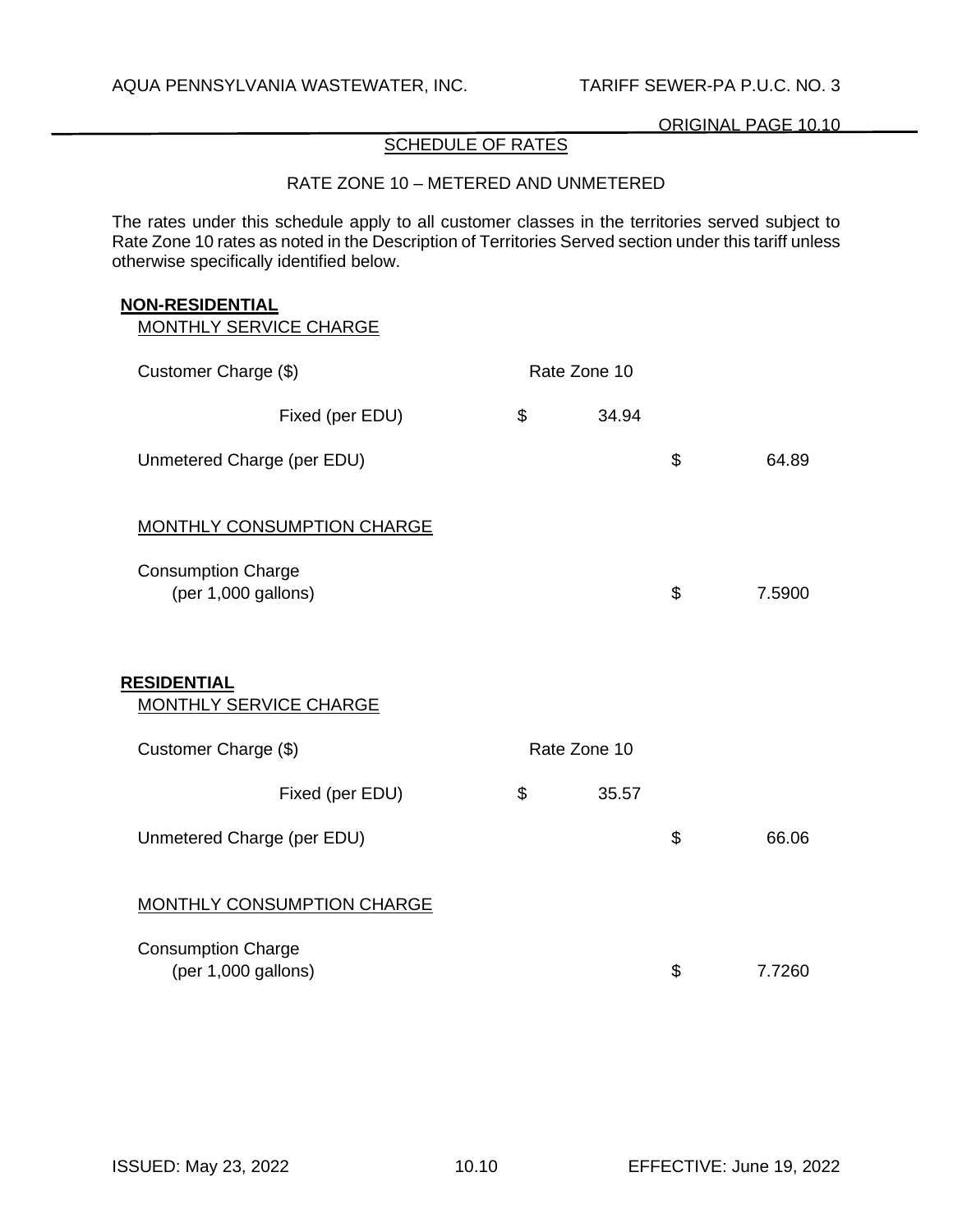# SCHEDULE OF RATES

# RATE ZONE 11 – METERED

The rates under this schedule apply to all customer classes in the territories served subject to Rate Zone 11 rates as noted in the Description of Territories Served section under this tariff unless otherwise specifically identified below.

#### QUARTERLY SERVICE & CONSUMPTION CHARGES (\$)

|                     |             | <b>Gallons per Quarter</b> | Rate Zone 11<br>Quarterly (\$) |                  |
|---------------------|-------------|----------------------------|--------------------------------|------------------|
| <b>RESIDENTIAL</b>  | Base        |                            | \$<br>136.38                   |                  |
|                     | Excess 1    | 0 to 15,000                | \$<br>23.2590                  | per 1000 gallons |
|                     | Excess 2    | 15,001 and over            | \$<br>33.4350                  | per 1000 gallons |
| <b>COMMERCIAL 1</b> |             |                            |                                |                  |
| & PUBLIC            | Base        |                            | \$<br>187.56                   |                  |
|                     | Excess 1    | 0 to 15,000                | \$<br>34.8500                  | per 1000 gallons |
|                     | Excess 2    | 15,001 and over            | \$<br>44.8680                  | per 1000 gallons |
| <b>COMMERCIAL 2</b> | Base        |                            | \$<br>187.56                   |                  |
|                     | Excess 1    | 0 to 15,000                | \$<br>44.5800                  | per 1000 gallons |
|                     | Excess 2    | 15,001 and over            | \$<br>50.0000                  | per 1000 gallons |
| <b>INDUSTRIAL</b>   | <b>Base</b> |                            | \$<br>934.65                   |                  |
|                     | Excess 1    | 0 to 15,000                | \$<br>44.5800                  | per 1000 gallons |
|                     | Excess 2    | 15,001 and over            | \$<br>50.0000                  | per 1000 gallons |

### **COMMERCIAL 1 class (Rate Zone 11 - New Garden Division only)**

Shall be defined as each commercial, retail, industrial or institutional establishment and each bedroom unit of a motel, hotel or boardinghouse, having sanitary facilities, including stores, food markets, professional offices, mushroom houses, automotive repair garages and establishments not regularly preparing and/or dispensing food or beverages, but excluding those uses enumerated in the Commercial 2 class, and excluding industrial establishments discharging biodegradable industrial waste.

# **COMMERCIAL 2 class (Rate Zone 11 - New Garden Division only)**

Shall be defined as each restaurant, bar, institution or establishment regularly preparing and/or dispensing food or beverages, whether for consumption on or off the premises, including but not limited to stores, food markets, delicatessens, food marts, schools, day-care centers, or other establishments requiring food-handling licensing, and beauty parlor and service stations.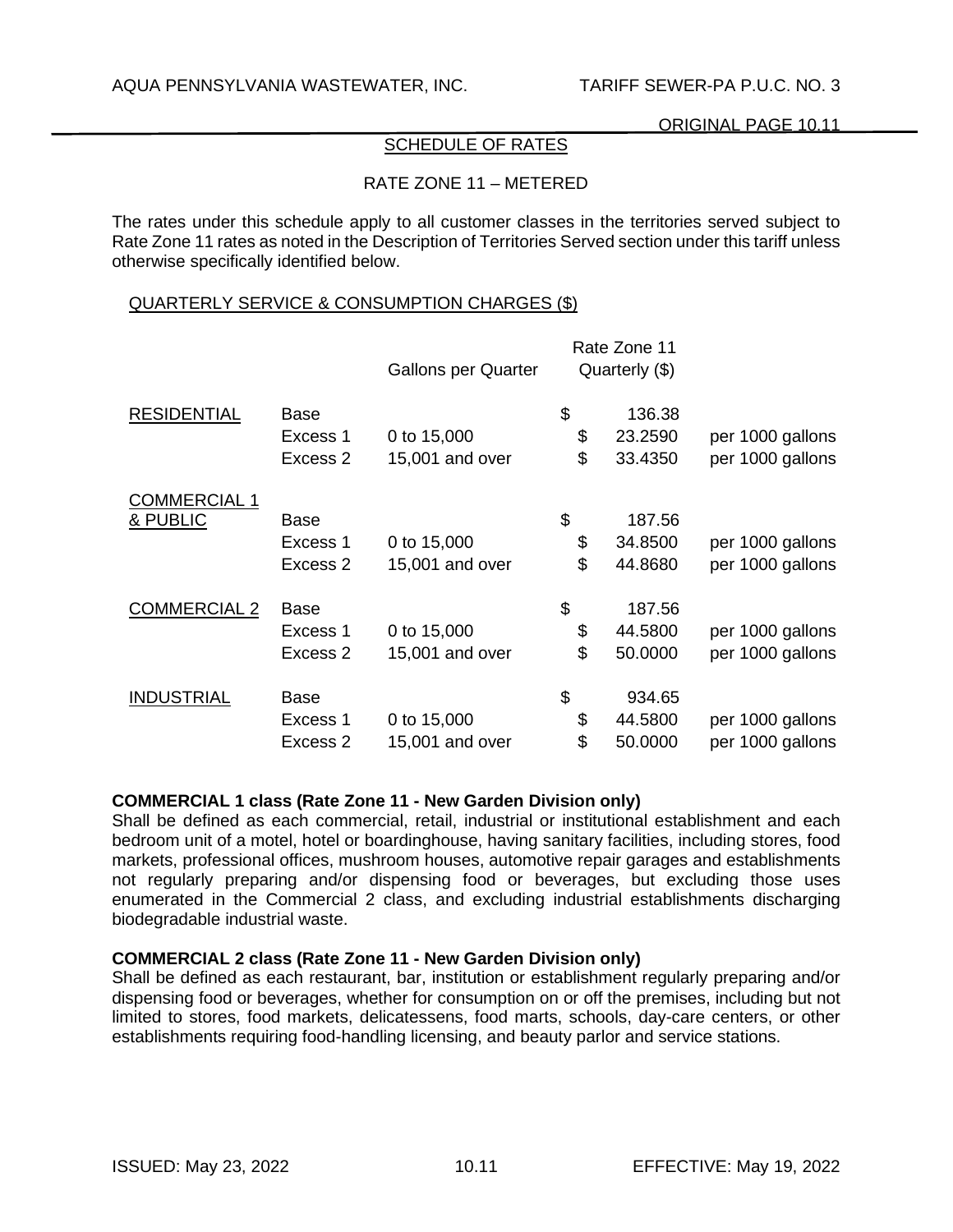# SCHEDULE OF RATES

## RATE ZONE 12 – METERED AND UNMETERED

The rates under this schedule apply to all customer classes in the territories served subject to Rate Zone 12 rates as noted in the Description of Territories Served section under this tariff unless otherwise specifically identified below.

## QUARTERLY SERVICE & CONSUMPTION CHARGES (\$)

| A. Residential<br>Minimum Charge per quarter:<br>Per Dwelling Unit (private dwelling)<br>Exception: Residential Building with 1 meter<br>meter and no more than 2 dwelling units | \$160.48<br>\$269.22 |          |                   |
|----------------------------------------------------------------------------------------------------------------------------------------------------------------------------------|----------------------|----------|-------------------|
| <b>Consumption Charge:</b>                                                                                                                                                       |                      |          |                   |
| (Based on Water Usage or Sewage Flows, determined at the Company's discretion)                                                                                                   |                      |          |                   |
| First 10,000 gallons per quarter                                                                                                                                                 |                      | \$4.37   | per 1,000 gallons |
| Next 10,000 gallons per quarter                                                                                                                                                  |                      | \$4.60   | per 1,000 gallons |
| Next 10,000 gallons per quarter                                                                                                                                                  |                      | \$4.81   | per 1,000 gallons |
| Next 10,000 gallons per quarter                                                                                                                                                  |                      | \$5.29   | per 1,000 gallons |
| Next 10,000 gallons per quarter                                                                                                                                                  |                      | \$5.90   | per 1,000 gallons |
| Over 50,000 gallons per quarter                                                                                                                                                  |                      | \$6.77   | per 1,000 gallons |
| Unmetered (This charge is a flat fee for customers not metered for water consumption.)<br><b>Unmetered Charge</b>                                                                |                      | \$269.22 |                   |
| B. Commercial - Apartments billed under the residential rate                                                                                                                     |                      |          |                   |
| by Lower Makefield Township**                                                                                                                                                    |                      |          |                   |
| Minimum Charge per quarter:                                                                                                                                                      |                      |          |                   |
| Per Dwelling Unit                                                                                                                                                                | \$160.48             |          |                   |
| <b>Consumption Charge:</b>                                                                                                                                                       |                      |          |                   |
| (Based on Water Usage or Sewage Flows, determined at the Company's discretion)                                                                                                   |                      |          |                   |
| First 10,000 gallons per quarter                                                                                                                                                 |                      | \$4.37   | per 1,000 gallons |
| Next 10,000 gallons per quarter                                                                                                                                                  |                      | \$4.60   | per 1,000 gallons |
| Next 10,000 gallons per quarter                                                                                                                                                  |                      | \$4.81   | per 1,000 gallons |
| Next 10,000 gallons per quarter                                                                                                                                                  |                      | \$5.29   | per 1,000 gallons |
| Next 10,000 gallons per quarter                                                                                                                                                  |                      | \$5.90   | per 1,000 gallons |
| Over 50,000 gallons per quarter                                                                                                                                                  |                      | \$6.77   | per 1,000 gallons |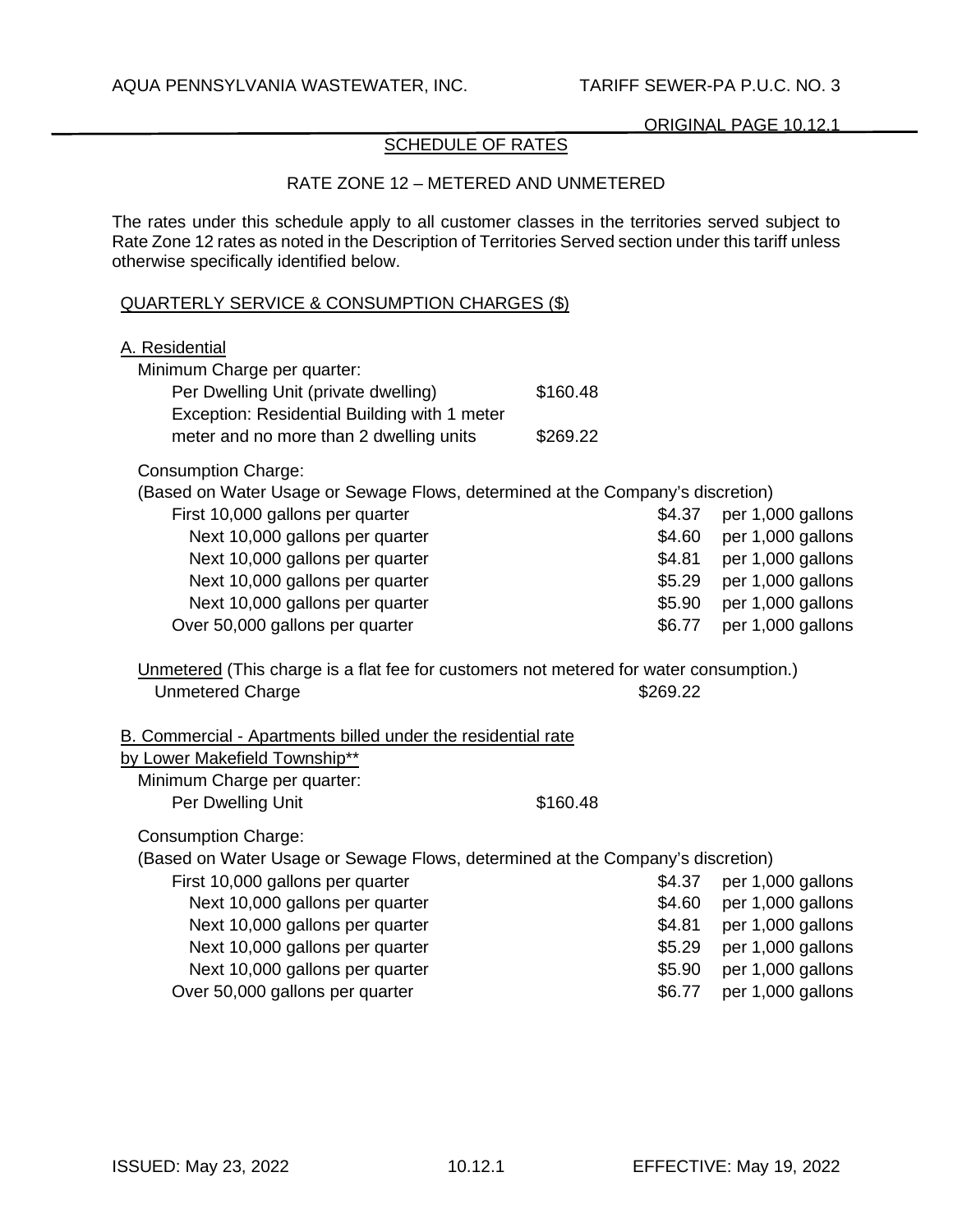# RATE ZONE 12 – CONTINUED

# QUARTERLY SERVICE & CONSUMPTION CHARGES (\$) continued

C. Commercial (Other than Customers in subsection B above), Industrial,

| and Public Customers                                                                                         |          |         |                     |
|--------------------------------------------------------------------------------------------------------------|----------|---------|---------------------|
| Minimum Charge per quarter                                                                                   | \$297.65 |         |                     |
| <b>Consumption Charge:</b><br>(Based on Water Usage or Sewage Flows, determined at the Company's discretion) |          |         |                     |
|                                                                                                              |          |         | Included in Minimum |
| First 12,981 gallons per quarter                                                                             |          | Charge  |                     |
| Over 12,981 gallons per quarter                                                                              |          | \$22.93 | per 1,000 gallons   |
|                                                                                                              |          |         |                     |

# MONTHLY SERVICE & CONSUMPTION CHARGES (\$)

| A. Residential                                                                       |         |        |                   |
|--------------------------------------------------------------------------------------|---------|--------|-------------------|
| Minimum Charge per month:                                                            |         |        |                   |
| Per Dwelling Unit (private dwelling)<br>Exception: Residential Building with 1 meter | \$53.49 |        |                   |
| meter and no more than 2 dwelling units                                              | \$89.74 |        |                   |
| <b>Consumption Charge:</b>                                                           |         |        |                   |
| (Based on Water Usage or Sewage Flows, determined at the Company's discretion)       |         |        |                   |
| First 3,400 gallons per month                                                        |         | \$4.37 | per 1,000 gallons |
| Next 3,300 gallons per month                                                         |         | \$4.60 | per 1,000 gallons |
| Next 3,300 gallons per month                                                         |         | \$4.81 | per 1,000 gallons |
| Next 3,400 gallons per month                                                         |         | \$5.29 | per 1,000 gallons |
| Next 3,300 gallons per month                                                         |         | \$5.90 | per 1,000 gallons |
| Over 16,700 gallons per month                                                        |         | \$6.77 | per 1,000 gallons |
|                                                                                      |         |        |                   |

Unmetered (This charge is a flat fee for customers not metered for water consumption.) Unmetered Charge  $$89.74$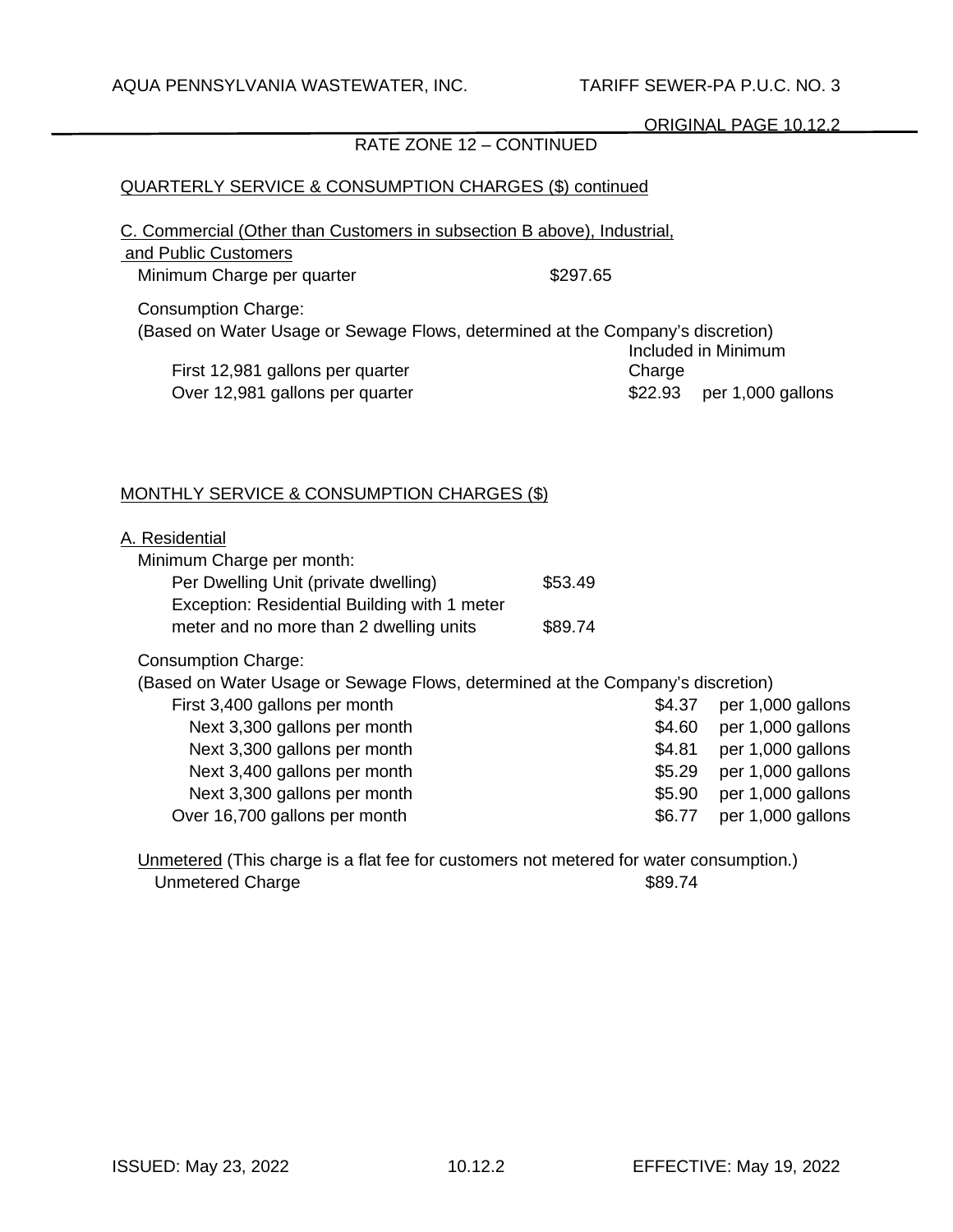| MONTHLY SERVICE & CONSUMPTION CHARGES (\$) continued                                                                                            |         |        |                           |  |
|-------------------------------------------------------------------------------------------------------------------------------------------------|---------|--------|---------------------------|--|
| B. Commercial - Apartments billed under the residential rate<br>by Lower Makefield Township**<br>Minimum Charge per month:<br>Per Dwelling Unit | \$53.49 |        |                           |  |
| <b>Consumption Charge:</b>                                                                                                                      |         |        |                           |  |
| (Based on Water Usage or Sewage Flows, determined at the Company's discretion)                                                                  |         |        |                           |  |
| First 3,400 gallons per month                                                                                                                   |         | \$4.37 | per 1,000 gallons         |  |
| Next 3,300 gallons per month                                                                                                                    |         | \$4.60 | per 1,000 gallons         |  |
| Next 3,300 gallons per month                                                                                                                    |         | \$4.81 | per 1,000 gallons         |  |
| Next 3,400 gallons per month                                                                                                                    |         | \$5.29 | per 1,000 gallons         |  |
| Next 3,300 gallons per month                                                                                                                    |         | \$5.90 | per 1,000 gallons         |  |
| Over 16,700 gallons per month                                                                                                                   |         | \$6.77 | per 1,000 gallons         |  |
| C. Commercial (Other than Customers in subsection B above), Industrial,<br>and Public Customers                                                 |         |        |                           |  |
| Minimum Charge per month                                                                                                                        | \$99.22 |        |                           |  |
| <b>Consumption Charge:</b><br>(Based on Water Usage or Sewage Flows, determined at the Company's discretion)<br>Included in Minimum             |         |        |                           |  |
| First 4,400 gallons per month<br>Over 4,400 gallons per month                                                                                   |         | Charge | \$22.93 per 1,000 gallons |  |
|                                                                                                                                                 |         |        |                           |  |

RATE ZONE 12 – CONTINUED

\*\*For apartment complexes, the rate shall be determined by assessing each dwelling unit the minimum charge per quarter, and then measuring the total water consumption for the entire apartment building and dividing that consumption by the number of dwelling units therein to arrive at a water gallonage per dwelling unit, at which time each dwelling unit shall be charged on the average water consumption for each unit in addition to the minimum charge.

Wastewater customers in Lower Makefield Township are required to comply with the wastewater control regulations adopted by Lower Makefield Township and included in Exhibit H to the Application filed at Docket No. A-2021-3024267.

The DSIC surcharge shall not be applied to bills of wastewater customers in Lower Makefield Township; this will remain effective until an amended Long-Term Infrastructure Improvement Plan (LTIIP) is filed and approved which includes Lower Makefield. Following the approval of an amended LTIIP, the DSIC surcharge shall be applicable to wastewater customers in Lower Makefield Township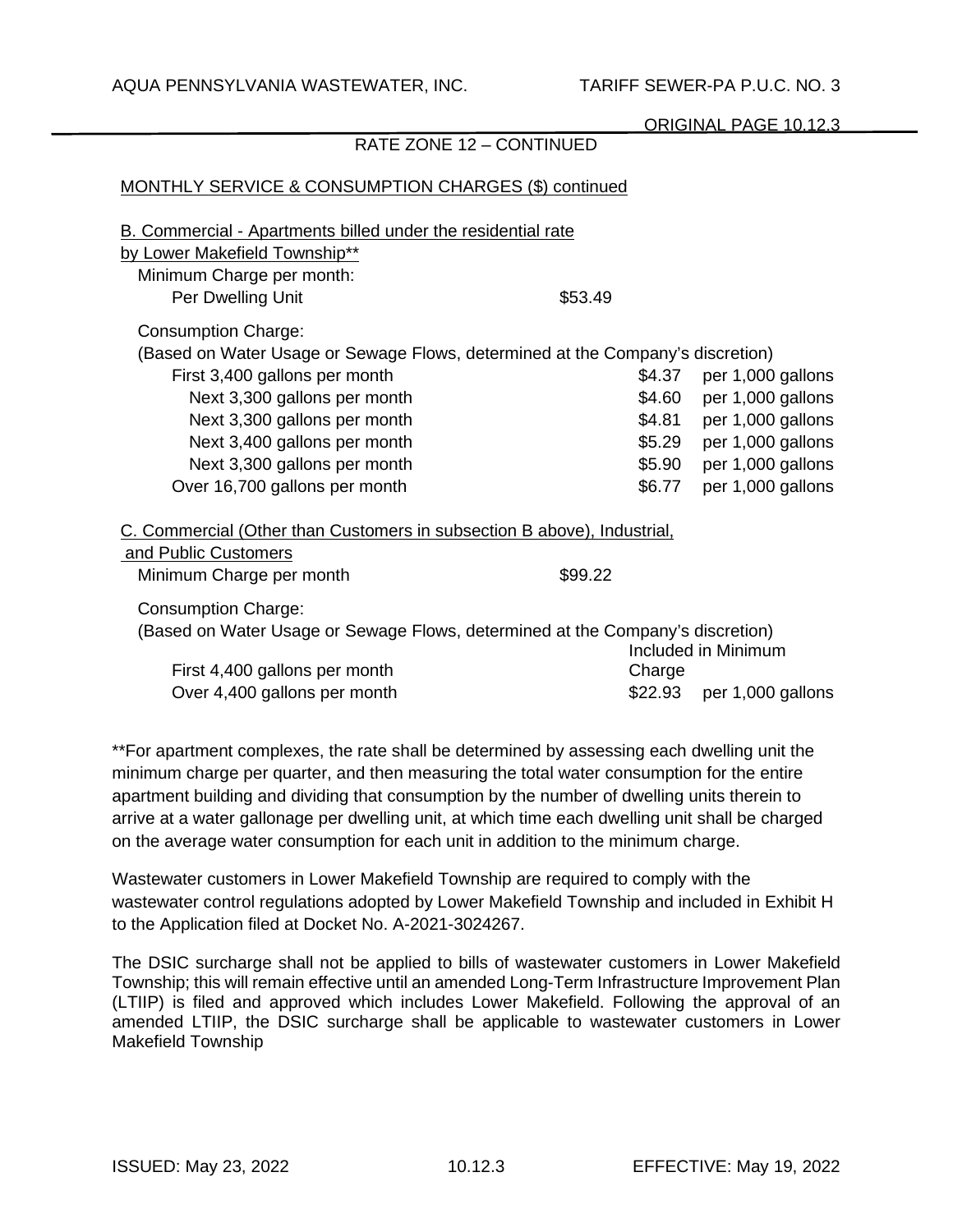# SCHEDULE OF RATES

# DISTRIBUTION SYSTEM IMPROVEMENT CHARGE (DSIC)

In addition to the net charges provided for in this Tariff, a surcharge of 0.00% shall apply to all bills issued on or after the Effective Date at the bottom of this page.

## **I. General Description**

Purpose: To recover the reasonable and prudent costs incurred to repair, improve or replace eligible property which is completed and placed in service and recorded in the individual accounts, as noted below, between base rate cases and to provide the Company with the resources to accelerate the replacement of aging infrastructure, to comply with evolving regulatory requirements and to develop and implement solutions to regional supply problems. The costs of extending facilities to serve new customers are not recoverable through the DSIC. Utility projects receiving PENNVEST funding or using PENNVEST surcharges are not DSIC-eligible property.

Eligible Property: The DSIC-eligible property will consist of the following:

- Collection sewers, collecting mains and service laterals, including sewer taps, curb stops and lateral cleanouts installed as in-kind replacements for customers. Accounts. (360 & 361)
- Collection mains and valves for gravity and pressure systems and related facilities such as manholes, grinder pumps, air and vacuum release chambers, cleanouts, main line flow meters, valve vaults, and lift stations installed as replacements or upgrades for existing facilities that have worn out, are in deteriorated condition or are required to be upgraded by law, regulation or order. Accounts (360;361;362;363;364; & 365)
- Collection main extensions installed to implement solutions to wastewater problems that present a significant health and safety concern for customers currently receiving service from the wastewater utility. Accounts (360 & 361)
- Collection Main rehabilitation including inflow and infiltration projects. (Account 361)
- Unreimbursed cost related to highway relocation projects where a wastewater utility must relocate its facilities. Account (360;361;362;363;364; & 365)
- Other related capitalized costs. Account (389.2)

Effective Date: The DSIC will become effective for bills rendered on and after October 1, 2013.

### **II. Computation of the DSIC**

Calculation: The initial charge, effective October 1, 2013, will be calculated to recover the fixed costs of eligible plant additions that have not previously been reflected in the Company's rates or rate base and will have been placed in service between June 1, 2013 and August 31, 2013. Thereafter, the DSIC will be updated on a quarterly basis to reflect eligible plant additions placed in service during the three month periods ending one month prior to the effective date of each DSIC update. Thus, changes in the DSIC rate will occur as follows: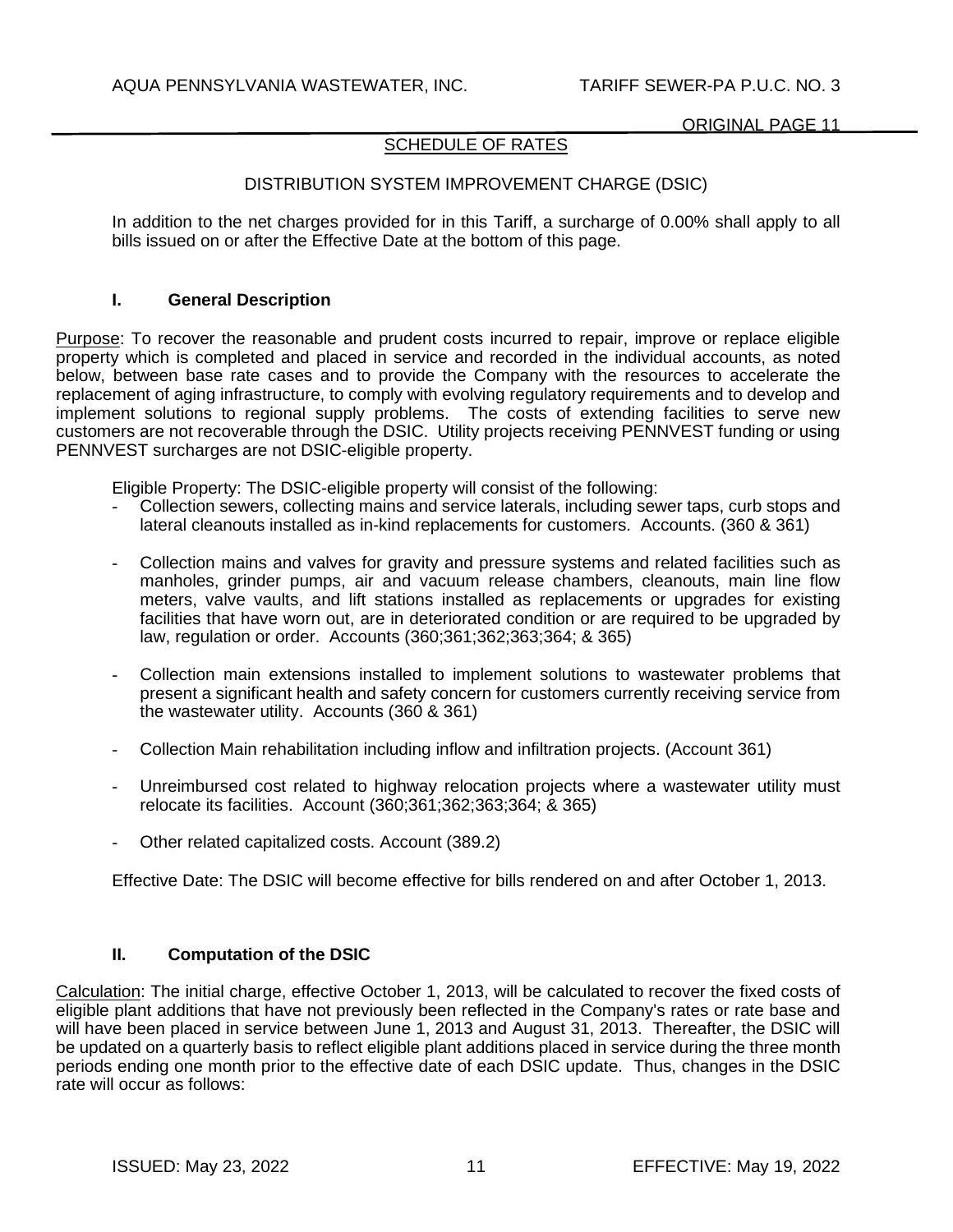# SCHEDULE OF RATES

# DISTRIBUTION SYSTEM IMPROVEMENT CHARGE (DSIC)

| Effective Date | Date to Which DSIC Eligible Plant |
|----------------|-----------------------------------|
| of Change      | <b>Additions Reflected</b>        |
|                |                                   |

April 1 December 1 to February 28/29 July 1 March 1 to May 31 October 1 June 1 to August 31 January 1 September 1 to November 30

The fixed costs of eligible distribution system improvement projects will consist of depreciation and pretax return, calculated as follows:

Depreciation: The depreciation expense will be calculated by applying to the original cost of DSIC-eligible property the annual accrual rates employed in the Company's last base rate case for the plant accounts in which each retirement unit of DSIC-eligible property is recorded.

Pre-tax Return: The pre-tax return will be calculated using the statutory state and federal income tax rates, the Company's actual capital structure and actual cost rates for long-term debt and preferred stock as of the last day of the three month period ending one month prior to the effective date of the DSIC and subsequent updates. The cost of equity will be the equity return rate approved in the Company's last fully litigated base rate proceeding for which a final order was entered not more than two years prior to the effective date of the DSIC. If more than two years shall have elapsed between the entry of such a final order and the effective date of the DSIC, then the equity return rate used in the calculation will be the equity return rate calculated by the Commission staff in the latest Quarterly Report on the Earnings of Jurisdictional Utilities released by the Commission.

DSIC Surcharge Amount: The charge will be expressed as a percentage carried to two decimal places and will be applied to the total amount billed to each customer for service under the Company's otherwise applicable rates and charges, excluding amounts billed for the State Tax Adjustment Surcharge (STAS). To calculate the DSIC, one-fourth of the annual fixed costs associated with all property eligible for cost recovery under the DSIC will be divided by the Company's projected revenue for wastewater service (including all applicable clauses and riders) for the quarterly period during which the charge will be collected.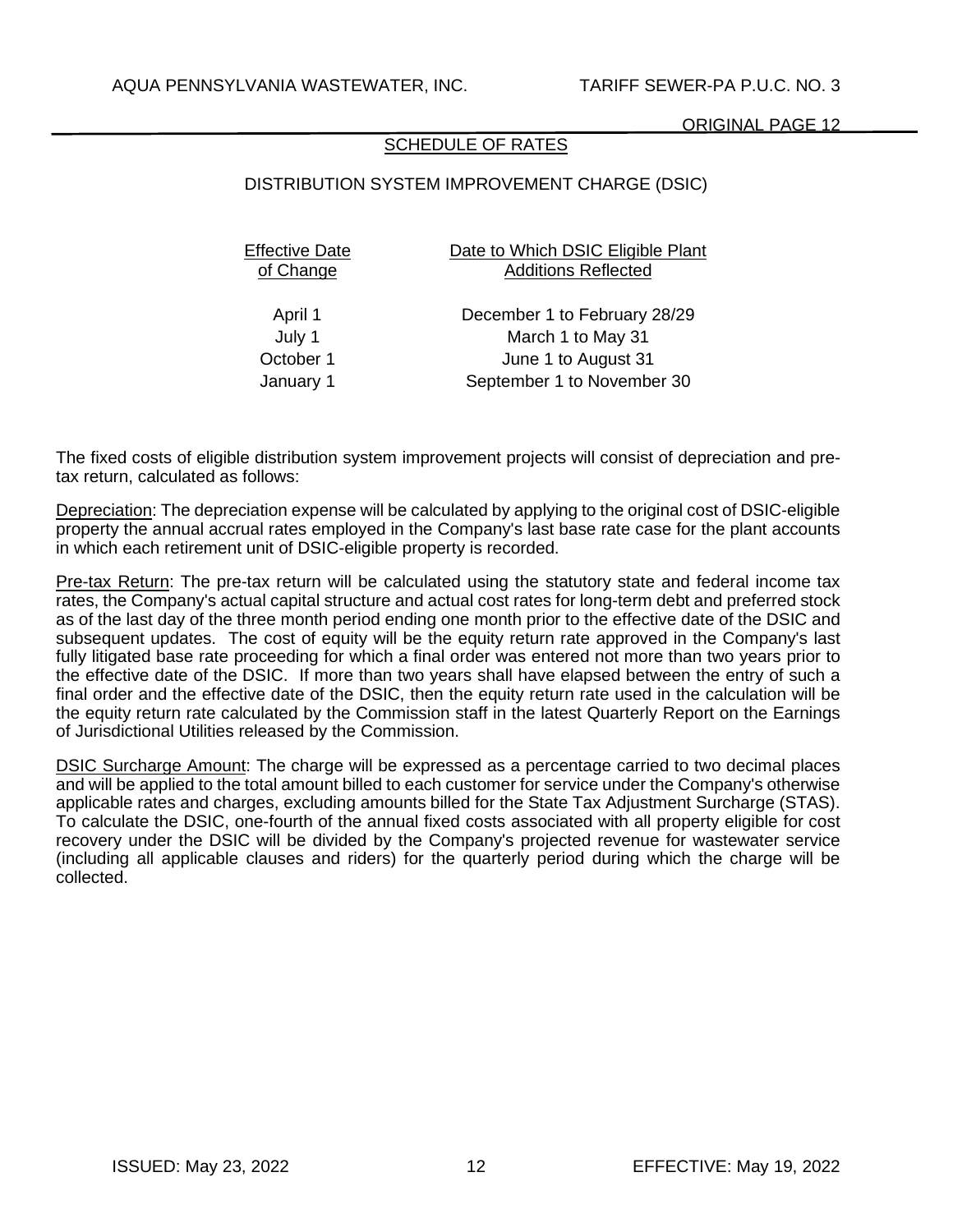# SCHEDULE OF RATES

# DISTRIBUTION SYSTEM IMPROVEMENT CHARGE (DSIC)

Formula: The formula for calculation of the DSIC surcharge is as follows:

| $DSIC =$ | $(DSI \times PTRR) + Dep$ |            |  |
|----------|---------------------------|------------|--|
|          | <b>POR</b>                | <b>PQR</b> |  |

Where:

| $DSI =$        | The original cost of eligible distribution system improvement<br>projects, net of accumulated depreciation.                                                                                                                                               |
|----------------|-----------------------------------------------------------------------------------------------------------------------------------------------------------------------------------------------------------------------------------------------------------|
| ${\sf PTRR} =$ | The pre-tax return rate applicable to eligible distribution system<br>improvement projects.                                                                                                                                                               |
| $Dep =$        | Depreciation expense related to eligible distribution system<br>improvement projects.                                                                                                                                                                     |
| $e =$          | The amount calculated under the annual reconciliation feature<br>or Commission Audit, as described below.                                                                                                                                                 |
| $PQR =$        | Projected quarterly revenue for wastewater service will be<br>based on the applicable three-month period, (including all<br>applicable clauses and riders) including revenue from existing<br>customers plus netted revenue from any customers which will |

Quarterly Updates: Supporting data for each quarterly update will be filed with the Commission and served upon the Bureau of Investigation & Enforcement, the Office of Consumer Advocate, Bureau of Audits and the Office of Small Business Advocate at least ten (10) days prior to the effective date of the update.

be gained or lost by the beginning of the applicable service

### **III. Safeguards**

period.

All Customer Classes: The DSIC shall be applied equally to all customer classes, with the exception of Woodloch Pines and any future customers with negotiated contracts for which a reduction or exemption is shown to be reasonably necessary.

Cap: The DSIC will be capped at 5.00% of the amount billed to customers (including all applicable clauses and riders) as determined on an annualized basis.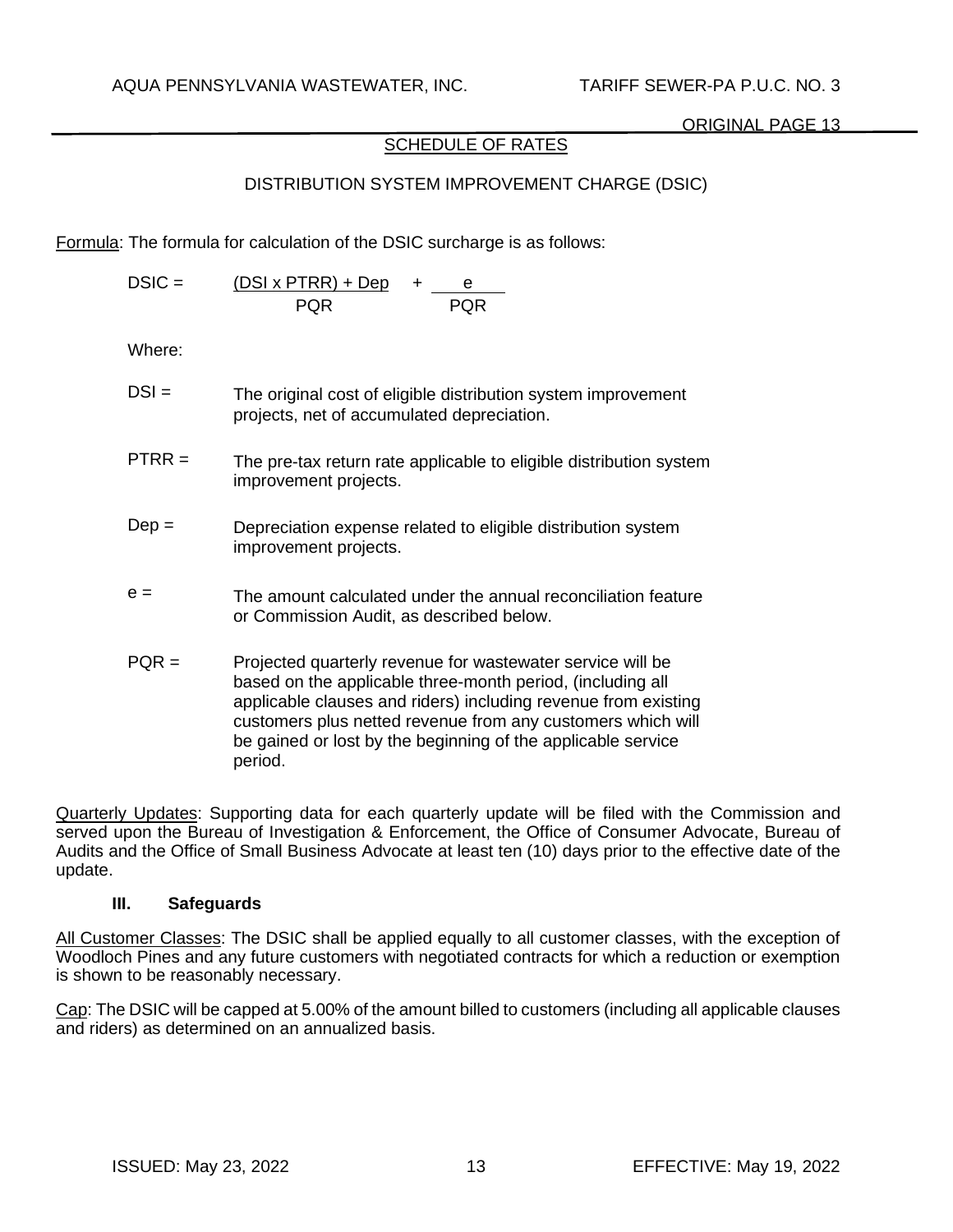# SCHEDULE OF RATES

# DISTRIBUTION SYSTEM IMPROVEMENT CHARGE (DSIC)

Audits/Reconciliation: The DSIC will be subject to audit at intervals determined by the Commission. Any cost determined by the Commission not to comply with any provision of 66 Pa C.S. §§ 1350, et seq., shall be credited to customer accounts. It will also be subject to an annual reconciliation based on a reconciliation period consisting of the twelve months ending December 31 of each year or the utility may elect to subject the DSIC to quarterly reconciliation but only upon request and approval by the Commission. The revenue received under the DSIC for the reconciliation period will be compared to the Company's eligible costs for that period. The difference between revenue and costs will be recouped or refunded, as appropriate, in accordance with Section 1307(e), over a one-year period commencing on April 1 of each year, or in the next quarter if permitted by the Commission. If DSIC revenues exceed DSIC-eligible costs, such over-collections will be refunded with interest. Interest on the over-collections and credits will be calculated at the residential mortgage-lending rate specified by the Secretary of Banking in accordance with the Loan Interest and Protection Law (41 P. S. sec.101, et seq.) and will be refunded in the same manner as an over-collection. The utility is not permitted to accrue interest on under collections.

New Base Rates: The charge will be reset at zero as of the effective date of new base rates that provide for prospective recovery of the annual costs that had theretofore been recovered under the DSIC. Thereafter, only the fixed costs of new eligible plant additions that have not previously been reflected in the Company's rates or rate base would be reflected in the quarterly updates of the DSIC.

Earning Reports: The charge will also be reset at zero if, in any quarter, data filed with the Commission in the Company's then most recent Annual or Quarterly Earnings Report show that the Company will earn a rate of return that would exceed the allowable rate of return used to calculate its fixed costs under the DSIC as described in the Pre-tax return section. The utility shall file a tariff supplement implementing the reset to zero due to overearnings on one-days' notice and such supplement shall be filed simultaneously with the filing of the most recent Annual or Quarterly Earnings reports indicating that the utility has earned a rate of return that would exceed the allowable rate of return used to calculate its fixed costs.

Customer Notice: Customers shall be notified of changes in the DSIC by including appropriate information on the first bill they receive following any change. An explanatory bill insert shall also be included with the first billing.

Residual E-Factor Recovery Upon Reset to Zero: The utility shall file with the Commission interim rate revisions to resolve the residual over/under collection or E-factor amount after the DSIC rate has been reset to zero. The utility can collect or credit the residual over/under collection balance when the DSIC rate is reset to zero. The utility shall refund any over-collection to customers and is entitled to recover any under collections as set forth in Section III Safeguards – Audits/Reconciliations. Once the utility determines the specific amount of the residual over or under collection amount after the DSIC rate is reset to zero, the utility shall file a tariff supplement with supporting data to address that residual amount. The tariff supplement shall be served upon the Commission's Bureau of Investigation and Enforcement, the Bureau of Audits, the Office of Consumer Advocate, and the Office of Small Business Advocate at least ten (10) days prior to the effective date of the supplement.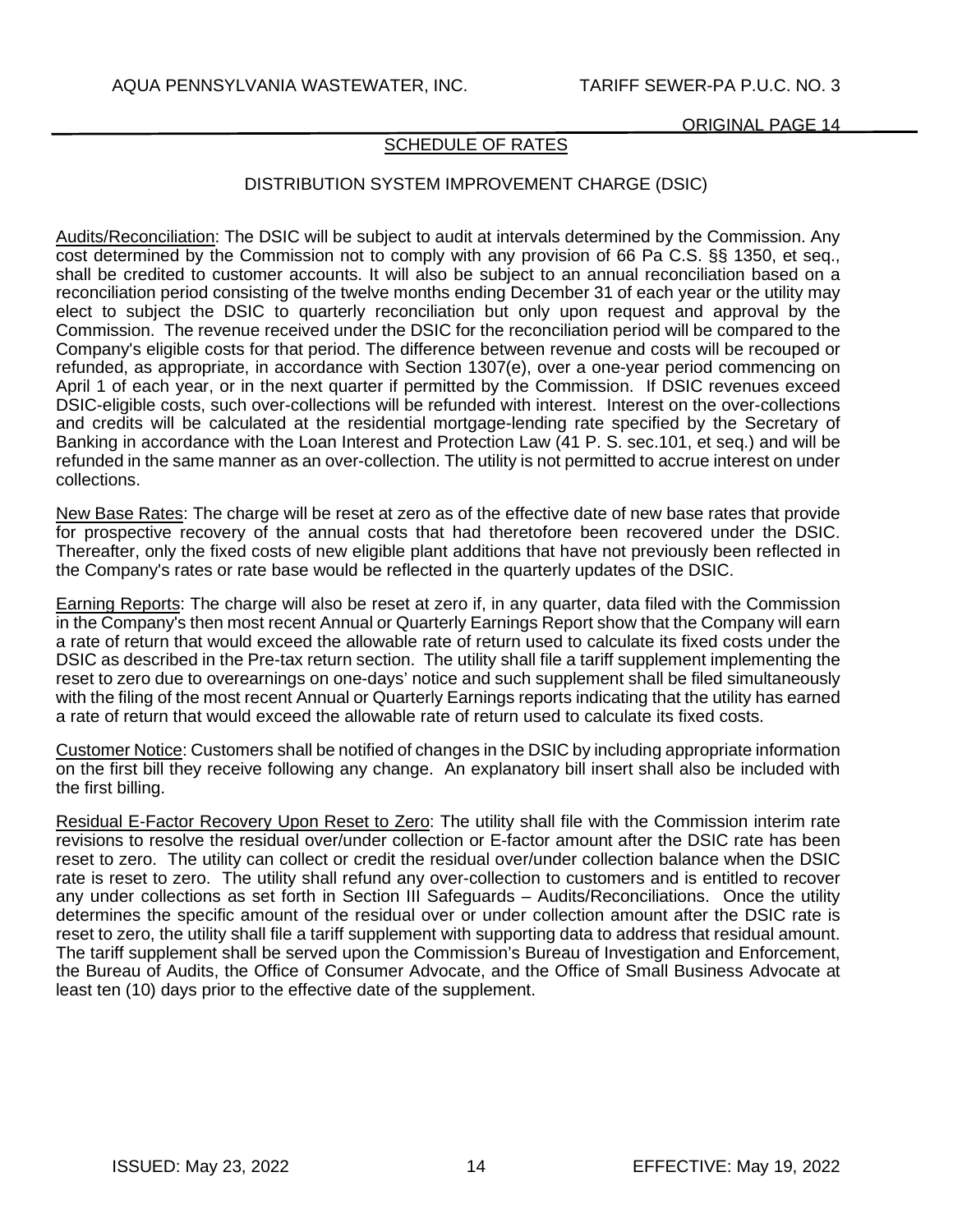# SCHEDULE OF RATES

# STATE TAX ADJUSTMENT SURCHARGE (STAS)

In addition to the net charges provided for in this Tariff, a surcharge of 0.00% will apply to all bills issued on or after the Effective Date at the bottom of this page.

The above surcharge will be recomputed using the element prescribed by the Commission in its policy at 52 PA Code section 69.51 et seq.:

- On or before March 31 of each year; and/or

- Whenever the Company experiences a material change in any of the taxes used in calculation of the surcharge due to a change in the applicable tax rates, or in the basis of calculating such tax rates, or due to changes in the state tax liability arising under the law.

The recalculation will be submitted to the Commission within 10 days after the occurrence of the event which occasions such recomputation or as prescribed in the Commission's regulations or orders. If the recomputed surcharge is less than the one in effect, the Company will, or if the recomputed surcharge is more than the one in effect, the Company may, submit with such recomputation a tariff or supplement to reflect such recomputed surcharge. The effective date of such tariff or supplement shall be 10 days after filing or as prescribed in the Commission's regulations or orders. In the event that the Company files an increased surcharge subsequent to 10 days after the occurrence of an event which occasions a recomputation, the effective date of such tariff or supplement shall be 60 days after filing in accordance with Section 1308(a) of the Public Utility Code, 66 Pa.C.S. § 1308(a) (regarding voluntary changes in rates), unless otherwise directed by the Commission.

The surcharge shall be rolled into base rates when increased or decreased base rates are made effective.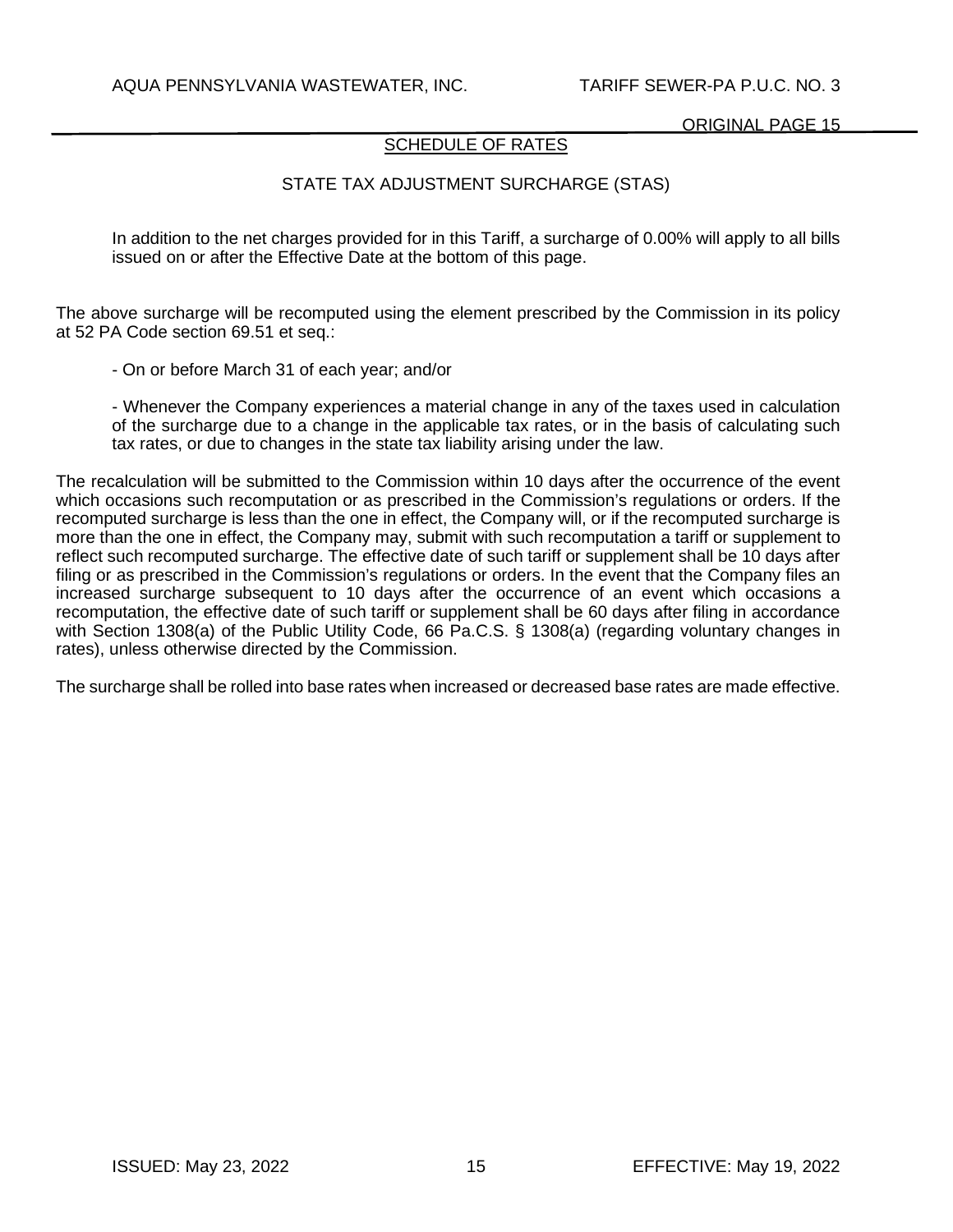# **SCHEDULE OF RATES**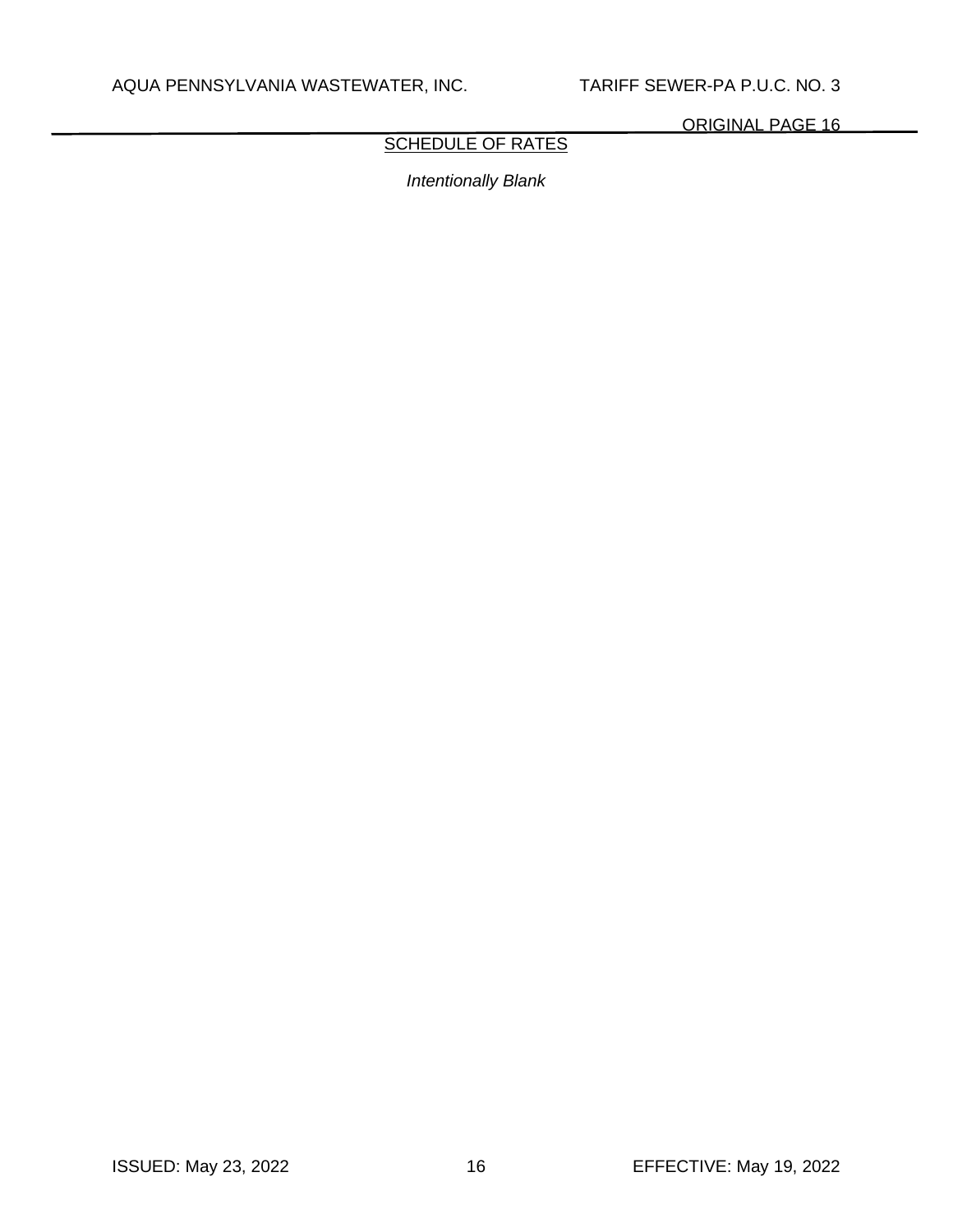# **SCHEDULE OF RATES**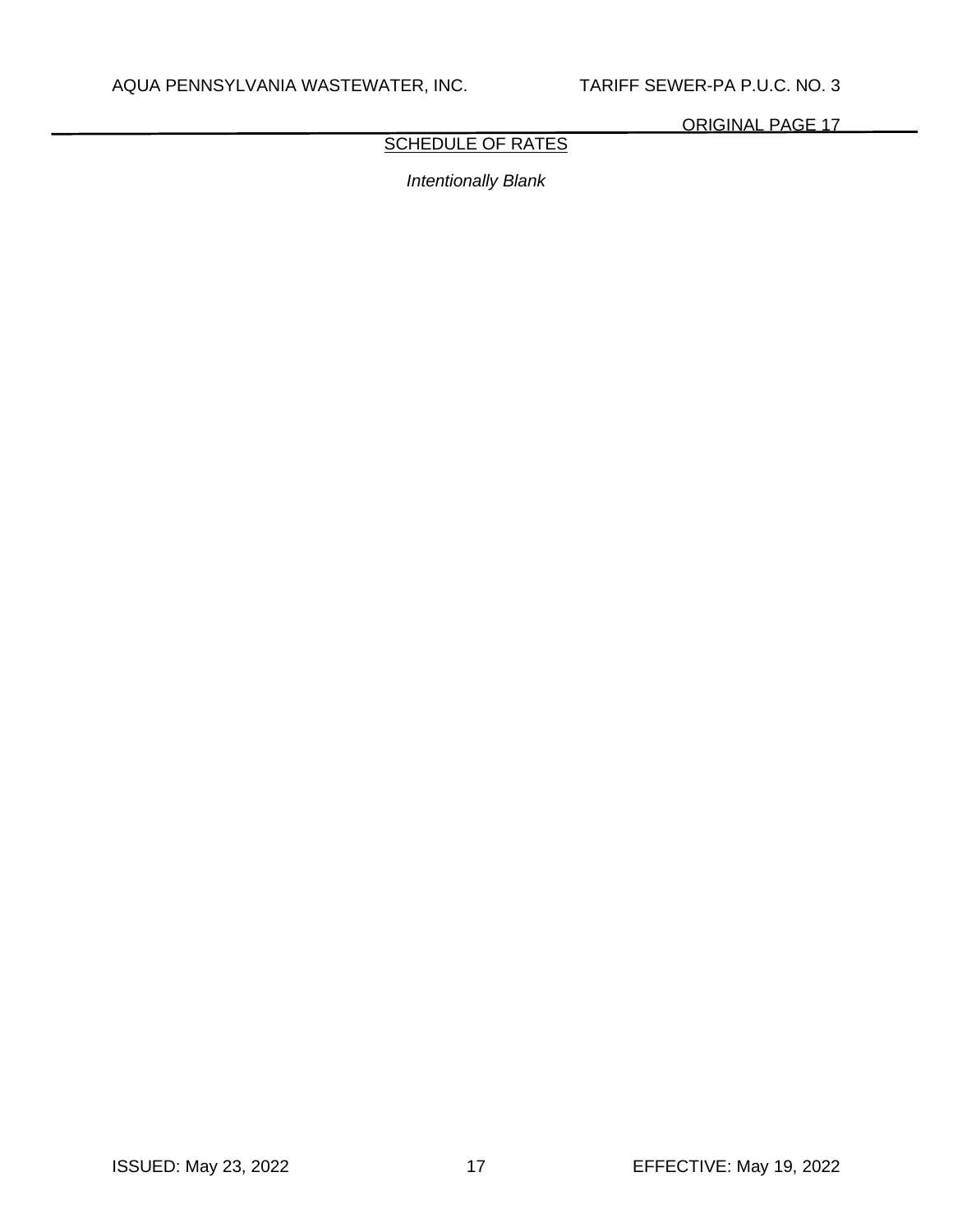# **SCHEDULE OF RATES**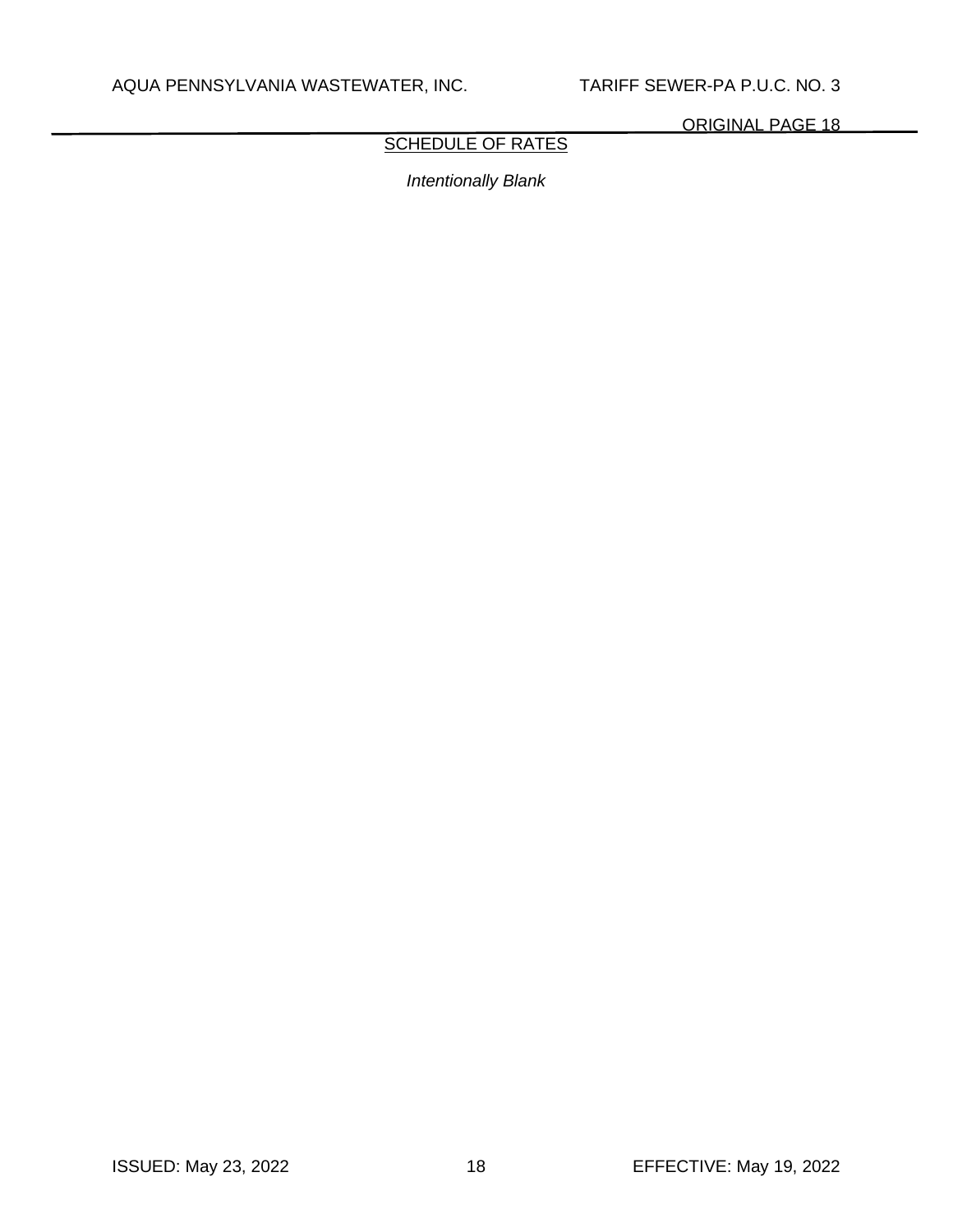# SCHEDULE OF RATES

# **CUSTOMER ASSISTANCE PROGRAM RIDER**

## **Customer Assistance Program ("CAP"):**

## **I. Availability**

The CAP is a program designed to enroll residential Customers who satisfy the criteria set forth below ("CAP Program").

Processing and verification by authorized agencies upon referral by the Company's offices, other agencies, or the Commissions Bureau of Consumer Services.

Residential Customer of the Company.

Annual income no greater than 200 percent of the federal poverty limit ("FPL"). For payment purposes Customers will be defined as follows:

- a. Tier 1 Customers whose annual income has been verified as being at or below 100 percent of FPL.
- b. Tier 2 Customers whose annual income has been verified as being at or above 100 percent FPL or less than 150 percent of FPL.
- c. Tier 3 Customers whose annual income has been verified as being at or above 150 percent FPL or less than 200 percent of FPL.

### **II. Rate Table**

Eligible Customers will receive the discounted rate as set forth below:

| <u>Tier</u> | <b>Customer Charge</b>          | <b>Consumption Charge</b>            |
|-------------|---------------------------------|--------------------------------------|
|             | 75% discount on Customer Charge | 100% discount on first 2,000 gallons |
|             | 65% discount on Customer Charge | 50% discount on first 2,000 gallons  |
| - 3         | 50% discount on Customer Charge | 0% discount on first 2,000 gallons   |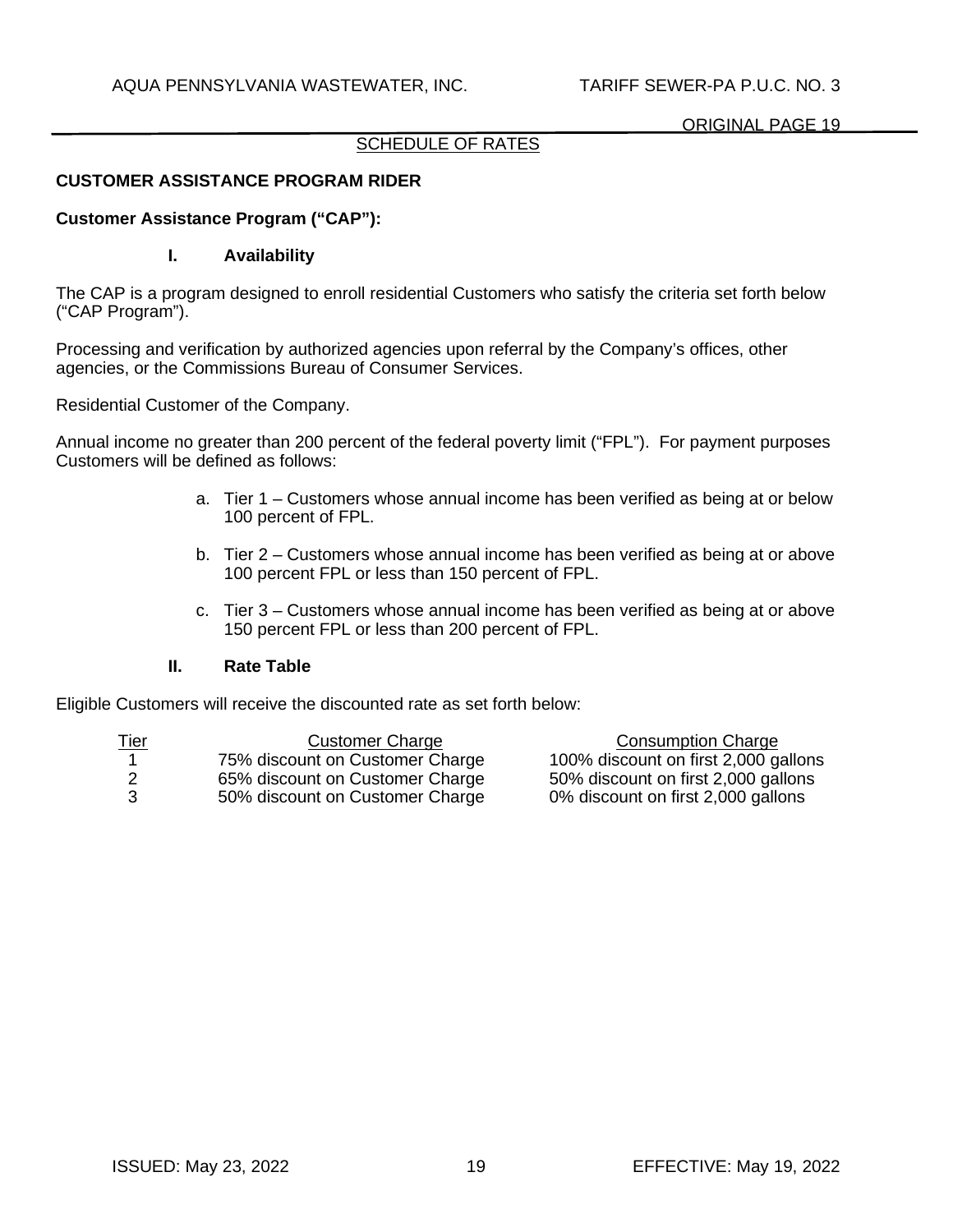## SCHEDULE OF RATES

# **CUSTOMER ASSISTANCE PROGRAM RIDER (cont'd)**

#### **III. Surcharges**

All surcharges applicable under the Company's Rules and Regulations shall still apply to Customers under the CAP Program.

### **IV. Late Payment Charges**

No late payment charges shall be applied to arrearages existing at the time the Customer begins receiving service under the CAP Program. Late payment charges will not be applied during participation in the CAP Program.

## **V. Rules and Regulations**

If, at any time after acceptance into CAP, a Customer's family size or income changes, the Customer must notify the Company of the change within 30 days of the change. Failure to do so may result in the Company ending the Customer's opportunity to receive service under the CAP Program.

If a Customer no longer satisfies the criteria set forth under Availability, the Customer will no longer be eligible to receive service under the CAP Program.

At the time of application to the CAP Program, the Customer will be advised of the importance of timely payments. The CAP Program screening administrator will review relevant assistance programs and offer help in applying for such programs.

Failure to make payments will result in the Company returning the participant to the regular collection cycle and may lead to termination of service. To avoid termination, the participant must pay the amount set forth in the termination notice prior to the scheduled termination date.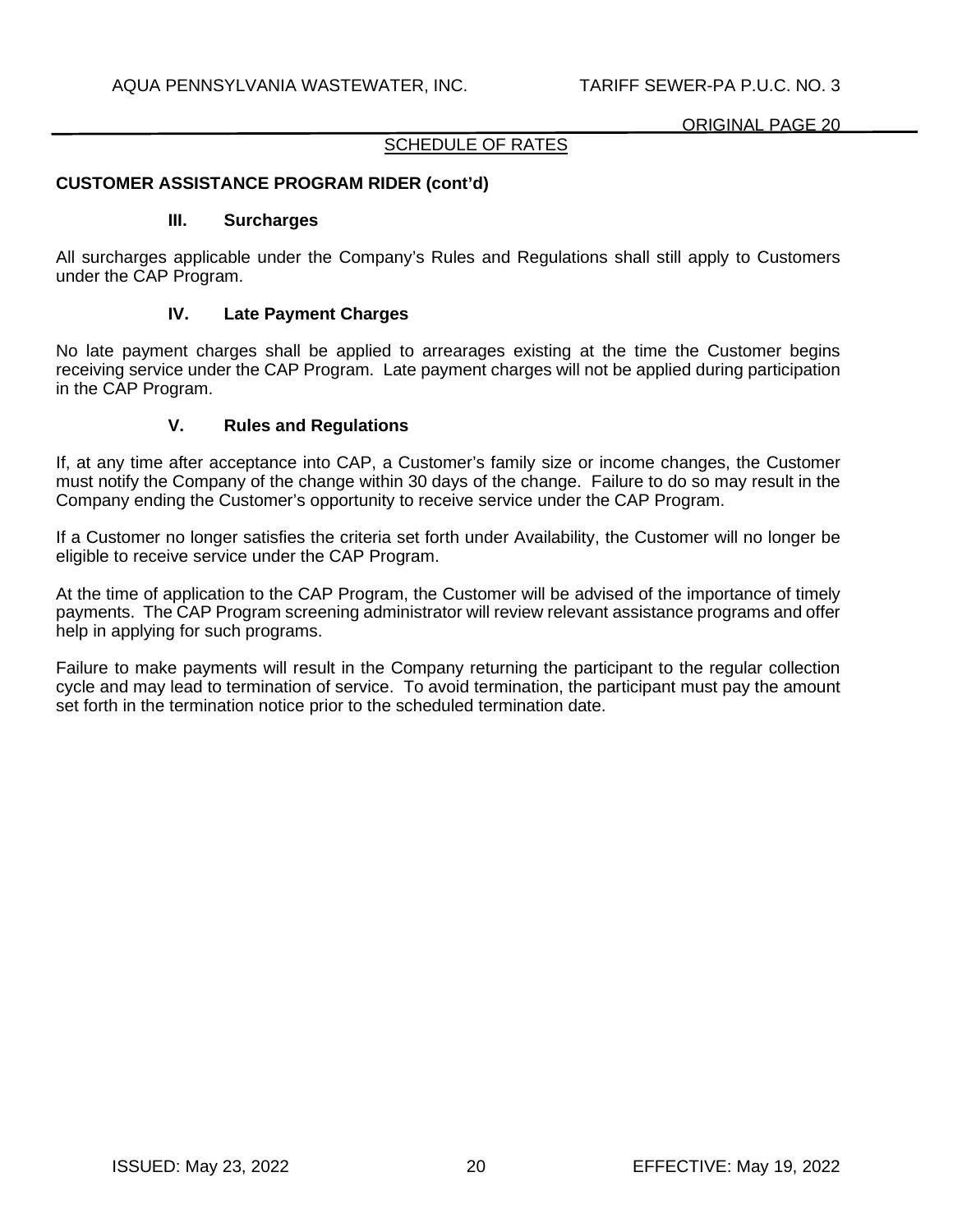# SCHEDULE OF RATES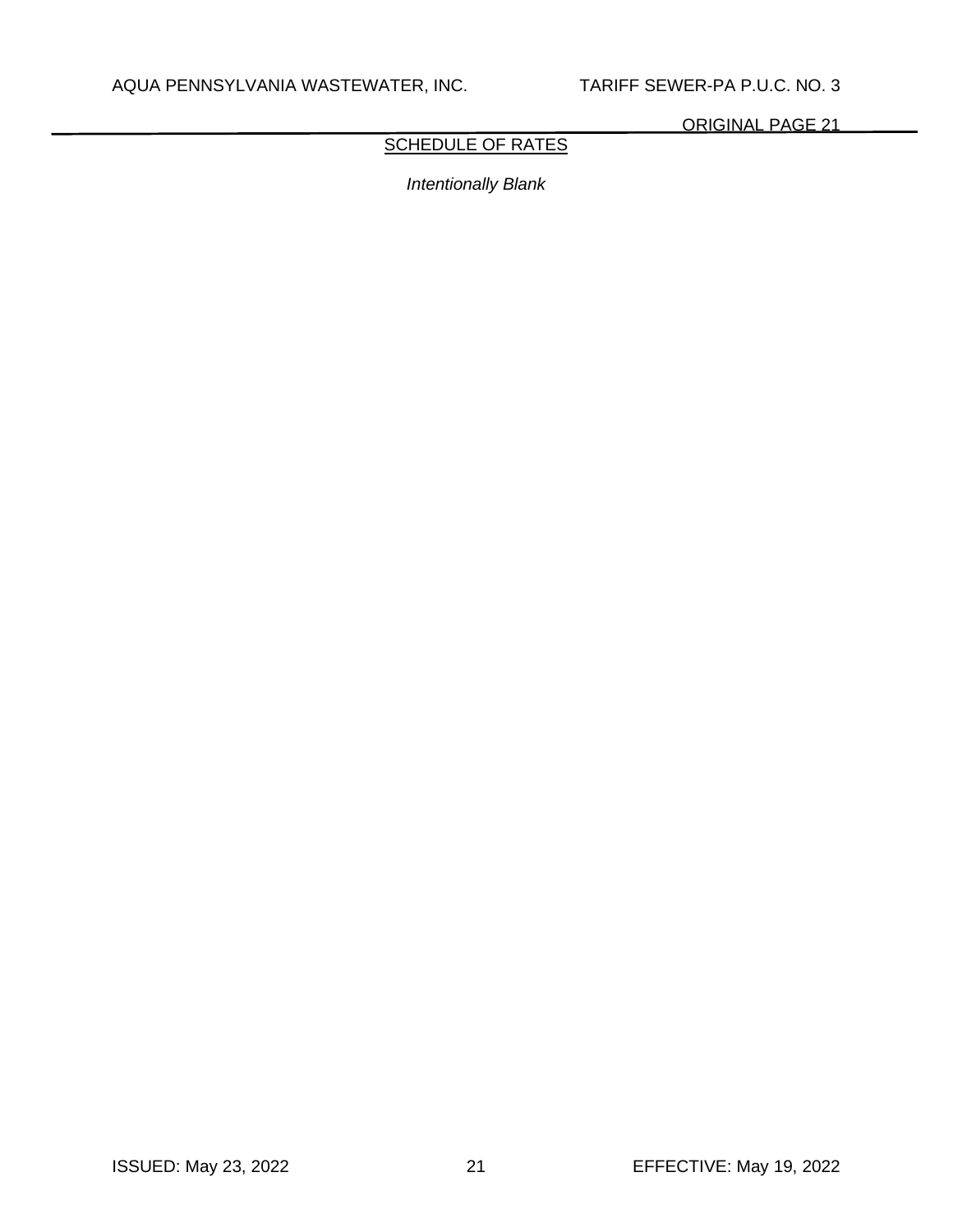# **SCHEDULE OF RATES**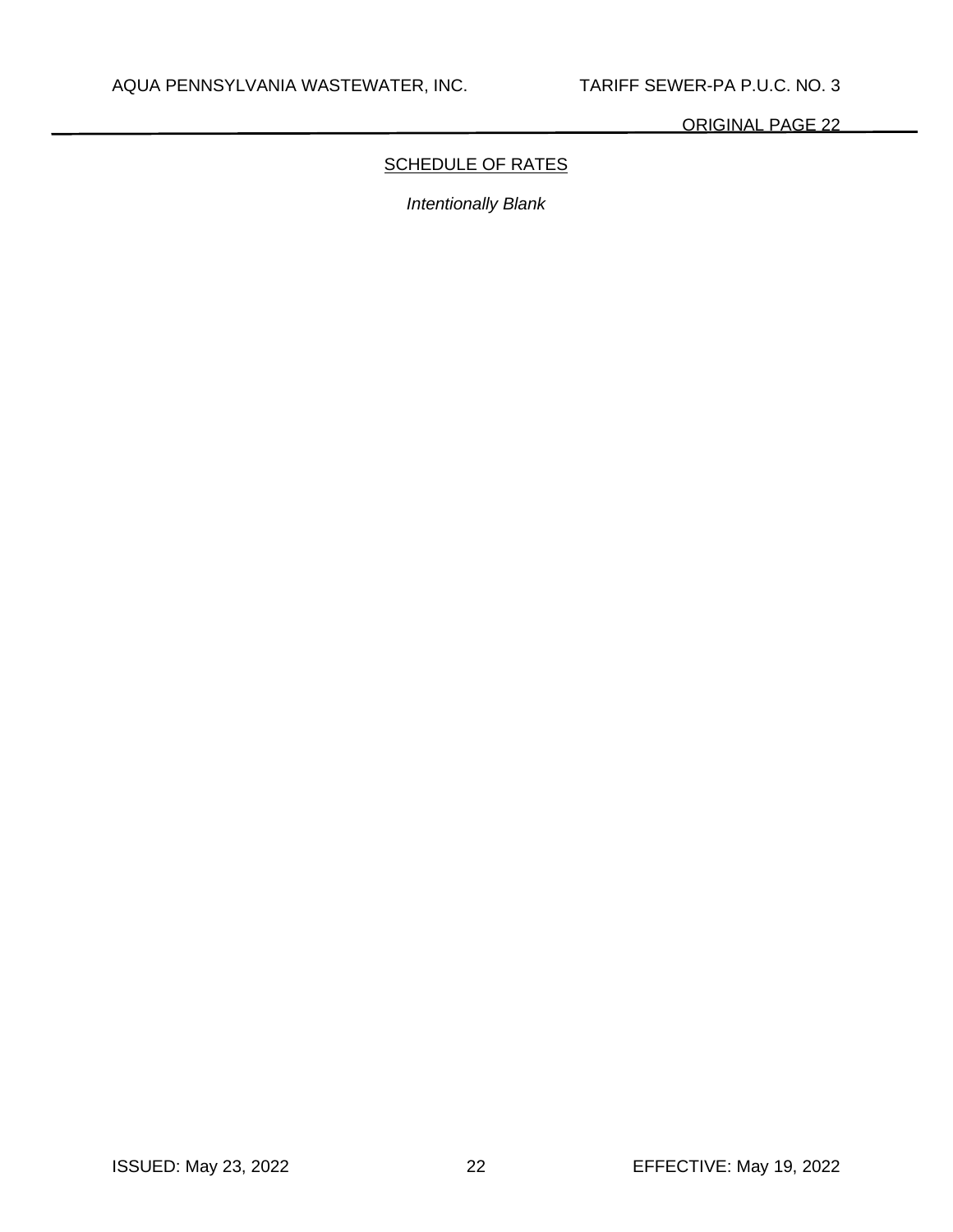### RULES AND REGULATIONS

### **SECTION A – INTRODUCTION**

These Rules and Regulations, files as part of the Company's Tariff, shall govern the manner in which wastewater service is provided to all Applicants and Customers. The Company may supplement these Rules and Regulations, and may revise and amend these Rules and Regulations from time to time subject to the approval of the Pennsylvania Public Utility Commission ("Commission"). The Company will follow Commission regulations not specifically addressed in these Rules and Regulations.

There are four classes of general metered service, based on the nature of the Customer and the use of the property receiving service, as follows:

Residential Class: An individually-metered or flat rate billed dwelling unit intended for human habitation (including a detached house, rowhome, townhouse, condominium and mobile home) or an individuallymetered or flat rate billed home or building consisting of not more than two dwelling units.

Commercial Class: A building store restaurant or office which is primarily a site for the buying or selling of goods or the provision of professional or consumer services. In addition, apartments, condominium complexes, colleges, private and public schools, car washes, laundromats, construction sites, hotels, and motels are included in this class.

Industrial Class: A building or factory which is primarily a site for the manufacture or production of goods.

Public: A public building, library, park or playground which is owned by a governmental unit which has the power of taxation.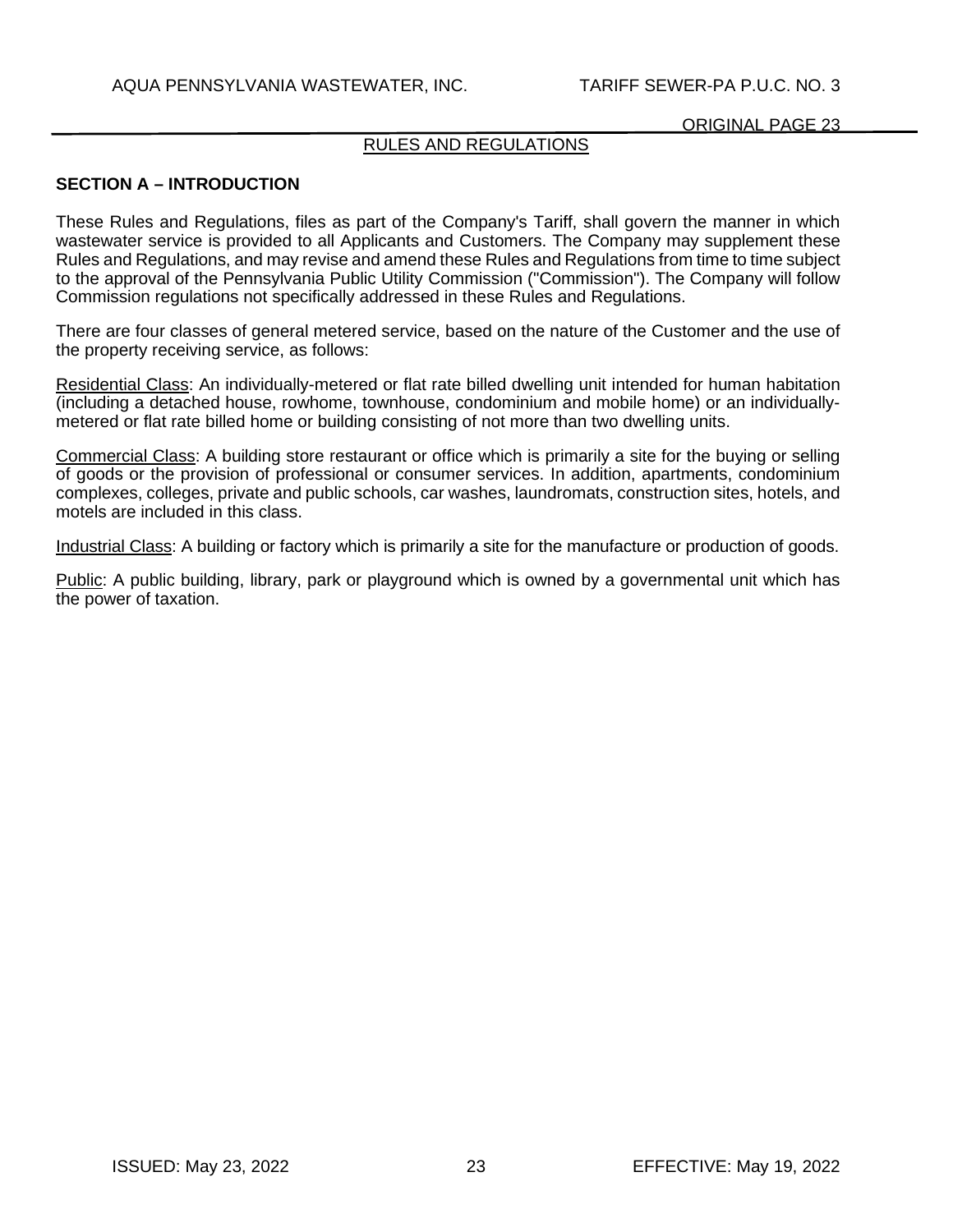# RULES AND REGULATIONS

#### **SECTION B - DEFINITIONS**

Wherever used in the Rules and Regulations or elsewhere in the Tariff of the Company, the following terms shall have the meanings hereinafter set forth:

Applicant: A person, at least 18 years of age, who is not currently receiving service but has applied to the utility for service and whose name appears on the mortgage deed, or lease of the property for which service is requested.

Builder: Any person(s) requesting an extension to provide service to an existing lot or group of lots, either existing or to be subdivided, where service is to be provided to something other than a preexisting residential structure; namely, a newly constructed structure, structures to be constructed in the future, or to a preexisting non-residential structure.

Commission: The Pennsylvania Public Utility Commission.

Company: Aqua Pennsylvania Wastewater, Inc. and its duly authorized officers, agents and wastewater employees; each acting within the scope of his authority and employment.

Company Service Lateral: The pipe or line extending laterally out from the Company collection Main that connects to the building service line ("Service Connection") at the hypothetical or actual curb line, edge of the right-of-way or the actual property line.

Company's System: The aggregate of the Company's wastewater disposal plant, pumping equipment, trunk lines or Mains and connection facilities to the curb-line at each premise.

Construction Costs: All direct and indirect costs attributable to the material and installation of the subject Main extension, services and appurtenances, and/or removal of existing Company facilities (including the net book value of property replaced or retired) whether incurred by the Builder or the Company.

Contributory Industrial User: Any industrial user that the Company has determined discharges specific pollutants to the treatment works at concentrations greater than typical domestic/commercial wastewaters.

Customer: A person at least 18 years of age, or entity who is an owner, occupant or who contracts with the Company for or who takes or receives wastewater collection, treatment and/or disposal service.

Customer Service Line: The connecting facilities owned by the Customer from the Company wastewater supply lines or Mains at the curb-line into and within the Customer's premises.

Domestic Wastes: A combination of water-carried wastes, consisting of wash water, culinary wastes and liquid wastes containing only human excreta and similar matter flowing in or from a building drainage system of sewer originating from residences, business buildings, institutions, and commercial establishments.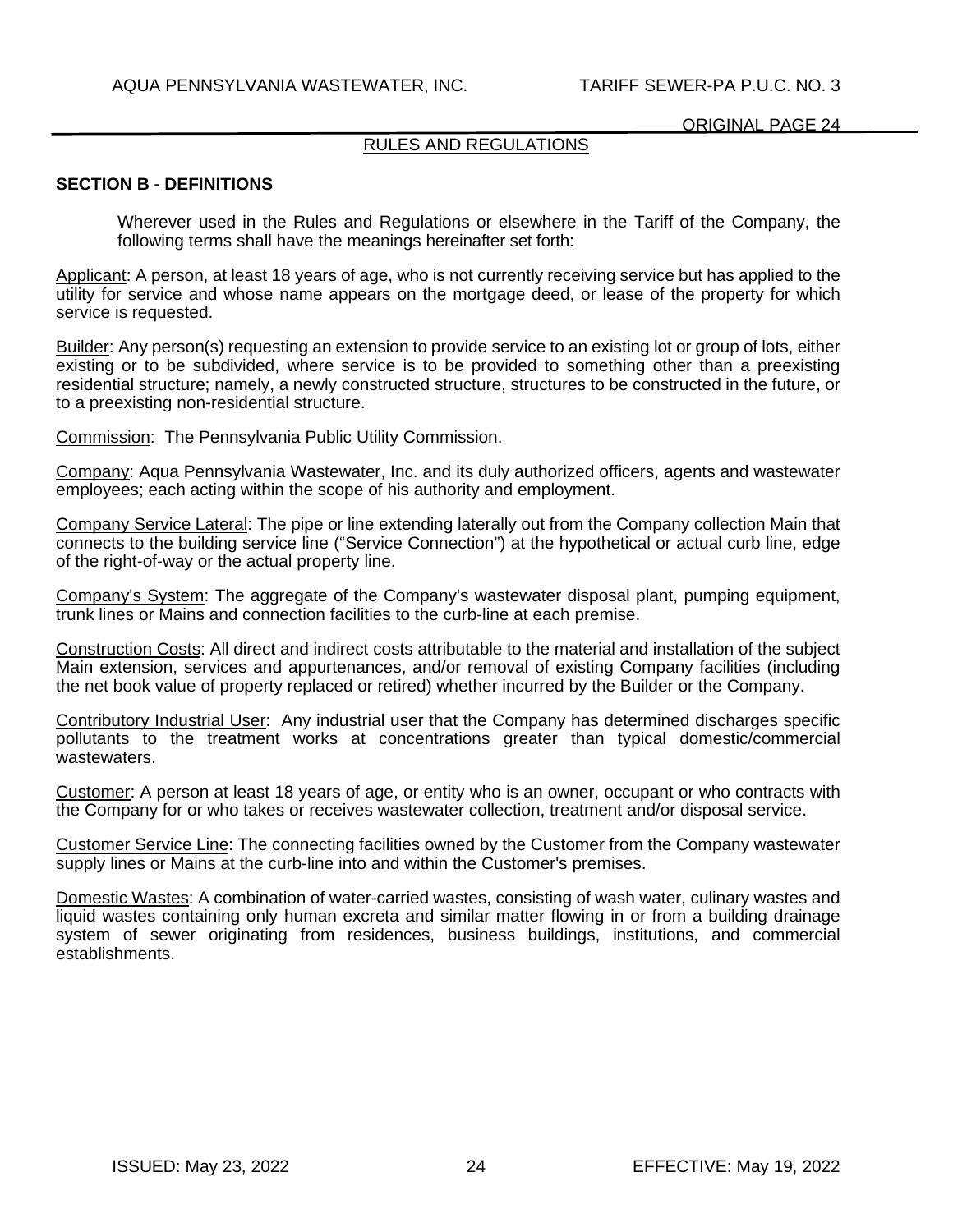# RULES AND REGULATIONS

# **SECTION B – DEFINITIONS (cont'd)**

Equivalent Dwelling Unit or "EDU"**:** The EDU is a measure based upon the estimated average daily wastewater flow for the type of business, as calculated by the Pennsylvania Department of Environmental Protection regulation at 25 Pa. Code § 73.17 divided by the typical estimated average daily wastewater flow from a current single-family unit. In the Company's sole discretion, the Company may assign more than one (1) EDU for a residential Property.

Grinder Pump: Any mechanical or powered device used to grind, macerate or fluidize waste so that it can be discharged into the Company's facilities. This device is a component of the Customer Service Line and the sole responsibility of the Customer to own, maintain and operate along with the balance of their Customer Service Line. The Customer shall be responsible for all power to operate the device in accordance with the manufacturer's specifications and guidelines.

Industrial Waste Permit or Contract: A wastewater permit or contract issued as required by the Company to an industrial user.

Industrial Waste Pretreatment Program: A program established by the Company that requires discharges to monitor, test, treat and control as necessary, pollutants in their wastewater prior to discharge into the sanitary and/or combined sewer.

Line Extension: An addition to the Company's System Mains which is necessary to serve the Premises of a Customer.

Main: The Company's pipe, excluding Service Connections, located in a public highway, street, alley, or private right-of-way which pipe is used in transporting Wastewater.

Maximum Allowable Industrial Loading: The maximum mass of pollutants that is allowed to be discharged to the treatment works from all contributory industrial users.

Nondomestic Waste or Industrial Waste: Any wastewater resulting from any process of industry, manufacturing, trade, or business or from the development or recovery of any natural resource, or any mixture of such waste with water or domestic wastewater, as distinct from domestic wastewater.

Person: Any individual, firm, company, association, society, corporation, institution, group, or any other legal entity.

Premise: A single lot or piece of ground consisting of a single residential unit, together with all buildings and structures erected thereon.

Pretreatment: The reduction or elimination of pollutants, or the alteration of the nature of pollutant properties prior to discharging into the wastewater system. This reduction or alteration can be obtained by physical, chemical, or biological processes, by process changes, or by other means, except by diluting the concentration of the pollutants unless allowed by an applicable pretreatment standard.

Property: In general terms, a separate parcel of land owned in fee simple absolute, including any home(s), condominium(s), Home Owner's Association or building(s) affixed thereto, which is delineated by the description contained on the recorded deed, and which may be further delineated by any public roads.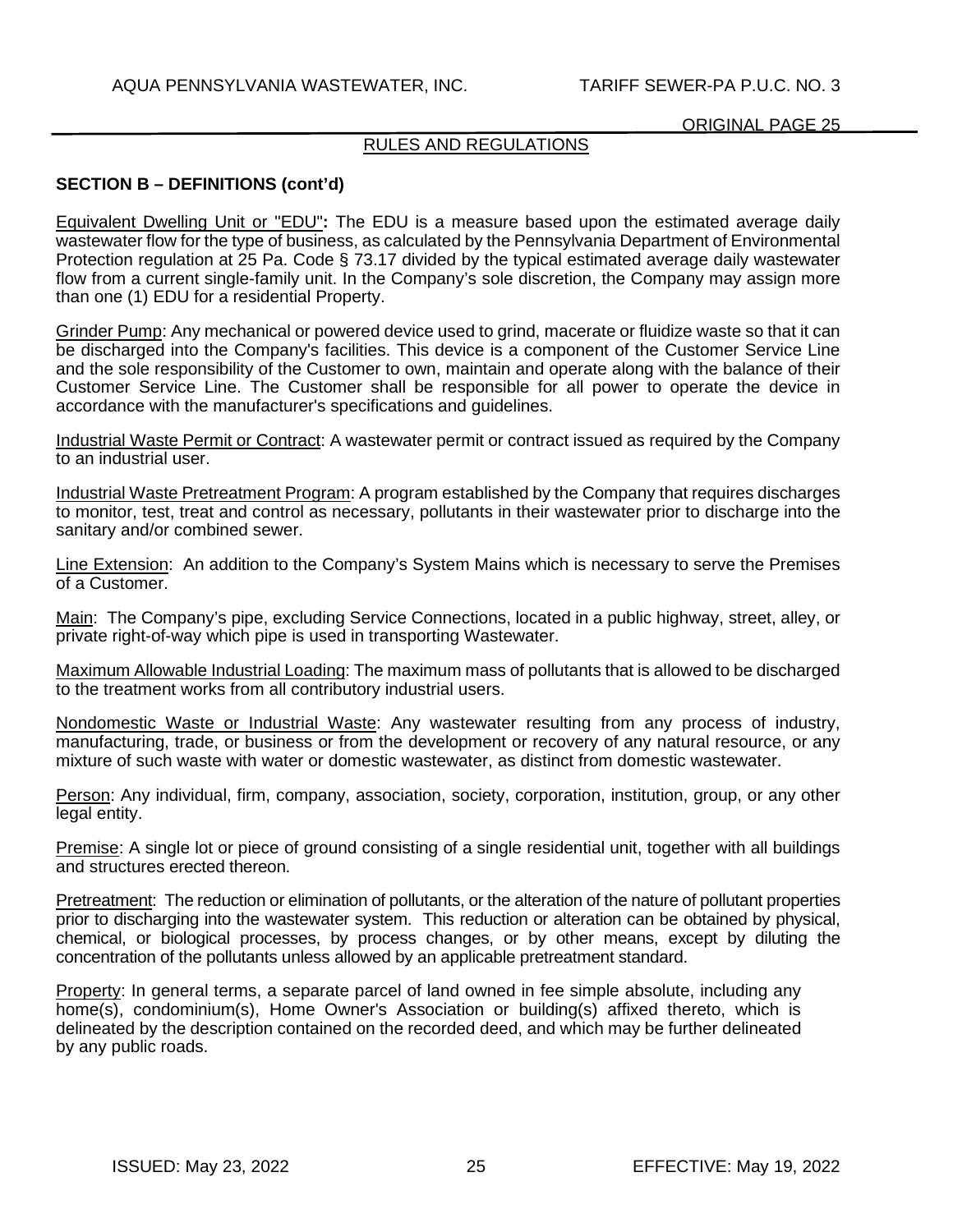# RULES AND REGULATIONS

## **SECTION B – DEFINITIONS (cont'd)**

Prospective Customer: Any owner, tenant or lessee of a property that is expected to be receiving wastewater service for at least one year following the commencement of wastewater service.

Residential Structure: A home or building which contains only individually-metered or flat rate dwelling units intended for human habitation.

Sanitary Sewer: A sewer which primarily carries sanitary wastewater, together with such storm, surface and ground water as may be present.

Service Connection: See Definition for Company Service Lateral.

Shall: is mandatory; May is permissive.

Tariff: All the service rates, rules and regulations issued by the Company, together with any supplements and revisions thereto, officially approved by the Commission and contained in this document.

User or Discharger: Any person that discharges, causes, or permits the discharge of wastewater into a Company sewer.

Waste: Rejected, unutilized or superfluous substances in liquid, gaseous, or solid form resulting from domestic and nondomestic activities.

Wastewater: A combination of the water-carried waste from residences, businesses, buildings, institutions, and industrial establishments, together with any ground, surface, and storm water that may be present, whether treated or untreated, discharged into or permitted to enter a Company sewer.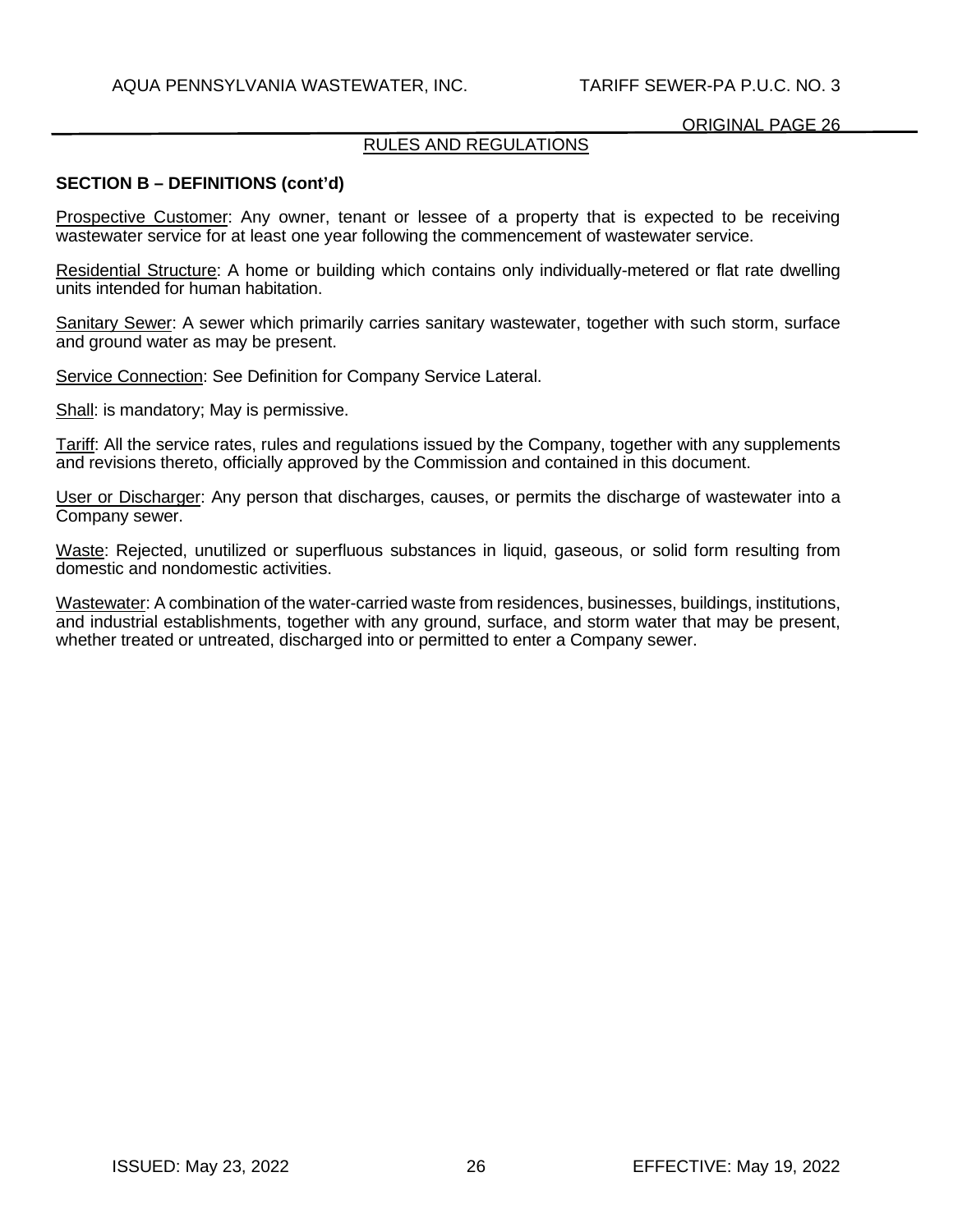# RULES AND REGULATIONS

## **SECTION C – APPLICATION FOR SERVICE**

**1. Application for Wastewater Service by a New Owner or Occupant at an Existing Service Property:** Where a Customer's Service Line exists on a property to be served in compliance with the Company's rules, service will be furnished by the Company as soon as reasonably practicable after written or oral application of the owner or tenant of the property or his properly authorized agent. The Customer receiving service takes such service subject to the Company's Tariff, including its Rules and Regulations.

**2. Application for Wastewater Service to a Proposed Service Property:** Where an adequate sewer Main abuts the Customer's Property, a service connection will be made as soon as reasonably practicable after the appropriate application forms have been completed by the Property owner or his properly authorized agent and subsequently submitted to, and approved by, the Company. Where an adequate sewer Main does not abut the Customer's Property, the Customer must make necessary arrangements with the Company's New Business Office for the extension of sewer in accordance with the Company's Rules and Regulations. Service Connection application forms will be furnished by the Company on request.

All applications for service must be in writing on a form provided by the Company and signed by the owner or owners of the Property to which wastewater collection service will be provided; except that where a lessee of property occupies or uses the Property under a lease having a fixed term of more than six (6) months, the lessee may request service as an Applicant. The Company may, at its sole discretion, require that a separate contract for service be signed by the Applicant.

Nonresidential service customers which desire to discharge Nondomestic Wastes into the sanitary wastewater system or existing industrial/commercial users which desire to commence operations of a new facility or a new or different process that will affect the characteristics of the wastewater discharging into the Sanitary Sewer, shall notify the Company prior to the commencement of the new or different operations at the facility and provide such other information regarding the proposed discharge as the Company may request, including an application for an Industrial Waste Discharge Permit when deemed necessary.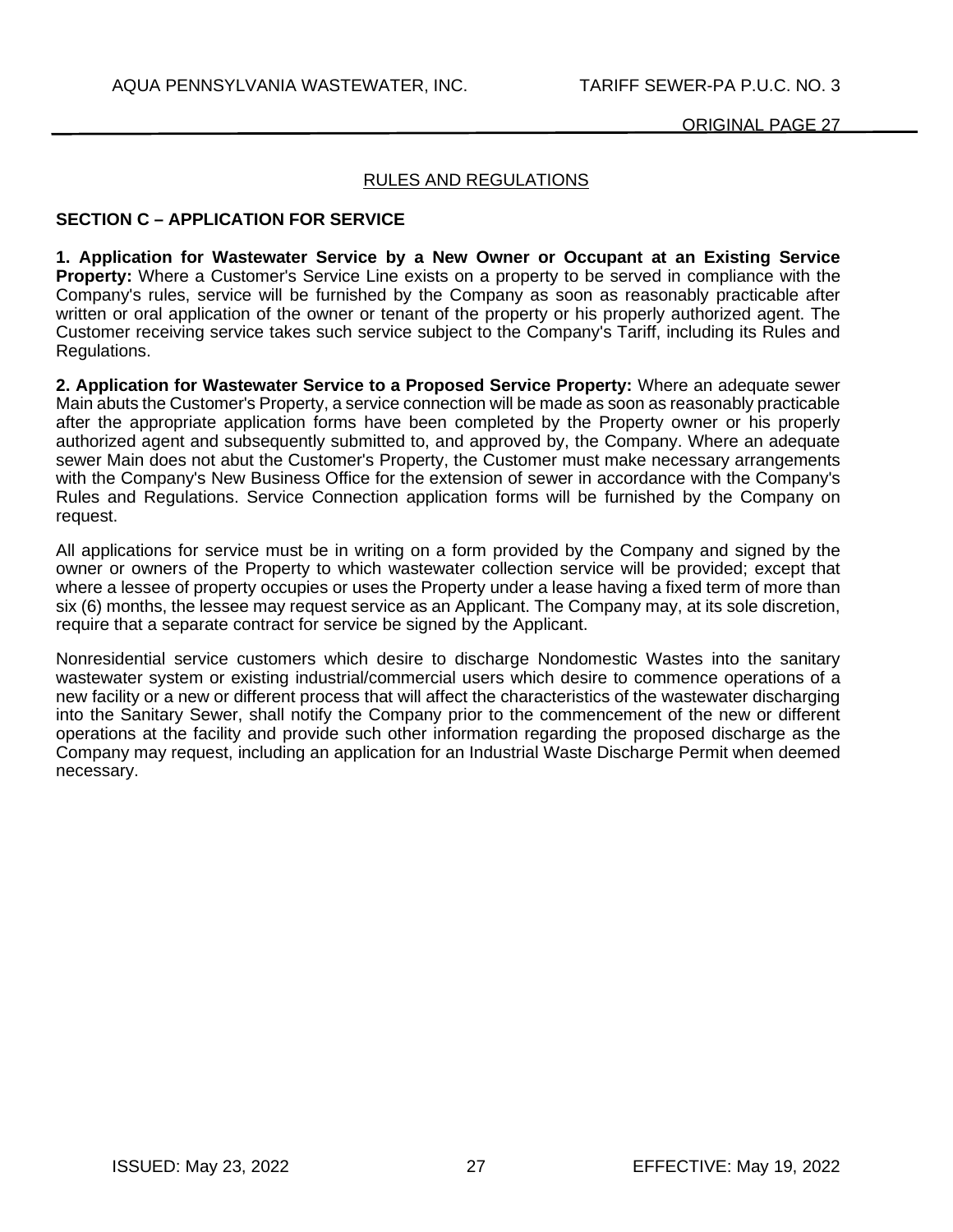## RULES AND REGULATIONS

# **SECTION D – CONSTRUCTION AND MAINTENANCE OF FACILITIES**

#### **1. Provision of Service:**

- Connection of a Premise to the Company's System constitutes a contract for service subject to all Rules and Regulations and rate schedules as provided for in this Tariff.

- The Company will install a Company Service Lateral from the main to the curb, or such point as determined by the Company of a size and material determined by the Company in its discretion. Any additional or larger connection facilities requested by the Customer may be installed provided the proposed discharge into the system is within the capability of the system, complies with these Rules and Regulations, and the Customer pays the additional costs for the installation.

- No owner or tenant of any Premises connected with the Mains of the Company will be allowed to permit another person or premises to use or connect with its Customer Service Line, except upon written permit from the Company.

- Any violation of the Rules and Regulations of the Company shall render the contract between the Customer and the Company void, and service may be discontinued after due notice, remaining so until such time as the Company is satisfied that the Customer will observe the Rules and Regulations. Service will not be connected until the actual costs of the discontinuing and reconnections are paid in full.

#### Service Line Inspection Fee

- Charge for the Company's time involved in the inspection of a Customer Service Line tie-in to the Company's wastewater system shall be fifty dollars (\$50.00) per service line.

**2. Customer Service Line:** The Customer Service Line shall extend from the Property to the Curb Stop or cleanout or such point as designated by the Company. All connections, service lines and fixtures owned by the Customer shall be maintained by the Customer in good order, and all meters and appurtenances owned by the Company and located on the Property of the Customer shall be protected properly by the Customer. All leaks in or other deteriorated condition of the Customer's Service Line or any other pipe or fixture in or upon the Premises supplied must be repaired immediately by the owner or occupant of the Premises.

**3. Size, Kind, and Location of Service Lines:** The Company reserves the right to determine the size, kind and location of the service line, from the main to the curb, and from the curb to the property to be served. The Customer's service line shall not cross intervening properties unless the property is landlocked and there is no other way in which service can be provided (for example, because the property does not abut a public road) and an appropriate easement is obtained by the Customer for the Customer's benefit, a copy of which must be furnished to the Company. The service line from the curb stop or cleanout to the property shall be furnished, installed, owned, and maintained by the owner of the property, and where possible shall be laid in a straight line at right angles to the curb line within the building limits of the structure to be served and at a minimum depth of cover specified by the Company, and bedded in at least 6 inches of sand, in property owned in fee simple absolute.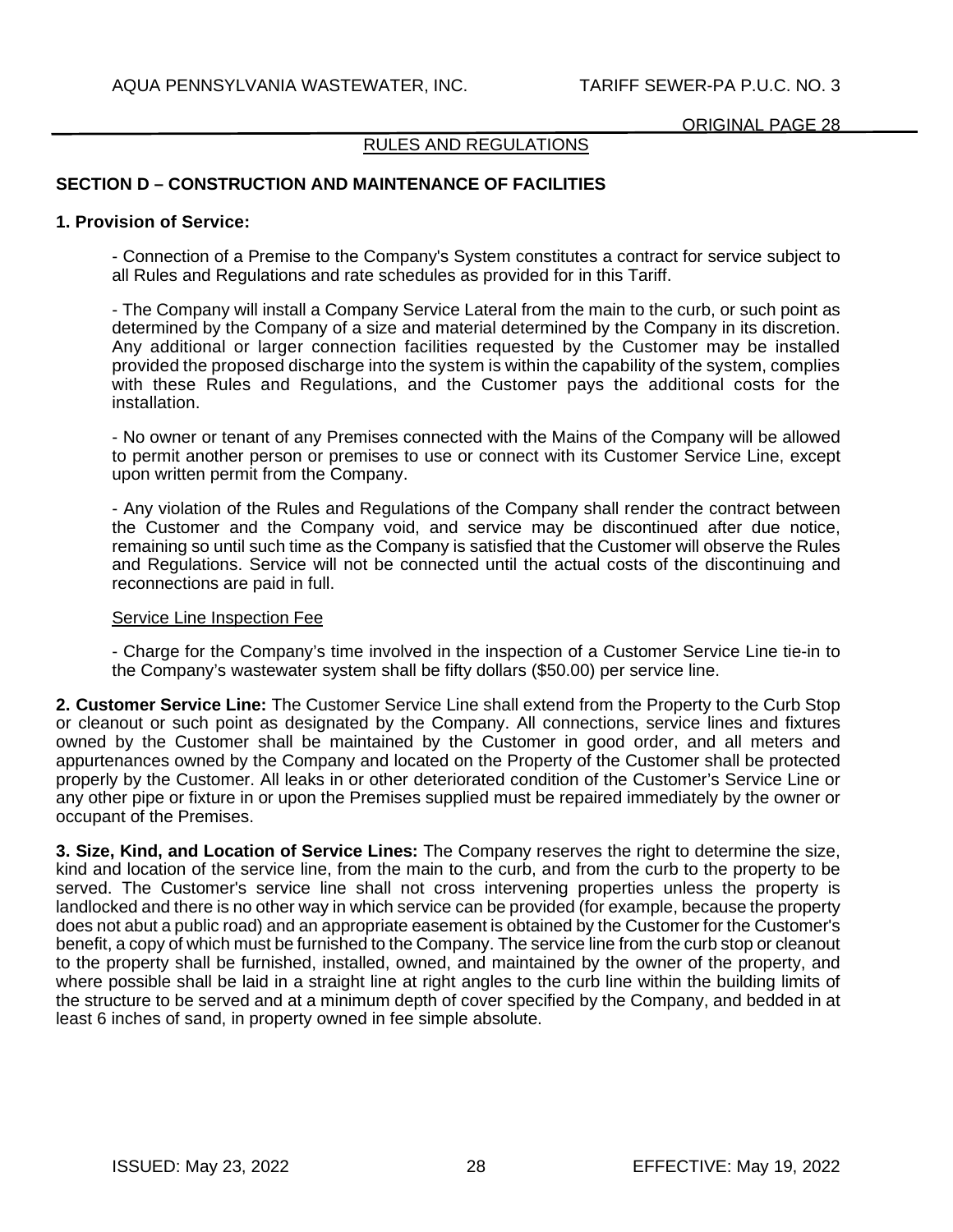## **SECTION D – CONSTRUCTION AND MAINTENANCE OF FACILITIES (cont'd)**

**4. Right to Reject**: The Company may refuse to connect with any Customer Service Line or furnish wastewater collection, treatment and/or disposal through a service already connected if such system or service is not properly installed or maintained.

**5. Separate Trench:** The Customer Service Line shall not be laid in the same trench with drain or water pipe, the facilities of any other public utility or of any municipality or municipal authority that provides a utility service.

**6. Customer Grinder Pump**: In areas of the Company's System where the Company has installed a pressure sewage collection system or where required as determined by the Company, the Customer, in conjunction with the construction of their Customer Service Line, shall install, own, operate, and maintain and replace a Grinder Pump and holding tank at the Customer's expense as specified by the Company prior to connection and shall maintain such facilities in good order and repair. The Grinder Pump shall meet specifications as provided by the Company. The failure of a Customer to properly install and maintain a Grinder Pump, including replacement, shall construe grounds for the Company to initiate action to terminate service to the Customer and seek recovery for any damage to the Company's facilities caused by an improperly functioning Grinder Pump.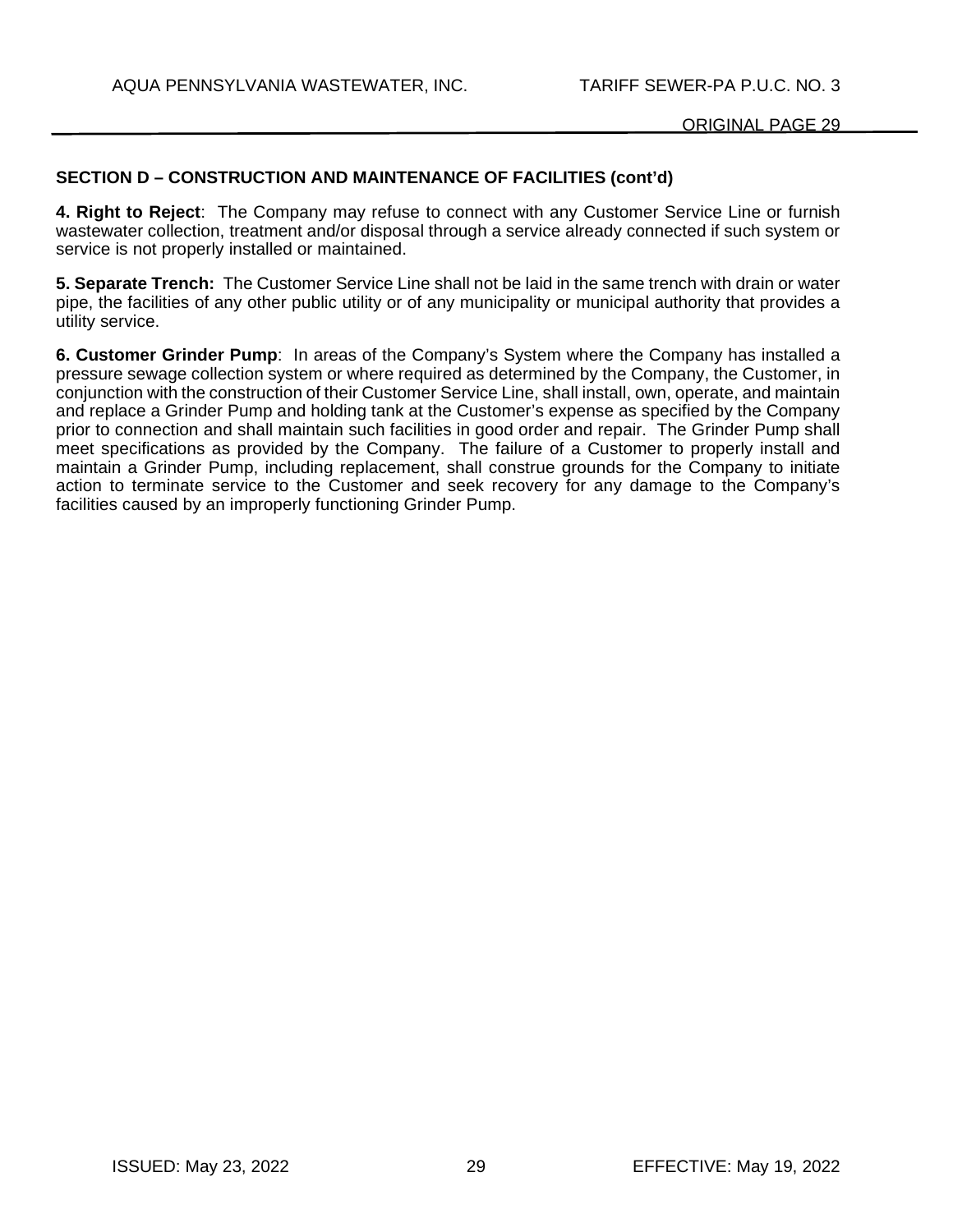## RULES AND REGULATIONS

# **SECTION D – CONSTRUCTION AND MAINTENANCE OF FACILITIES (cont'd)**

**7. Individual Service Lines:** Except as otherwise expressly authorized by the Company, each individual Customer shall be served only through a separate service line connected directly to the Company Service Lateral, and that Customer Service Line shall not cross over the Property of or serve any other Customer or Premise. The maximum Customer Service Line length shall be two hundred and fifty (250) feet from the Service Connection(s) with clean-outs every 50 feet. The Company shall have the right to waive this maximum length requirement at its sole discretion. No additional attachment may be made to any Customer Service Line for any purpose without the express written approval of the Company.

### **8. Customer Responsibilities:**

a. Use shall be restricted to Domestic Wastes, unless a special agreement is made satisfactory to the Company as to other uses. No Customer shall discharge into the system roof, storm, surface or ground water, swimming pools, drainage from cesspools or drain fields, cistern, combustible gases or liquids. insoluble solids, industrial type waste or other harmful substances. Any Customer discharging any unauthorized matter into the system, which causes damage to Company facilities or interferes with the operation of the system, will be required to case using the system and pay whatever damages and costs are incurred as a result.

b. Each Customer Service Line shall be installed and maintained by or on behalf of the Customer at its expense and in full accordance with the Company's specifications as to materials, size, location and underground construction, starting at the curb-line at a location designated by the Company.

c. No sewer connection, or disconnection, shall be made to the Company's Main except under the supervision, control and approval of the Company's authorized representative. All such connections shall be property of the Company and shall be accessible to it and under its control. The Company will furnish, install, and maintain all Company Service Laterals from the Main to the property line or right of way.

d. No repairs, alterations, or additions to any drain or Service Connection with the Company's System shall be made, unless the person desiring to make the same shall first receive permission from the Company for doing so.

e. Connections with sewers that run through private property shall, in all respects, be governed by these Rules and Regulations.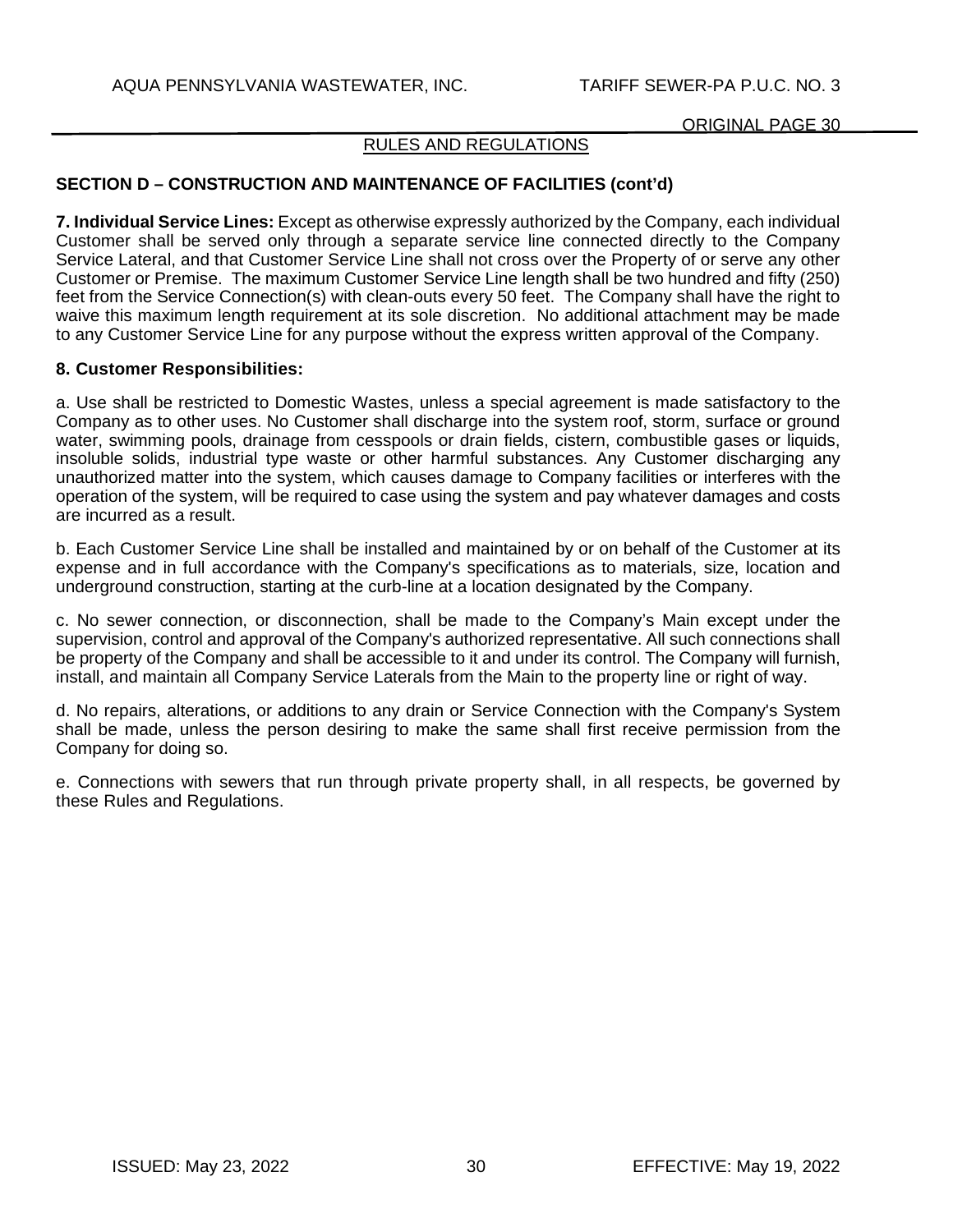## RULES AND REGULATIONS

# **SECTION D – CONSTRUCTION AND MAINTENANCE OF FACILITIES (cont'd)**

#### **9. Company's Service Lateral:**

Except for Service Connections made in accordance with the section, "Main Extensions", the Company will make all connections to its Mains and furnish, install and maintain the Company Service Laterals from the Main up to the hypothetical or actual curb line, edge of the right-of-way or the actual property line. The Company Service Laterals will be the property of the Company and under its control.

The maximum Company investment per Company Service Lateral to a Bona Fide Service Applicant shall be calculated under the same formula as described in the "Company Contribution" of Section I, "Main Extensions", of this Tariff.

The cost of any Company Service Lateral in excess of the applicable maximum Company investment shall be paid by the Customer. The Company may require payment of the estimated amount of such excess cost in advance of the installation and will make a partial repayment of the extent the actual cost is determined to be less than the estimate.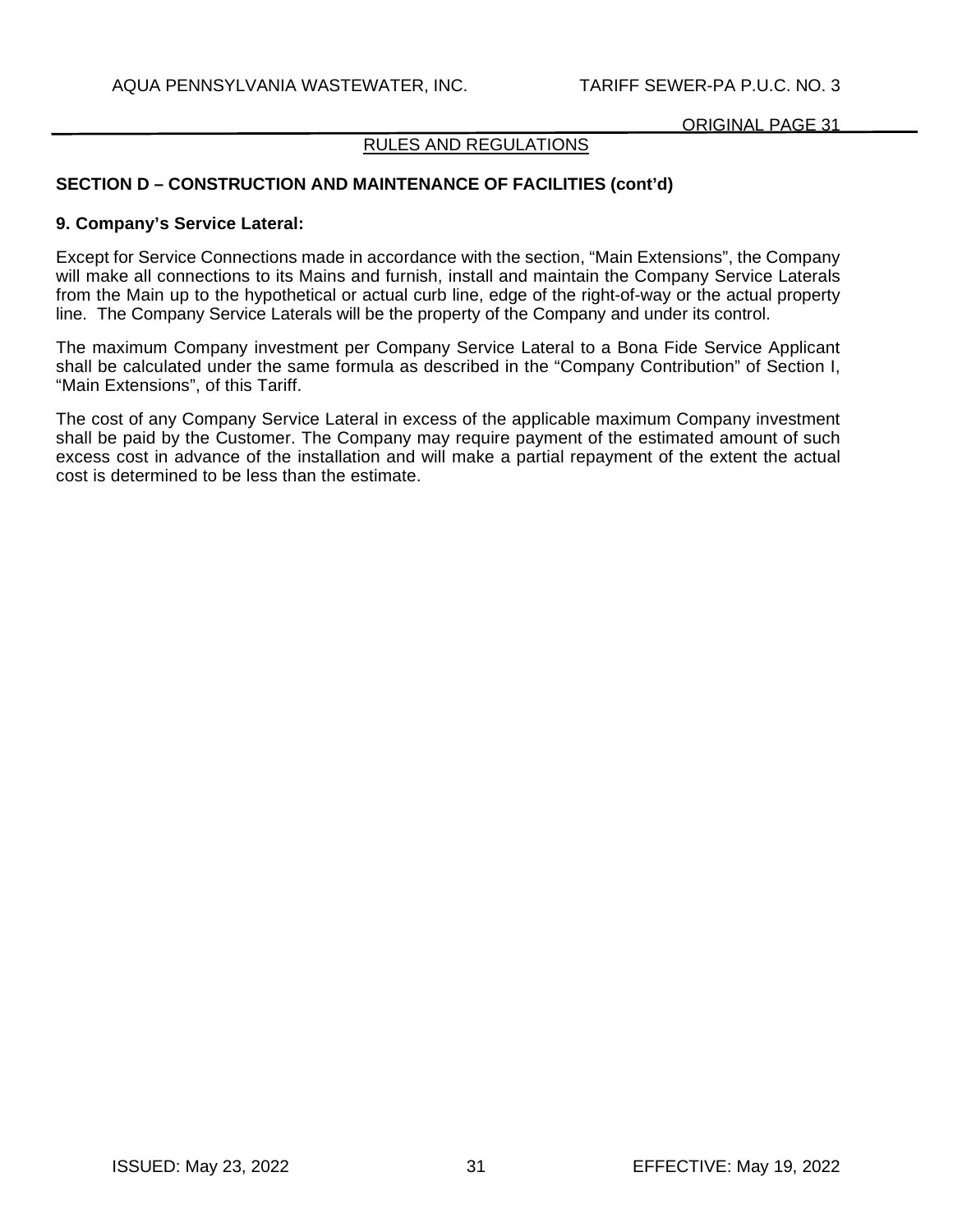## RULES AND REGULATIONS

# **SECTION E – TERMINATION, DISCONTINUANCE, RESTORATION OF SERVICE, AND SERVICE CONTINUITY**

## **Termination and Discontinuance of Service:**

Termination and Discontinuance by the Company

1. Service may be terminated by the Company for any one of the following reasons:

a. Failure of a Customer to maintain and repair its Customer Service Line(s);

b. Failure of a Customer to pay a bill for service in accordance with the Commission's regulations;

c. Vacancy of the Premises;

d. Violation by a Customer, or with his consent, of any of these Rules and Regulations.

2. The Company may, without notice, discontinue wastewater service if an emergency reasonably requires it in order to make necessary repairs or connections or to meet any other emergency; however, the Company will give notice of any discontinuance of service if it is reasonably possible to do so.

3. If you are a victim of domestic violence and have a Protection From Abuse Order or other court order that shows clear evidence of domestic violence, there are special protections available.

#### Discontinuance by the Customer

1. A Customer desiring the discontinuance of wastewater service shall give written notice to the office of the Company and the Customer will be responsible for service charges until such notice is given. A new application must be made on any change of Customers on a Property as required at the office of the Company, and the Company shall be at liberty to discontinue the service until such new application has been made and approved.

2. The Customer desiring abatement from wastewater bills shall report same in writing or call in person at the office of the Company. All vacancies shall date from the day reported at the office of the Company. When vacancy is properly reported, an allowance will be made for the period of vacancy, but not for less than one month.

**Restoration of Service:** After termination of service it will not be reconnected until all amounts due to the Company have been paid plus the cost of a fifty dollar (\$50.00) turn-on charge prior to service reconnection (with the exception of the Masthope Division).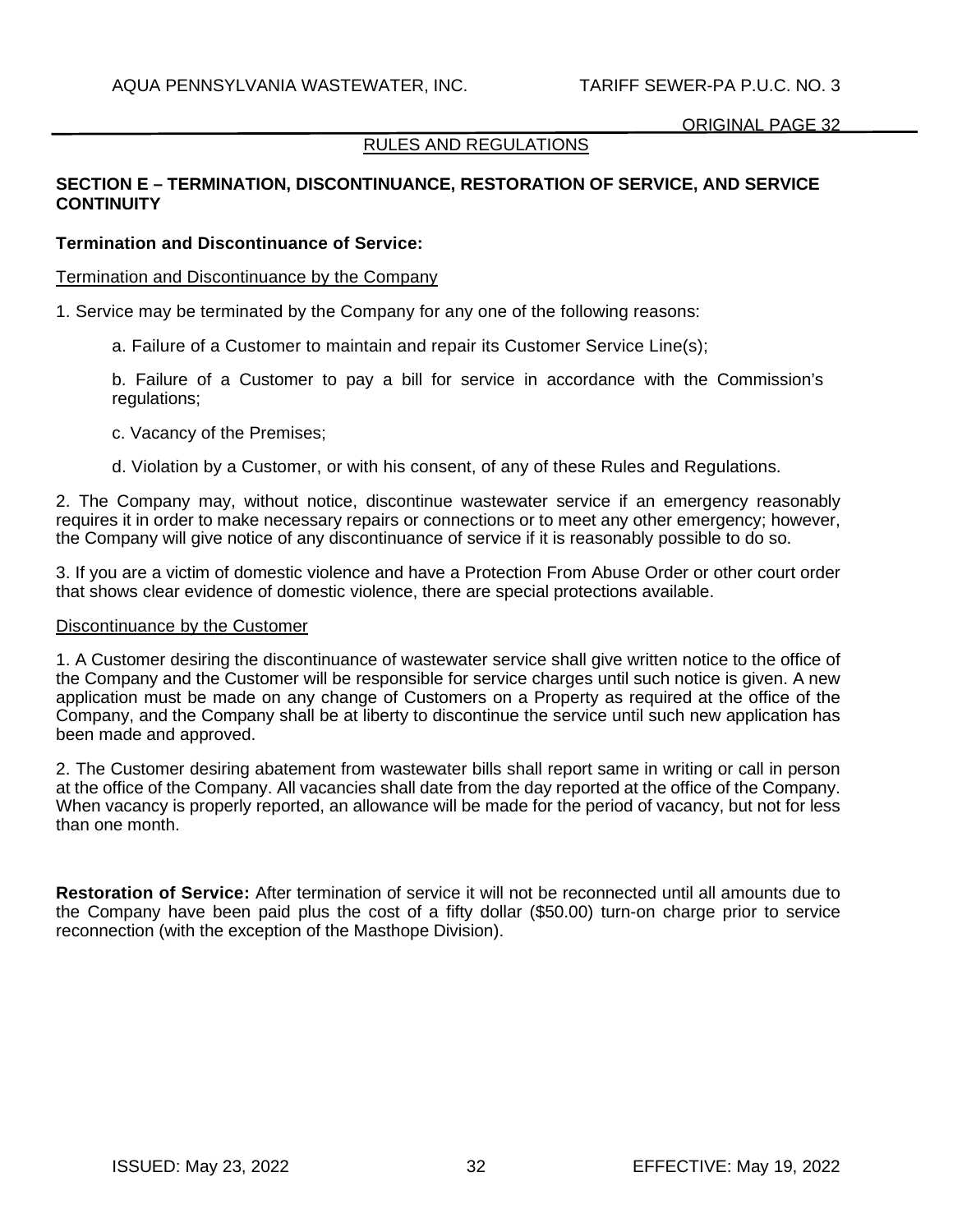### RULES AND REGULATIONS

# **SECTION E – TERMINATION, DISCONTINUANCE, RESTORATION OF SERVICE, AND SERVICE CONTINUITY (cont'd)**

## **Service Continuity and Liability:**

In the course of furnishing service that needs to be adequate, but not perfect, it is recognized that there will be times when service is subject to interruption or disruption as a result of Main breaks, the failure of equipment or facilities, and for other reasons. Accordingly, the liability of the Company shall be limited to two thousand dollars (\$2,000.00) in any legal action brought against the Company for damages in connection with: 1) a service interruption or delay, or cessation or lack of adequate, efficient, safe and reasonable service and facilities; and/or 2) a failure of equipment, including, but not limited to, a break or leak in a Main, service line or Meter owned by the Company.

In any legal action where a court does not recognize, or is being asked to interfere with or hamper, the jurisdiction of the Commission to authorize limitations of liability or to exclusively determine whether the service and facilities of a public utility are in conformity with the regulations and Orders of the Commission, the public utility may certify to the Commission the question of the appropriateness of such court action by filing a petition for declaratory judgment with the Commission.

Furthermore, the Company shall not be liable in any action where the loss or damage involves an act of God or does not involve a duty of the Company, including breaks or leaks on facilities that are not owned by the Company, such as breaks, leaks, defects or conditions in the Customer's Service Line, Meter, internal plumbing or fixtures, or due to the materials out of which those facilities are made. Further, the Company shall not be liable in any action where the loss or damage does not involve a breach of a duty of the Company, including where the Company does not receive actual notice, either written or oral, that a Company facility (located within the public right-of-way, in a sidewalk or on a Customer's Property) is in need of repair that is not proven to have been in that condition at the time of installation or that is caused by a plumber, developer, or the person or event.

From time to time, the Company may provide public notices, specific notices, correspondence or other notifications ("Notices") regarding the presence of conditions affecting the wastewater service provided by the Company. These Notices may contain information about actions members of the public may wish to, are recommended to, or should take in response to the conditions identified in the Notice. In the event the Company issues a Notice, the Company will not be liable for any expenses or costs incurred by a Customer or end-user for any action taken in response to any condition identified in the Notice.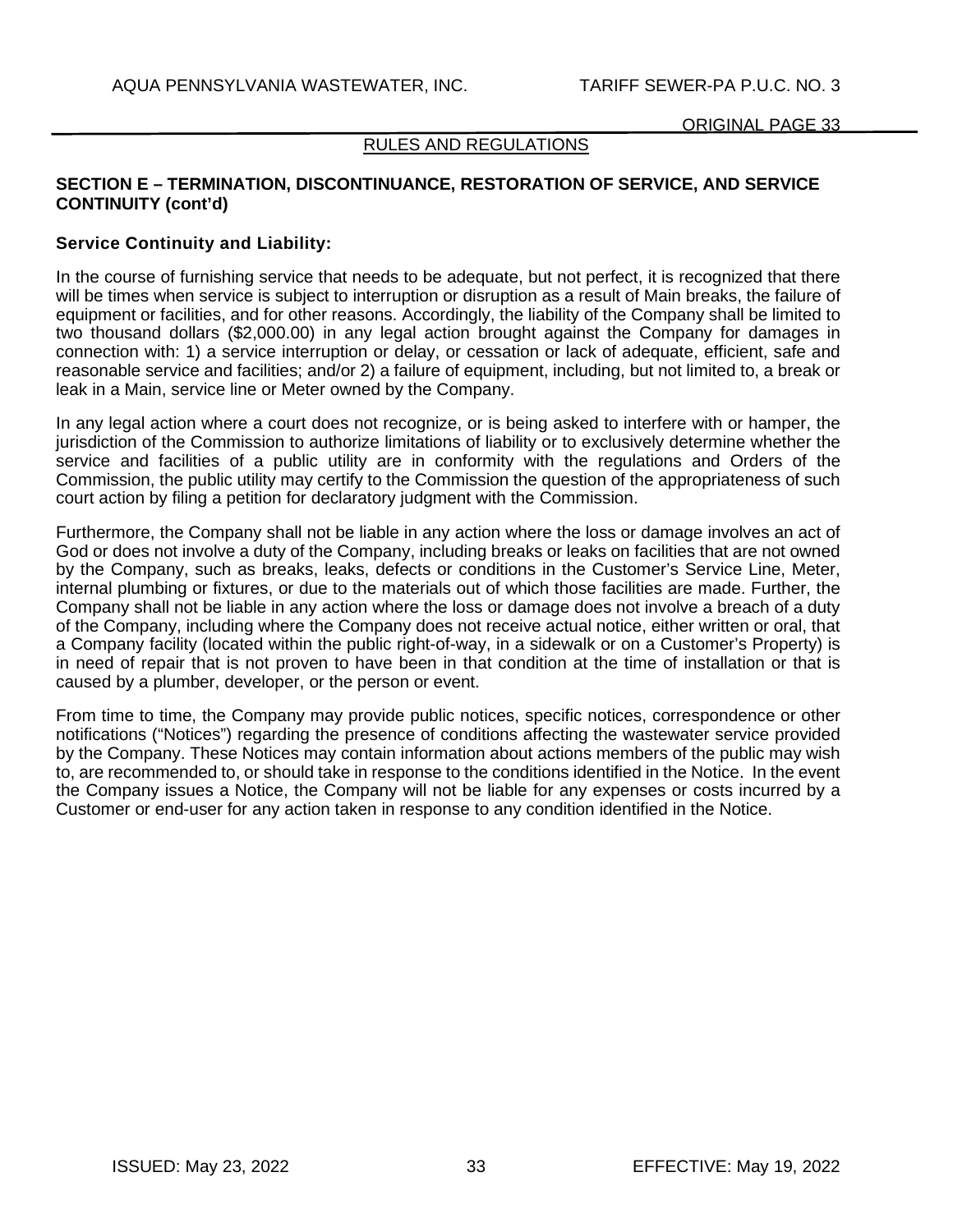# RULES AND REGULATIONS

# **SECTION F – BILLING AND COLLECTION**

**Methods of Payment:** Bills are payable by mail, by direct debit, in person at any authorized pay agency or as otherwise authorized by the Company.

**Landlord Assumption of Responsibility:** If an Applicant for service, who is a landlord, assumes responsibility for rates and charges related to wastewater service provided to tenants and is billed for such service, the landlord must assume responsibility and be billed for both water and wastewater service, if such service is provided or billed by the Company.

**Billing History:** A Customer may obtain from the Company; at no charge to the Customer, the billing history for up to ten accounts per year in the name of the Customer, provided that the Customer submits a written request for such information directly to the Company. Additional requests will be processed subject to the Company's right to charge the Customer its incremental costs of providing such billing histories.

**Delinquent Bills:** If a rendered bill remains unpaid for a period of 20 days for residential customers and 15 days for non-residential customers, it shall be classified as delinquent. However, if the last day of such period falls on a Saturday, Sunday, a holiday or day when the Company's offices are closed, the delinquency date shall be the next succeeding business day. Payments by mail will be deemed made on the date of the postmark. Payments to the Company drop box or authorized payment agent will be deemed received when paid at that location. Service may be terminated for non-payment of bills in accordance with the Commission's regulations. If service is thus terminated, it will not be restored until all outstanding charges provided by the Commission's regulations and the tariff of the Company are paid or satisfactory arrangements are entered for payment.

**Late Payment Charge:** If payment has not been received by the Company for five days after the bill has been classified as delinquent, a late charge (penalty) of 1.25% will be applied to the account and such late charge (penalty) will be calculated every thirty days thereafter only on the overdue portion of the bill excluding previous late charges (penalties), and in no event shall the late charge (penalty) exceed more than 18% annually (simple interest).

**Return Check Charge and Return Electronic Payment Charge:** The Customer will be responsible for the payment of a charge of \$20.00 per incident where a check or electronic payment, which has been presented to the Company for payment of any bill, is returned by the bank for any reason including, but not limited to, non-sufficient funds, account closed, payment stopped, two signatures required, postdated, stale date, account garnished, no account, drawn against uncollected funds, balance held, and unauthorized signature. This charge is in addition to any and all charges assessed against the Customer by the bank. If a Customer's account shows a history of submitting payments that have been returned for insufficient funds or any other reason outlined above, the Company may require deposit or turn-on charges to be paid by cash, certified check, money order, or credit card or service may be terminated without additional notice in accordance with Commission regulations.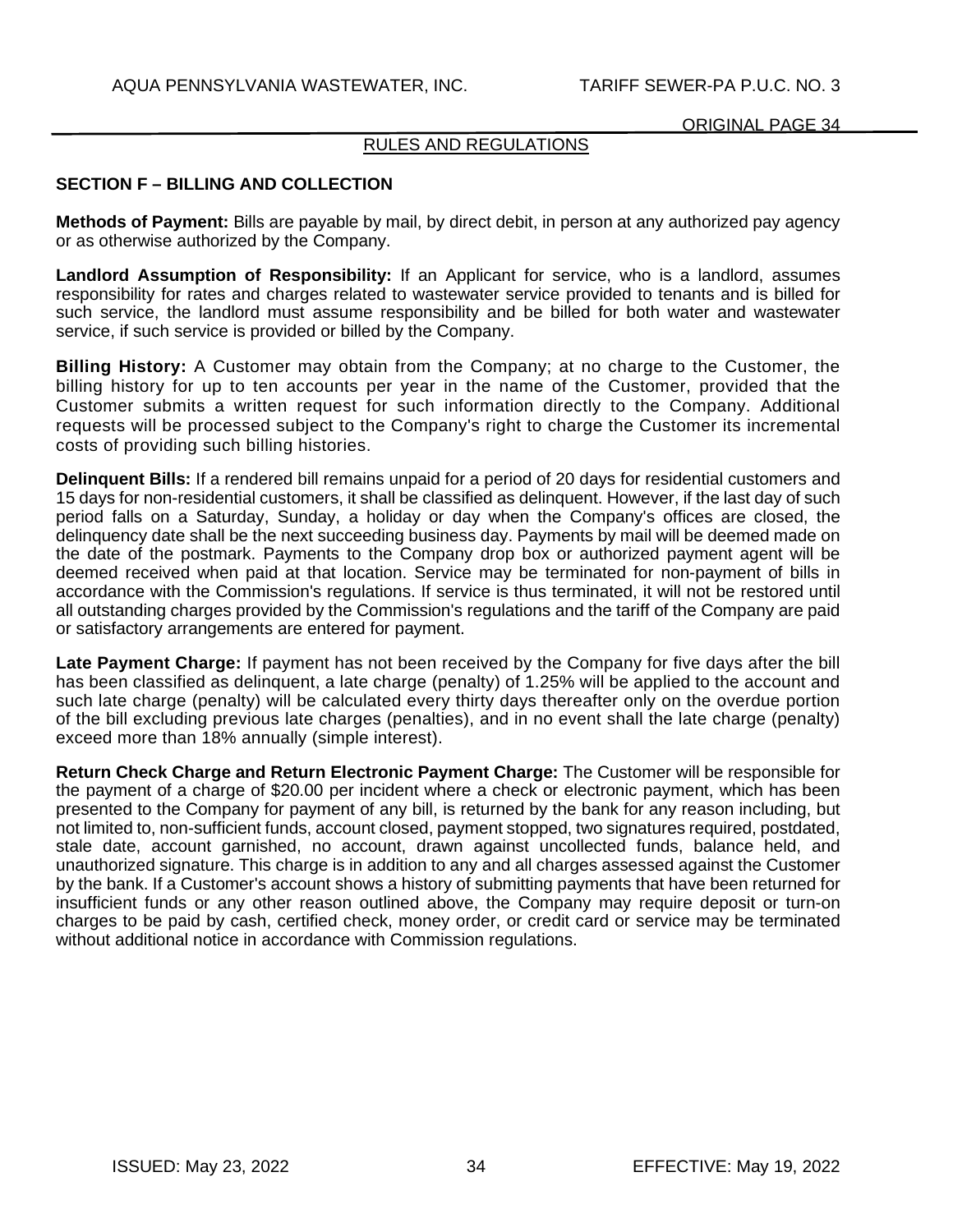# RULES AND REGULATIONS

# **SECTION F – BILLING AND COLLECTION (cont'd)**

**Turn-on Charge:** When service has been terminated to any Premise because of violation of the Company's Rules and Regulations or at the Customer's request, a charge of fifty dollars (\$50.00) payable in advance will be made for restoration of service. If the Customer request for restoration of service requires the Company to incur overtime or holiday costs, the Company reserves the right to bill the Customer for the additional cost incurred. If the Company incurs out of the ordinary expense to affect termination of service for non-payment of bills or due to lack of access to the Company's facilities, the Customer must reimburse the Company for those expenses in addition to the \$50.00 turn-on charge prior to service reconnection.

**Turn-off at Customer's Request:** Customers desiring to avoid payment for wastewater service during periods when Properties are vacant or during extended absences shall give notice in writing at the office of the Company requesting the wastewater to be shut off. If a minimum charge or Customer charge for water use is applicable, the bill will be based on the proportion that the period when wastewater service was available bears to the entire period on which such minimum charge or Customer charge is based. Metered consumption in excess of such adjusted minimum shall be billed at normal rates.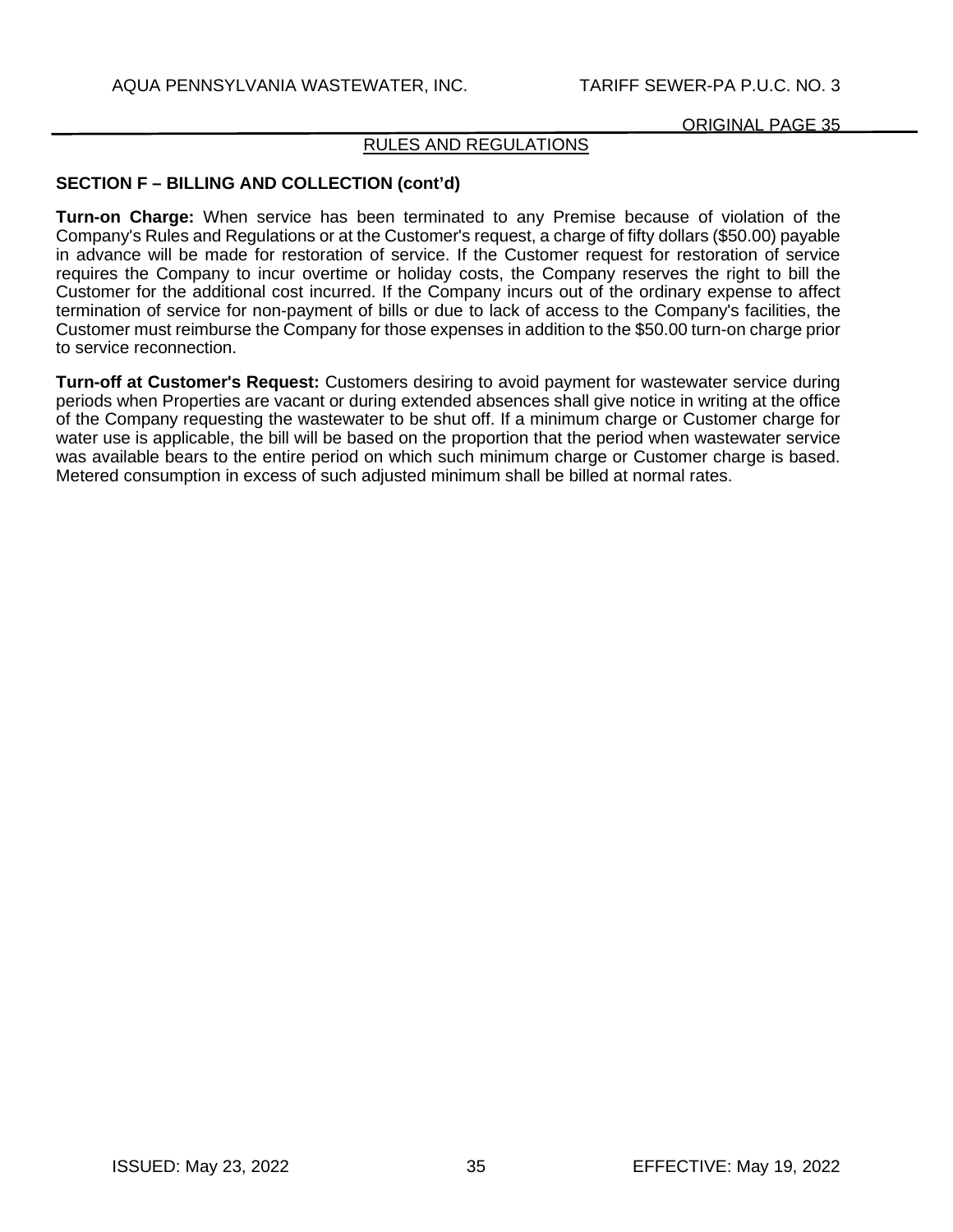## RULES AND REGULATIONS

## **SECTION G – DEPOSITS AND CREDIT STANDARDS**

**General:** Deposits may be required from Applicants for new service or extension of service. Residential Customers will not be required to pay a security deposit in order to receive service from the Company. The Company will pay income tax on any deposit, advance, contribution or other like amounts received from an Applicant which shall constitute taxable income to the Company as defined by the Internal Revenue Service and required by the Pennsylvania Public Utility Commission. Such income taxes shall be segregated in a deferred account for inclusion in rate base in a future base rate case proceeding. Such income tax associated with a deposit, advance, or contribution will not be charged to the Person providing such deposit, advance, or contribution.

**Creditworthiness**: Upon application for wastewater service, the Company may require the Applicant/Customer to provide valid identification, a valid deed lease or mortgage evidencing the Applicant/Customer's residency at the Property/Premise, and/or payment of an outstanding balance owed by the Customer which accrued within the past 4 years for which the Applicant/Customer is legally responsible.

The Company may determine liability for a past due balance by:

- Use of Company records that contain information previously provided to the Company;
- Information contained on a valid mortgage, lease or deed;
- Use of commercially available public records databases; and
- Government and property ownership record.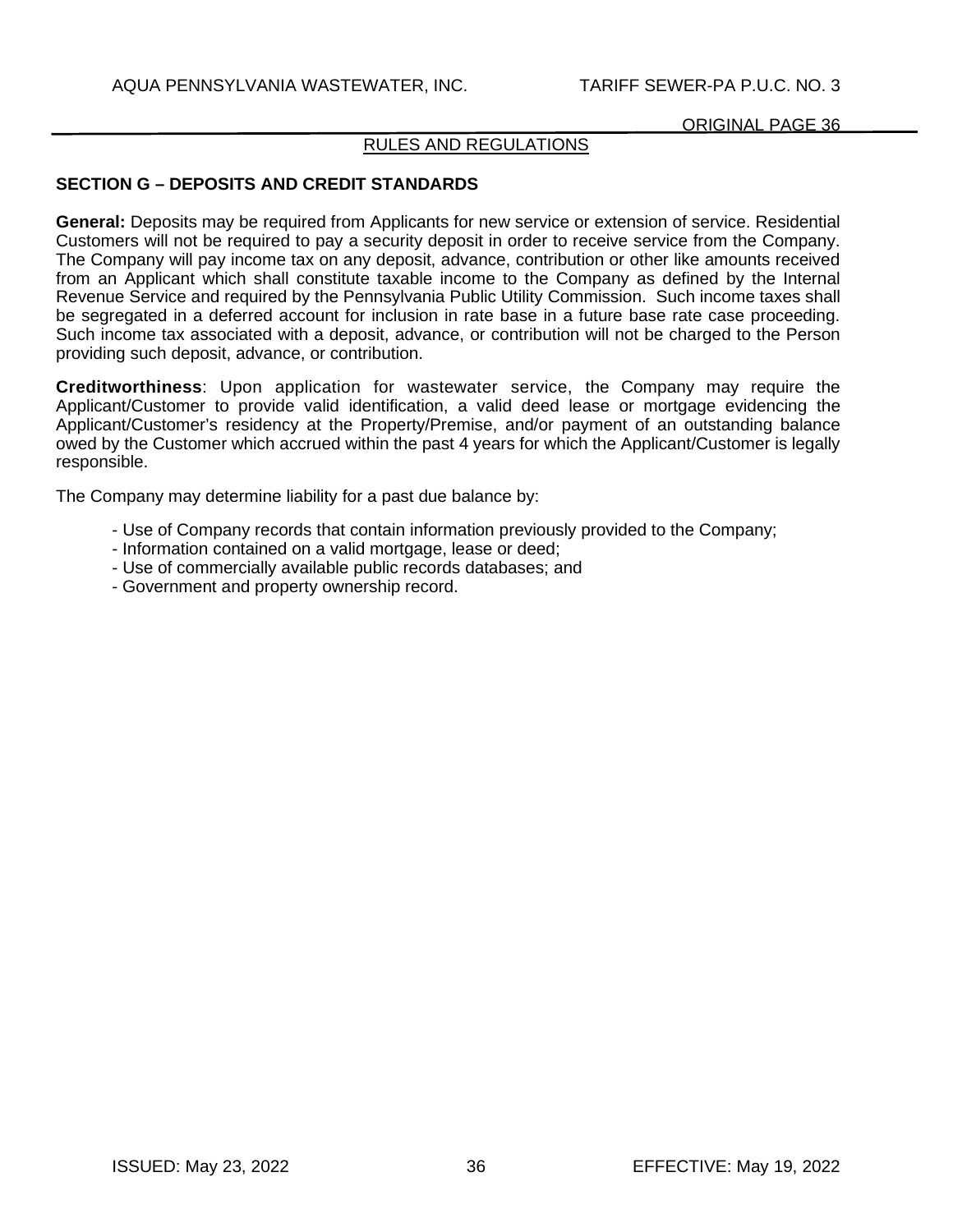# RULES AND REGULATIONS

## **SECTION H – WASTEWATER CONTROL REGULATIONS**

#### **General Requirements:**

1. The Customer or owner of the Property (defined as "User" within this Section H) agrees to cooperate with the Company in its efforts to implement or enforce its wastewater pre-treatment program, including any monitoring, reporting and treatment that the Company may deem necessary to ensure that discharges into the Company's System are compatible with the capability of the Company's system.

2. The User is required to install and maintain, at their own expense, all interconnecting lines, grease traps, pretreatment equipment, sampling wells and any lift stations required to collect wastewater at Service Connections per the Company's approval.

3. It is agreed and understood that the User may not dispose of or permit disposal of waste generated offsite by the User, or any other party, by discharge through the User's Service Connection(s).

4. Grease and oil traps shall be provided when necessary for the proper handling of liquid wastes containing grease or oil of an organic, mineral, or petroleum composition when required by the state plumbing codes or to comply with the Company's oil and grease limitation. All traps and drains shall be located so as to be readily and easily accessible for cleaning and inspection. All grease and oil traps shall be maintained by the User, at the User's expense. Prior to installation, plans shall be submitted to the Company for approval. The Company reserves the right to require User of grease, oil, sand traps, or interceptors to submit records of cleaning to the Company at a frequency of the Company's discretion.

5. It is agreed and understood that User shall install and maintain a waste interceptor, grease trap or pretreatment unit of sufficient design to prevent the discharge or introduction of trash, debris, grease, oil or any other solid material having maximum dimensions equal to or greater than one and one-half inches  $(12<sup>2</sup>)$  into the Company's System, and that the design of such interceptor or pre-treatment unit shall be subject to approval by the Company prior to commencement of discharge into the Company's System.

6. The User will indemnify and hold harmless the Company from any and all claims, demands, damages, costs, fines, expenses (including attorney's fees), judgments or liabilities arising out any damage, injury, or loss sustained by Company ("Losses") on account of or in consequence of the introduction of any Prohibited Discharge (defined below), violation of any permit or contract, failure to install required Pretreatment, or failure to otherwise comply with the Company's Pretreatment requirements by the User. The Company shall have the right to charge the User as a part of the User's wastewater service charges any Losses incurred, including regulatory agency fines, or any other expenses or costs incurred by the Company including but limited to cleaning and removal on account of or in consequence of the introduction of any Prohibited Discharge, violation of any permit or contract, or failure to otherwise comply with the Company's Pretreatment requirements by the User.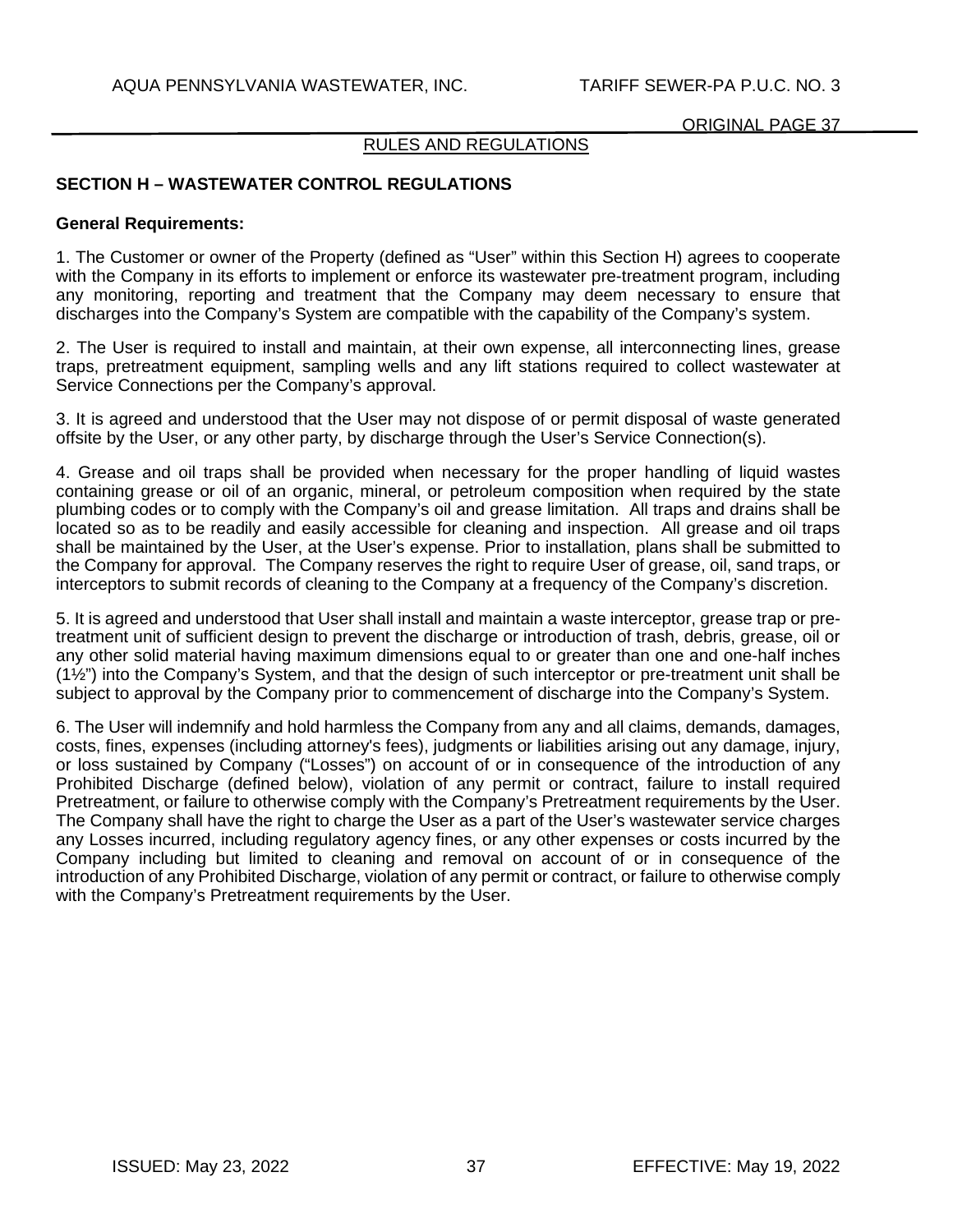## RULES AND REGULATIONS

# **SECTION H – WASTEWATER CONTROL REGULATIONS (cont'd)**

### **General Requirements (cont'd):**

7. The Company shall have the right to terminate or otherwise refuse service in accordance with its rules and regulations to any user on account of or in consequence of the introduction of any Prohibited Discharge, violation of any permit or contract, failure to install required Pretreatment, failure to properly operate and maintain said Pretreatment, or failure to otherwise comply with the Company's Pretreatment requirements by the User.

8. The Company shall not be liable to the User for a failure to provide sewage collection services. It is understood and agreed that service interruptions may, from time to time, occur. The Company agrees to use its best efforts to provide continuous service.

9. If any measurement, test, inspection or analysis determines that a User has created a situation which is in violation of any statute, ordinance, rule or regulation, the User shall be required to pay all costs incurred to remedy the situation.

10. Where necessary in the Company's opinion, the User shall provide, at the User's expense, Pretreatment as may be necessary to reduce the water quality characteristics or constituents to within the maximum limits provided for in these Rules and Regulations or to control the quantities (mass loading) or rates of discharge of Wastewater or Wastes. Plans and specifications and other pertinent information shall be submitted for the approval of the Company and no construction of such facilities shall commence until said approvals are obtained in writing. Pretreatment facilities shall be operated and maintained continuously to provide satisfactory and effective operations. The User is solely responsible for meeting the water quality compliance limits herein and as may be imposed where the Company and the User enter into a contract which establishes site specific local limits for water quality parameters not listed herein which may be regulated by the Pennsylvania Department of Environmental Protection and/or the United States Environmental Protection Agency.

11. The Company reserves the right to refuse connection to its sanitary and/or combined sewer connection or to compel the discontinuance of the use of the sanitary and/or combined sewer where the company deems the discharge of the waste harmful to the sewer system or to have an adverse effect on the sewage treatment processes.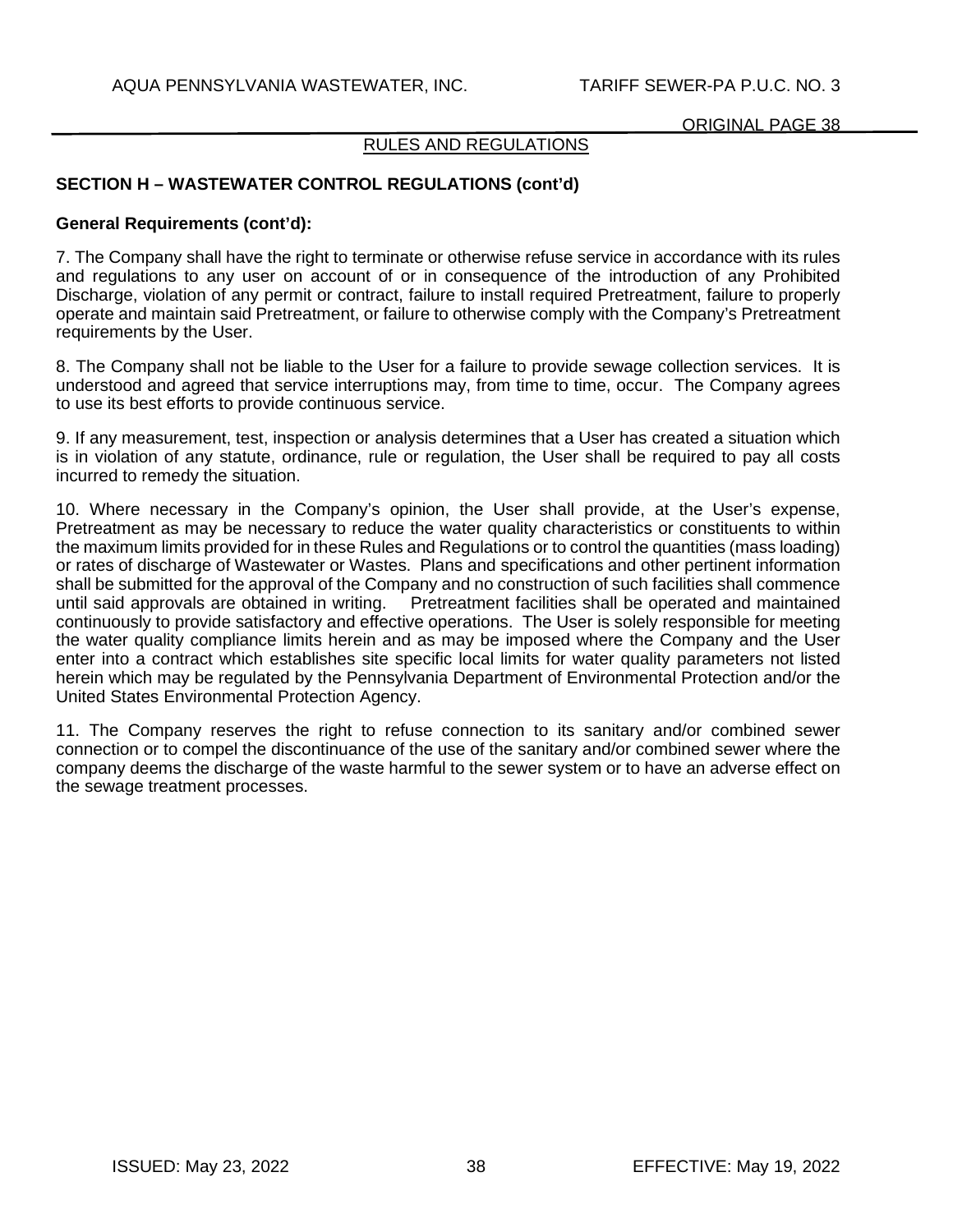# RULES AND REGULATIONS

# **SECTION H – WASTEWATER CONTROL REGULATIONS (cont'd)**

# **General Requirements (cont'd):**

12. Wastewater raw Waste strength shall be limited to that illustrated below:

|                         |        | <b>Maximum Allowable Limits</b><br>(Grab Sample) | Maximum Allowable Limits<br>(24 Hour Composite Sample) |
|-------------------------|--------|--------------------------------------------------|--------------------------------------------------------|
| BOD <sub>5</sub>        | (mg/l) | 250                                              | 250                                                    |
| <b>TSS</b>              | (mg/l) | 250                                              | 250                                                    |
| <b>COD</b>              | (mg/l) | 500                                              | 500                                                    |
| Total Kjeldahl Nitrogen | (mg/l) | 50                                               | 50                                                     |
| <b>Total Phosphorus</b> | (mg/l) | 8                                                | 8                                                      |
| Ammonia Nitrogen        | (mg/l) | 45                                               | 45                                                     |
| pH                      | (s.u.) | $6 - 9$                                          | N/A                                                    |
| Oil and Grease          | (mg/l) | 100                                              | N/A                                                    |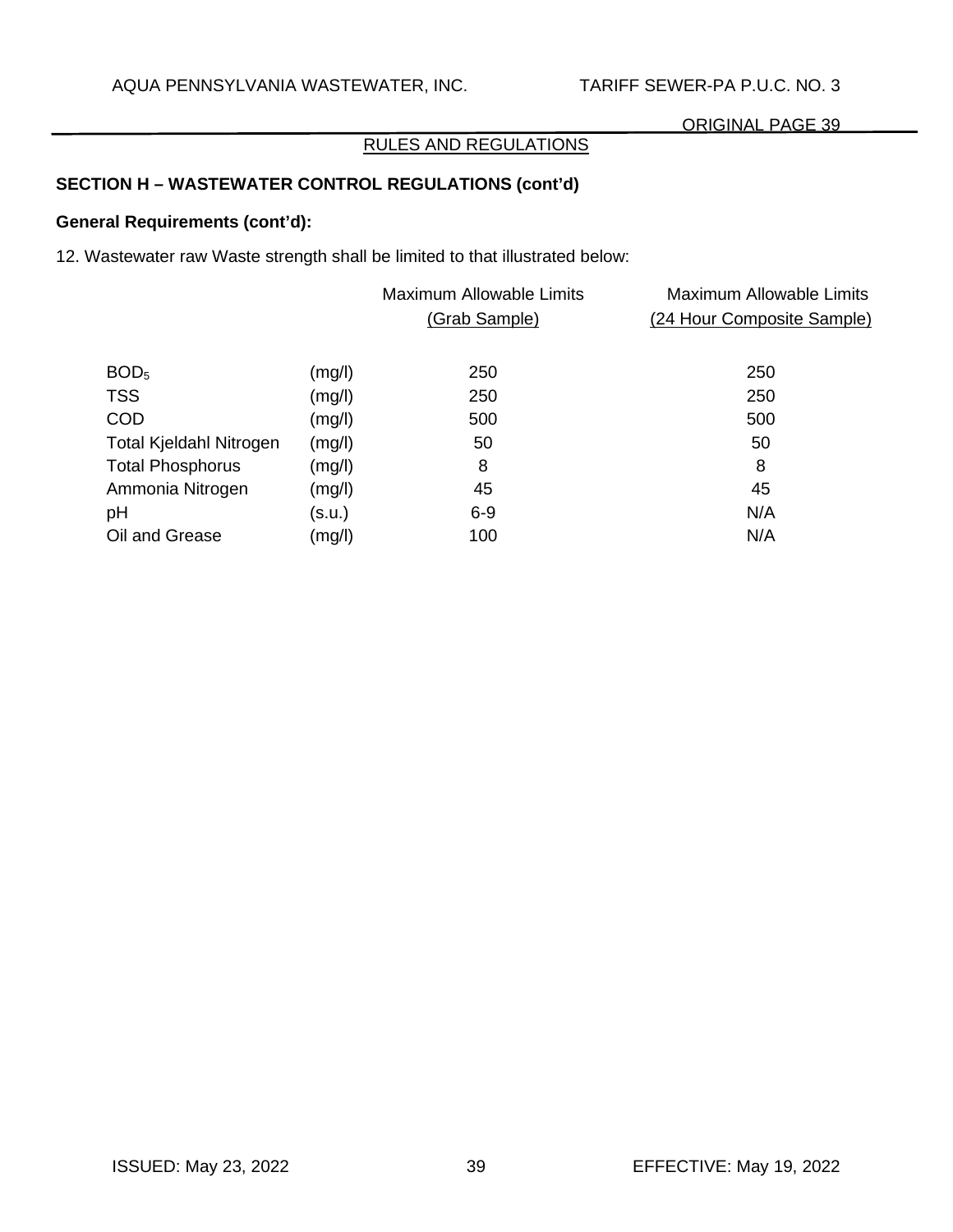### RULES AND REGULATIONS

# **SECTION H – WASTEWATER CONTROL REGULATIONS (cont'd)**

#### **General Prohibitions:**

1. No storm water from pavements, areas ways, roof runoff water, foundation drains, subsurface drains, water from springs, cooling water, basement sump pumps, sub-floor groundwater reduction systems, unpolluted industrial or commercial process water or other sources shall be admitted to the Company's System.

2. The discharge of garbage to the Company's System is expressly prohibited.

**Prohibited Discharges:** No person shall cause or permit to be discharged into the Company's System any toxic substances or wastes having any of the following characteristics:

1. Wastes containing gasoline, naphtha, fuel, oil or other liquids, solids or gases which by reason of their nature or quality may cause fire or explosion or be in any other way injurious to persons, the structures of the Company's System or its operation. Any pollutants which create a fire or explosion hazard in the collection and treatment system including, but not limited to, waste streams with a closed cup flash point of less than 140 degrees Fahrenheit, using the test methods specified in 40 CFR 261.21.

2. Any liquid or vapor having a temperature in excess of 150 degrees Fahrenheit or any substance which causes the temperature of the total wastewater treatment plant influent to exceed 104 degrees Fahrenheit. Any liquid or vapor less than 20 degrees F. Allowable temperatures may vary by facility.

3. Washes having a pH lower than 6.0 or higher than 9.0 having any corrosive property capable of causing damage or hazards to structures, equipment or personnel of the Company's System.

4. Wastes containing any noxious or malodorous gas or substance that either singly or by interaction with Wastewater or other Wastes is likely in the opinion of the Company to create a public nuisance or hazard to life or prevent entry to sewers for their maintenance and repair.

5. Wastes containing ashes, cinders, sand, mud, straw, shavings, metal, glass, rags, feathers, tar, plastics, wood, hair, chemical or paint residues, greases, paunch, manure, cotton, wool, plastic or other fibers, lime, slurry or any other solid or viscous material of such character or in such quantity as in the opinion of the Company may cause an obstruction to the flow in sewers or otherwise interfere with the proper operation of the Company's System.

6. Wastes containing insoluble, non-flocculent substances having a specific gravity in excess of 2.65.

7. Wastes containing soluble substances in such concentrations as to cause the specific gravity to be greater than 1.1.

8. Wastes containing any substances which may affect the effluent and may cause violation of the National Pollutant Discharge Elimination System Permit or the ability to meet sludge standards or beneficial reuse of sludge

9. Wastes containing other matter detrimental to the operation of the Company's System causing erosion, corrosion or deterioration in sewers, equipment and structure of the Company's System.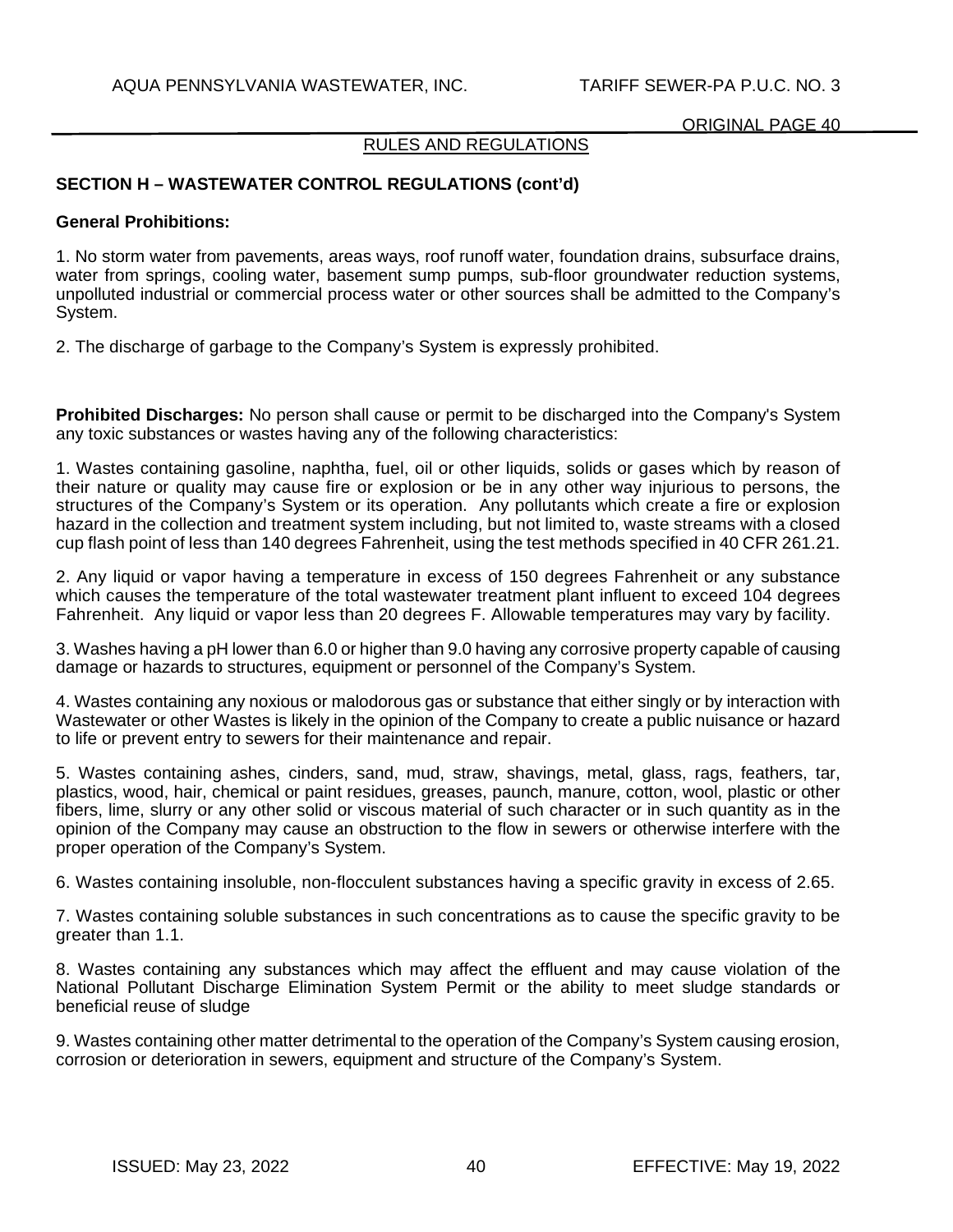### RULES AND REGULATIONS

# **SECTION H – WASTEWATER CONTROL REGULATIONS (cont'd)**

#### **Prohibited Discharges (cont'd):**

10. Any liquid containing fats, wax, grease or oils of mineral or petroleum origin, whether emulsified or not, in excess of 100 mg/l or of animal or vegetable origin in excess of 100 mg/l. Lower limits may be applied to mineral oils where necessary to prevent interference with treatment plant operations or pass through. Allowable grease levels will vary by facility.

11. Wastes containing more than 10 mg/l of any of the following gases, hydrogen sulfide, sulfur dioxide, nitrous oxide, or any of the halogens.

12. Wastes containing a toxic or poisonous substance, in a sufficient quantity to injure or interfere with any sewage treatment process, constitute a hazard to human or animals or create any hazard in the Company's System operation and such toxic wastes shall include, but not be limited to wastes containing cyanide, chromium and/or copper ions.

13. Any Waste containing toxic substance in quantities sufficient to interfere with the biochemical processes of the sewage treatment works or that will pass through the sewage treatment works and exceed the standard and/or federal requirements in respect thereof.

14. Any Waste containing radioactive isotopes.

15. Any Wastewater which imparts color which may affect the effluent or may cause violation of the National Pollutant Discharge Elimination System permit or the ability to meet sludge standards or beneficial reuse of sludge.

16. Waste discharged into the Company's System shall not include any hazardous waste as defined in the Resource Conservation and Recovery Act, 42 U.S.C. 6901 et seq., as amended, and the regulations thereunto, or in those sections of the Pennsylvania Administrative Code governing solid and hazardous Waste.

17. The Company reserves the right to set more stringent limitation if the Company determines that the limitation in this section may not be sufficient to protect the operation of the Company's System or to comply with the water quality standards or effluent limitations of the Company's applicable permits.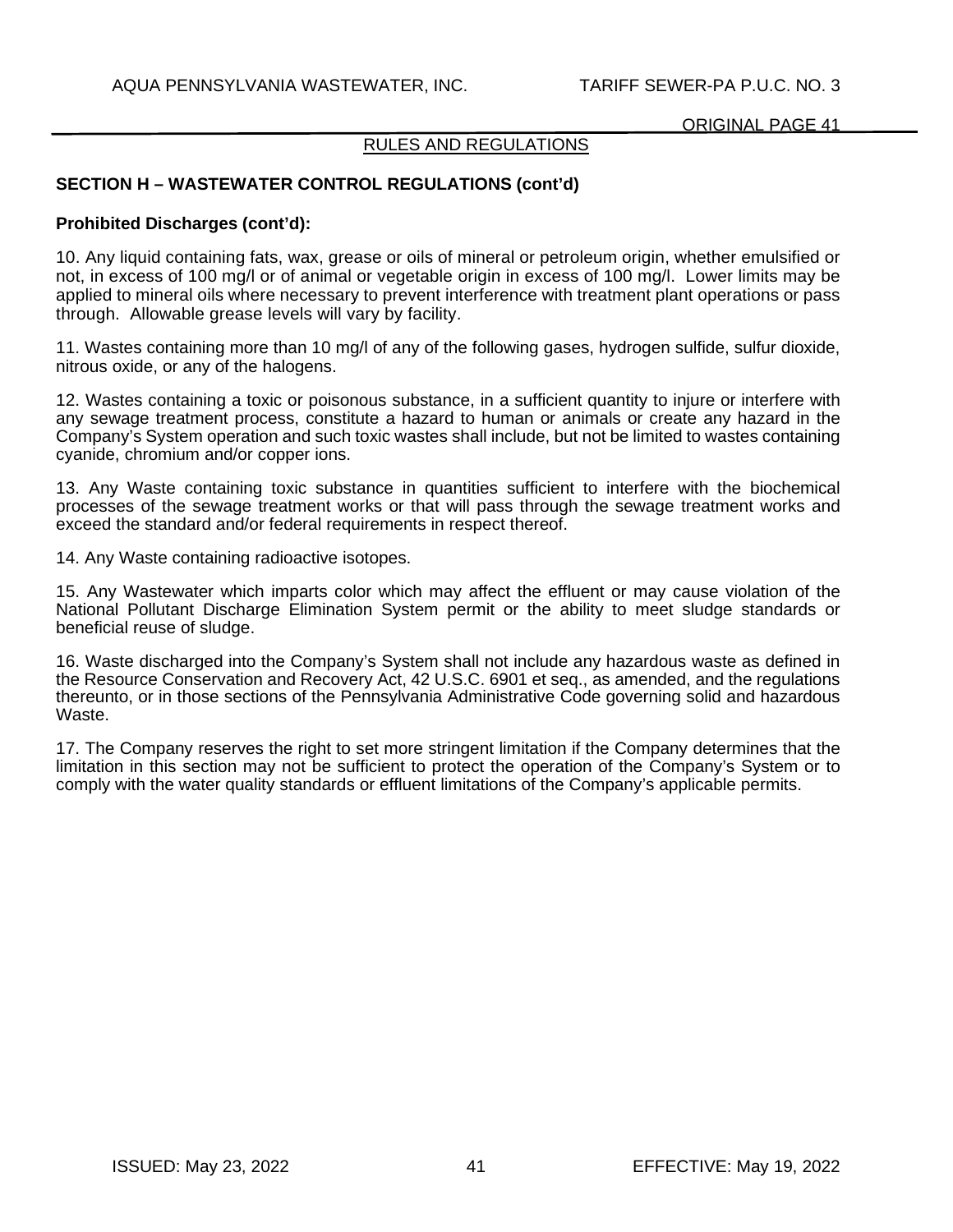## RULES AND REGULATIONS

# **SECTION H – WASTEWATER CONTROL REGULATIONS (cont'd)**

### **Sampling Analysis:**

1. All measurements, tests and analyses of the characteristics of waters and wastes to which reference is made in these rules may be determined in accordance with the latest edition of "Standard Methods for the Examination of Water and Wastewater" as prepared, approved, and published jointly by the American Public Health Association, the American Water Works Association, and/or the Water Pollution Control Federation or other reference sources specified by regulatory agency requirements, such as "Methods for Chemical Analysis of Water and Wastes," U.S.E.P.A. 1974 or its subsequent updated version.

2. All measurements, tests, inspection, and analyses deemed by the Company to be necessary under this Section or any other part of the Rules and Regulation of the Company, shall be done by the Company or its agents, employees or contractors. If the measurement, test, inspections and/or analyses determine that a Customer has created a situation which is in violation of any statute, ordinance, rule or regulation, then the Customer shall be required to pay all costs incurred in order to measure, test, inspect, analyze and remedy the situation. Otherwise, the costs involved are to be borne by the Company. Costs assessed against a Customer pursuant to this Section shall be in addition to any other fees charged by the Company. The costs shall be payable within 30 days of presentation of a bill for such costs by the Company to the Customer(s).

3. Where the Company deems advisable; it may require any person discharging Wastes to install and maintain, at his or her own expense, in a manner approved by the Company or its representative, a suitable device to continuously measure and record the pH of the Wastes discharged. The User shall install and maintain a suitable control manhole in the User's sewer lateral to facilitate observation, sampling and measurement of wastes. Any manhole and sampling device shall be publicly accessible and in a safe location, constructed in accordance with plans approved by the Company and installed and maintained at the expense of the User to whom wastewater service is provided.

4. Samples for analyses shall be by either grab sample or composite samples or a 24-hour composite sample collected and proportioned, as directed by the Company.

5. Copies of all operational records, analyses, shall be filed with the Company unless otherwise directed by the Company.

**Disposal of Wastes From Septic Tanks and Cesspools:** No person shall dispose of Wastes from septic tanks, cesspools, or other such sources of sanitary sewage to the Company's System, except as designated by the Company.

**Penalties:** The Company reserves the right to deny wastewater service for violation of any provision of these regulations, subject to Commission rules and regulations.

**Damage to System and Indemnification:** In the event of any damage to the Company's System caused by a Customer, such damage shall be immediately reported to the Company and said Customer shall reimburse Company for the costs of such repairs.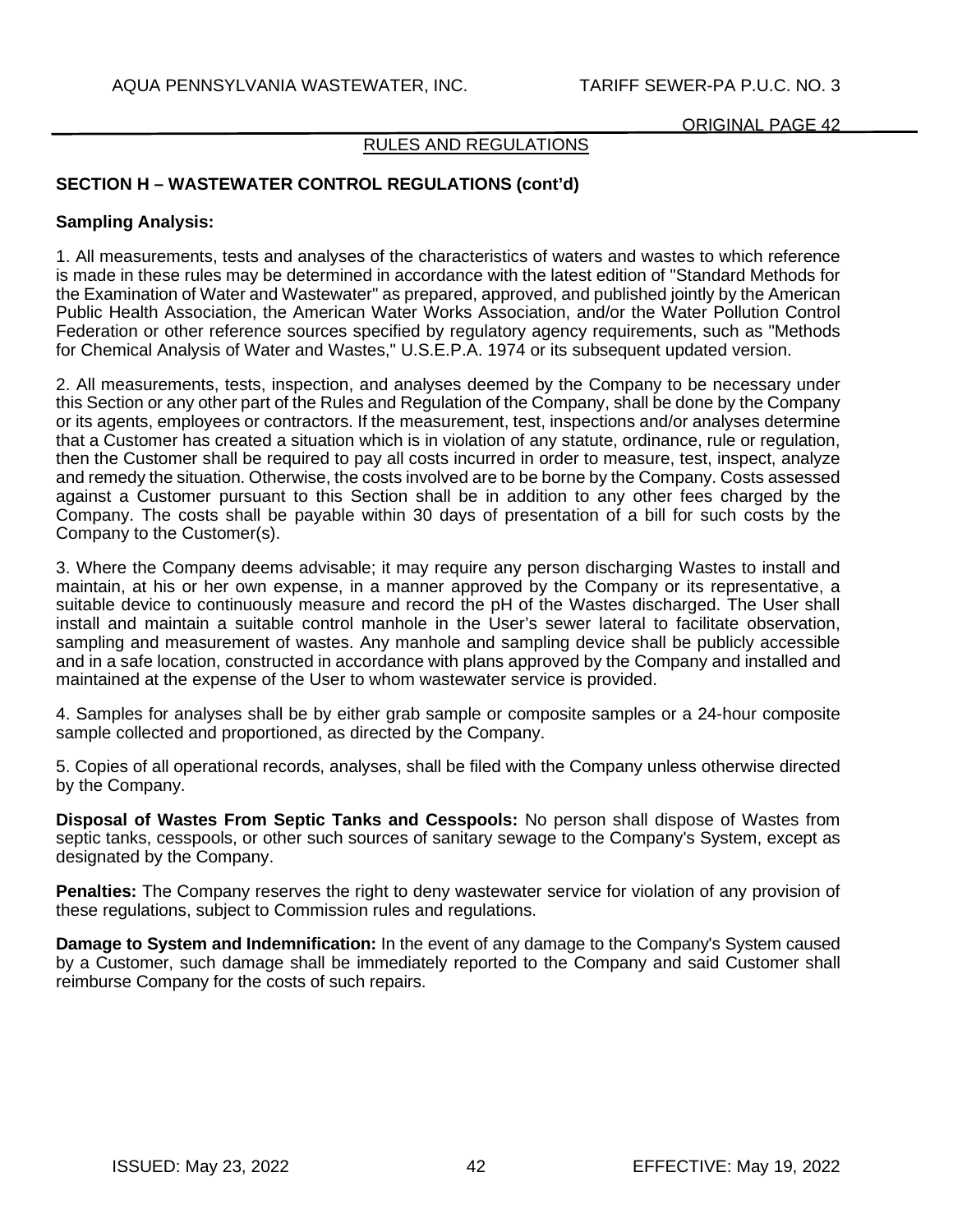## RULES AND REGULATIONS

#### **SECTION I – MAIN EXTENSIONS**

#### **Definitions:**

Builder: Any person(s) requesting an extension to provide service to an existing lot or group of lots, either exiting or to be subdivided, where service is to be provided to something other than a preexisting Residential Structure; namely, a newly constructed structure, structures to be constructed in the future, or to a preexisting non-Residential Structure.

Bona Fide Service Applicant: A person or entity applying for wastewater service to an existing or proposed structure within the Company's franchise territory for which a valid occupancy or building permit has been issued if the structure is either a primary residence of the Applicant or a place of business. An Applicant shall not be deemed a Bona Fide Service Applicant if:

 - An Applicant is requesting wastewater service to a building lot, subdivision or a secondary residential dwelling;

- The request for service is part of a plan for the development of a residential dwelling or subdivision; or

- The request for service requires Special Utility Service.

#### **General Provisions:**

1. At the time any request is made to the Company for a Main extension, the Company may request a site plan for the lot(s) to which service is to be provided. If such a request is made by the Company, the site plan must be provided within the time specified by the Company, which shall not be less than fourteen (14) days.

2. The Company shall have the exclusive right to determine the type and size of Mains to be installed, and any other facilities or fixtures required to render adequate service; provided, however, that where the Company decides to install pipe larger than eight (8) inches in diameter, and 8-inch pipe would render adequate service throughout the extension, at the company's discretion, estimated, or actual, cost figures contained in the "Sewer Main Extension Agreement" or "Sewer Main Extension Deposit Agreement" (collectively "Extension Agreement") will include the material cost for pipe eight (8) inches in diameter. All estimated, or actual, cost figures will include a reasonable allowance for overheads.

3. In determining the length and size of, and necessity for, Main extensions, the terminal point of such extensions will, in all cases, be at that point in the curb-line which is equidistant from the side property lines of the lot for which wastewater service is requested. A street Service Connection will be provided only for service lines from the curb to the premises to be served, and will be installed in a straight line, at right angles, to the curb line.

4. Should it be necessary, at the Company's sole discretion, to extend beyond the last lot in any street to connect to an existing Main to provide more adequate and reasonable service, this additional extension shall be considered part of the total and orderly system development so long as the last lot in the street is not more than one hundred fifty (150) feet from that existing Main, and may be included in the cost of the extension.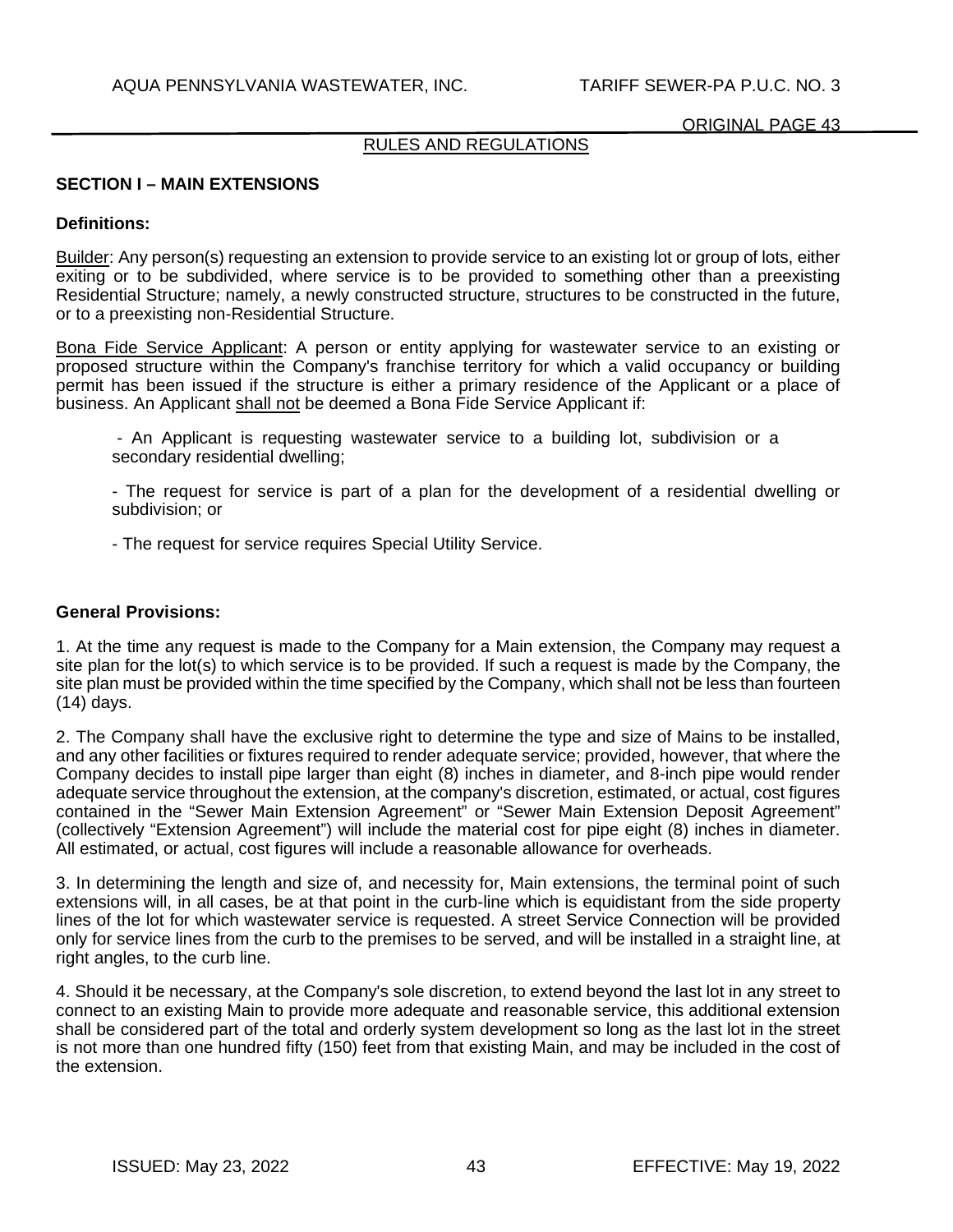## RULES AND REGULATIONS

# **SECTION I – MAIN EXTENSIONS (cont'd)**

**Bona Fide Service Applicant Initiated Main Extensions:** Where an adequate wastewater distribution Main does not abut a Bona Fide Service Applicant's Property such that a service connection cannot be made to serve such Property in accordance with these Rules and Regulations, the Bona Fide Service Applicant (or an authorized agent for the Bona Fide Service Applicant) must apply to the Company for a Main extension. Such extension will be made under and pursuant to the terms of an Extension Deposit Agreement for the Bona Fide Service Applicant subject to applicable provisions of these Rules and Regulations. The construction of facilities to serve such Bona Fide Service Applicant will not commence until an Extension Deposit Agreement for the Bona Fide Service Applicant has been executed and all applicable terms and conditions therein have been satisfied by the Applicant.

In conjunction with executing an Extension Deposit Agreement, a Bona Fide Service Applicant shall deposit with the Company an amount totaling \$1,000, representing a Service Line Deposit. Such amount shall be refunded to the Applicant within 90 days after the Applicant's requesting and receiving wastewater service from the Company, provided, however, that if the Applicant does not request connection to the Company's Main extension within six months of the completion of the Main extension, the Service Line Deposit shall become non-refundable.

Where a proposed Main extension is capable of serving multiple structures or facilities and at least 80% of the potential Customers who could receive service from the Main extension become Bona Fide Service Applicants and satisfy all applicable terms and conditions of the foregoing provisions, the Customer Advance, if any, required of each Bona Fide Service Applicant shall be calculated as if 100% of such potential Customers had become Bona Fide Service Applicants.

For a period of ten (10) years following completion of the Main extension, the Company shall refund to each Bona Fide Service Applicant his/her pro rata share of an amount equal to the Company Contribution for each additional Customer who attaches a service line to the main extension and requests service. No refunds shall be made, however, in those situations where at least 80%, but less than 100%, of the potential Customers who could receive service from the Main extension become Bona Fide Service Applicants and their Customer Advances are calculated as if 100% of such potential Customers had participated in the initial funding of the project. In addition, the total amount refunded shall not exceed the amount of the Customer Advance paid by the Bona Fide Service Applicant.

The Bona Fide Service Applicant must have complied with all other conditions of service provided elsewhere in these Rules and Regulations in order to receive wastewater service from the Main extension.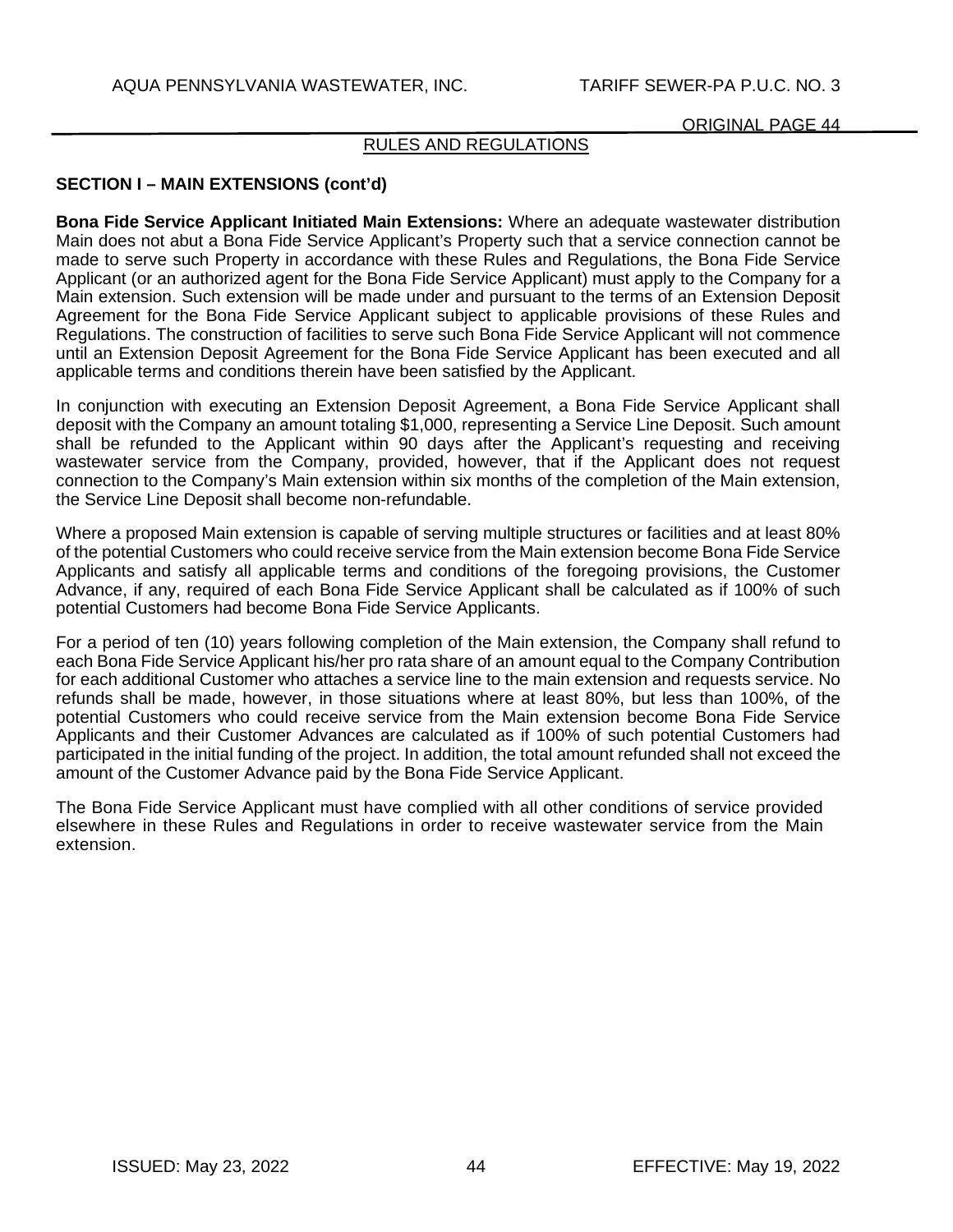# RULES AND REGULATIONS

# **SECTION I – MAIN EXTENSIONS (cont'd)**

Company Contribution: shall mean that portion of the Main extension costs which generate annual line extension costs equal to annual revenue from the line extension and that the Company will fund based upon the following formula, where X equals the Company Contribution attributed to each Bona Fide Service Applicant:

 $X = AR - O&M$  $(P^*$ I $) + D$ 

Whereby:

- AR = the expected annual revenue from the Bona Fide Service Applicant based upon the Company's currently effective Tariff rates and on the average annual usage of customers similar in nature and size to the Bona Fide Service Applicant.
- O&M = the average annual operating and maintenance expenses associated with serving an additional Customer, including customer accounting, billing and collection, wastewater treated, power purchased, chemicals, and other variable costs based on the current total Company level of such costs, as well as any costs particular to the specific needs of the Bona Fide Service Applicant.
	- I = the Company's current debt ratio multiplied by its weighted cost of long-term debt; and
	- $D =$  the Company's depreciation accrual rate for Account No. 360 (Collection Sewers Force) or 361 (Collection Sewers – Gravity).

Customer Advance: shall mean (1) the Estimated Cost of the wastewater Main extension less (2) the Company Contribution.

Line extensions to Bona Fide Service Applicants shall be funded without Customer Advance where the annual revenue from the line extension will equal or exceed the Company's annual line extension costs. If the annual revenue from the line extension will not equal or exceed the Company's annual line extension costs, a Bona Fide Service Applicant may be required to provide a Customer Advance to the Company's cost of construction for the line extension.

Where a Customer Advance is required, and the Bona Fide Service Applicant is unable to advance the entire amount due, the Company, at its option, must either (1) allow the Bona Fide Service Applicant to pay the advance ratably over a period of not less than three years or (2) assist the Bona Fide Service Applicant in obtaining the necessary financing from an appropriate lending institution so that the Bona Fide Service Applicant can deposit the entire amount due. If the Company chooses option (1), it may require that up to one-third of the total advance be deposited prior to extending its facilities and may recover from the Bona Fide Service Applicant, over the payment term selected, its costs of financing the construction by applying to the amount outstanding interest charges calculated at the then-prevailing residential mortgage lending rate specified by the Secretary of Banking in accordance with the act of January 30, 1974 (P.L. 13, No. 6), known as the Loan Interest and Protection Law.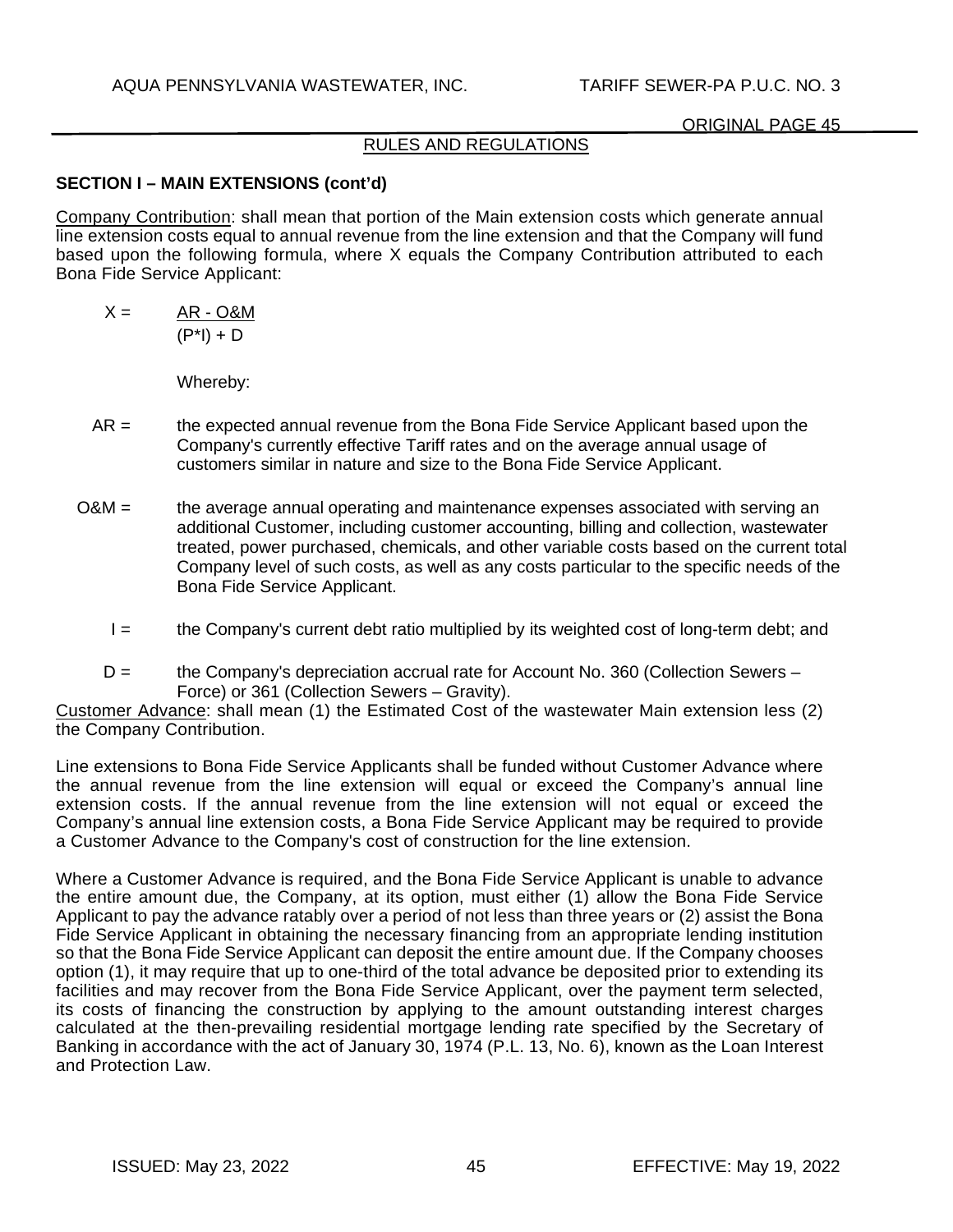## RULES AND REGULATIONS

# **SECTION I – MAIN EXTENSIONS (cont'd)**

Special Utility Service: shall mean residential or business service which exceeds that required for ordinary residential purposes. By way of illustration and not limitation, Special Utility Service shall include: the installation of facilities such as oversized mains, lift stations, wastewater treatment facility ("WWTF") expansion, etc., as necessary to handle increased flows, hydraulic loading and / or organic loading, or service to large wastewater producing commercial and industrial facilities. An otherwise Bona Fide Service Applicant requesting service which includes a "Special Utility Service" component is entitled to a Bona Fide Service Applicant status, including the corresponding Company contribution toward the costs of the line extension which does not meet the Special Utility Service criteria.

**Builder Initiated Main Extensions:** In the event any Main extension is requested or required to provide service to newly constructed structure(s) to be constructed in the future on existing or subdivided lots, or to preexisting non-Residential Structures except as provided below, the Builder shall be required to install the wastewater Main and service lines through a pre-qualified contractor retained by the Builder and to pay all costs related thereto. At the sole discretion of the Company, the Company may undertake construction of facilities otherwise subject to this Rule, in which event, an Extension Agreement shall be applicable except that the Builder will retain financial responsibility for the installation of the wastewater Main, service lines and appurtenances as specified herein.

Under the provisions of this Rule, prior to construction, the Builder must enter into an Extension Agreement, in a form acceptable to the Company, detailing the terms and conditions under which the Company will accept, and provide service through, facilities constructed by Builder. All construction costs, whether initially incurred by the Company or the Builder, related to the Main extension shall be the responsibility of the Builder. The Extension Agreement shall contain, at a minimum, the following terms and conditions:

1. Main and service line installation work shall be performed in accordance with the specifications and conditions of the Company.

2. All costs of material and installation required to serve Builder's lots shall be the responsibility of Builder. Builder shall contract directly with a pre-qualified contractor, recognized and approved by the Company, for all Main and service line installation work, and all appurtenances required to serve the project.

3. Any specialty material required to interconnect with the Company's existing facilities shall be provided by the Company.

4. Any construction involving preexisting facilities of the Company, including but not limited to relocation of existing facilities and connections of Mains or services with existing facilities, shall be performed only by the Company unless Company approves this work to be completed by Builder's contractor.

5. Builder's estimate of the cost of construction must be acceptable to the Company. Estimates which appear to be understated may be rejected.

6. Builder shall obtain all necessary permits from federal, state and local authorities. If any of these authorities require the Company to obtain such permits, the Company shall apply for the permits.

7. All construction shall be subject to inspection by Company personnel. No trenches shall be backfilled prior to approval from Company inspectors.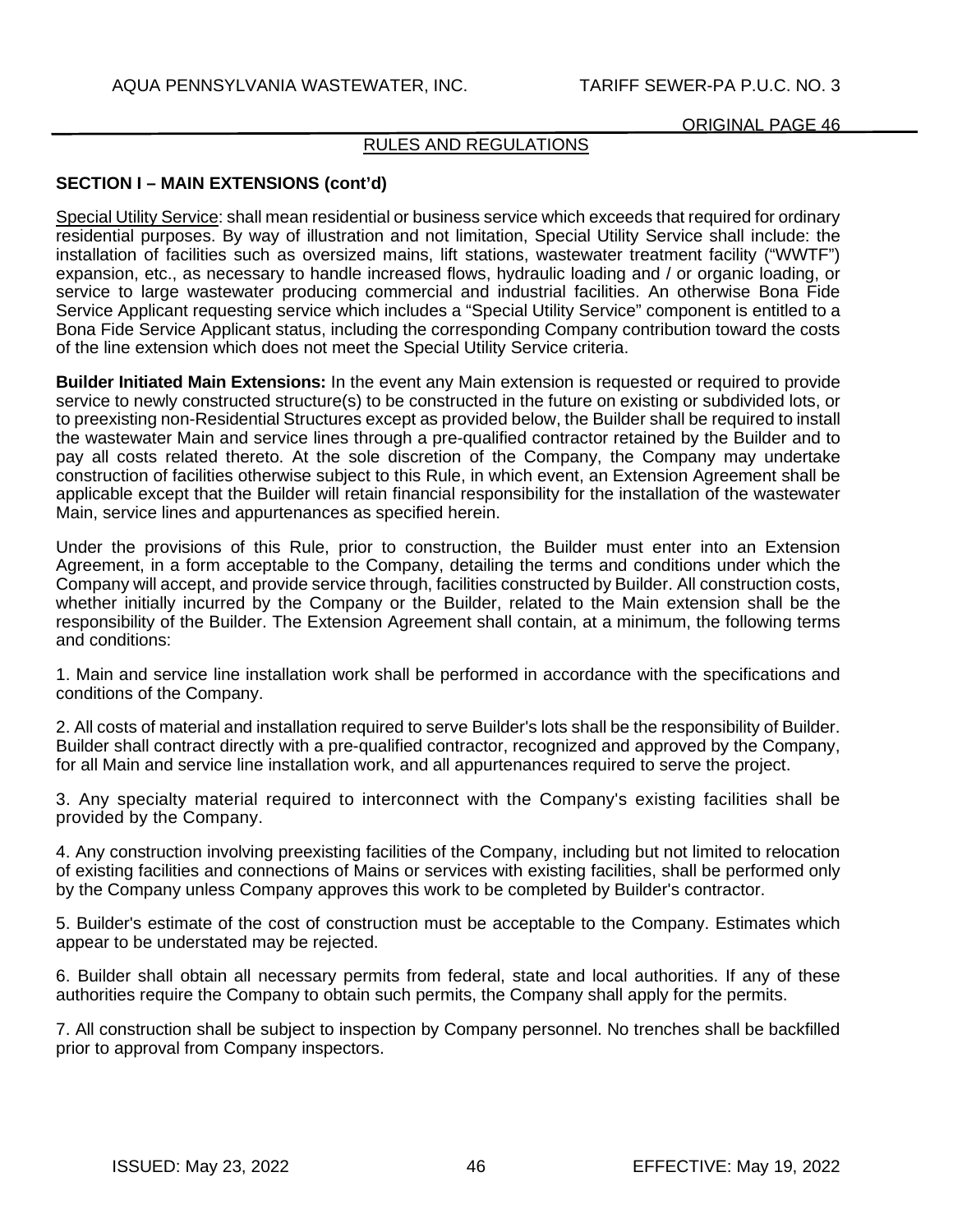# RULES AND REGULATIONS

## **SECTION J – WAIVERS**

The Company may, at its sole discretion, waive any of the Rules and Regulations contained herein that operate for the benefit of the Company; provided, that no such waiver will be valid unless in writing and signed by an authorized representative of the Company, and provided that no waiver will be allowed where the waiver would constitute a violation of the Public Utility Code, the regulations of the Commission or of any other applicable statute, law or regulation.

### **SECTION K – AMENDMENT OF COMMISSION REGULATIONS**

Whenever Commission regulations in Title 52 of the Pennsylvania Code are duly amended in such a way as would produce a difference between Commission regulations and this Tariff, the Tariff is deemed to be amended so as to be consistent with the amendments to the regulations, except that if application of the amendment to Title 52 is discretionary, this Tariff will remain unchanged.

# **SECTION L – PRIVILEGE TO INVESTIGATE/RIGHT TO ACCESS**

The Company shall have the right by its employees to have access at all reasonable times to all parts of any Premises connected with the Company's System, including meters, Service Connections and other Property owned by it on the Premises of the Customer for the purpose of examining and inspecting the connections and fixtures, including the water and/or wastewater metering arrangement, or for disconnecting service for any proper cause or for purposes of replacement, maintenance, operation or repair thereof. The existing ground grade over any Sanitary Sewer in the utilities right of way shall not be changed nor shall any manhole be covered with earth and no shrubbery or trees be placed over Sanitary Sewer lines or facilities.